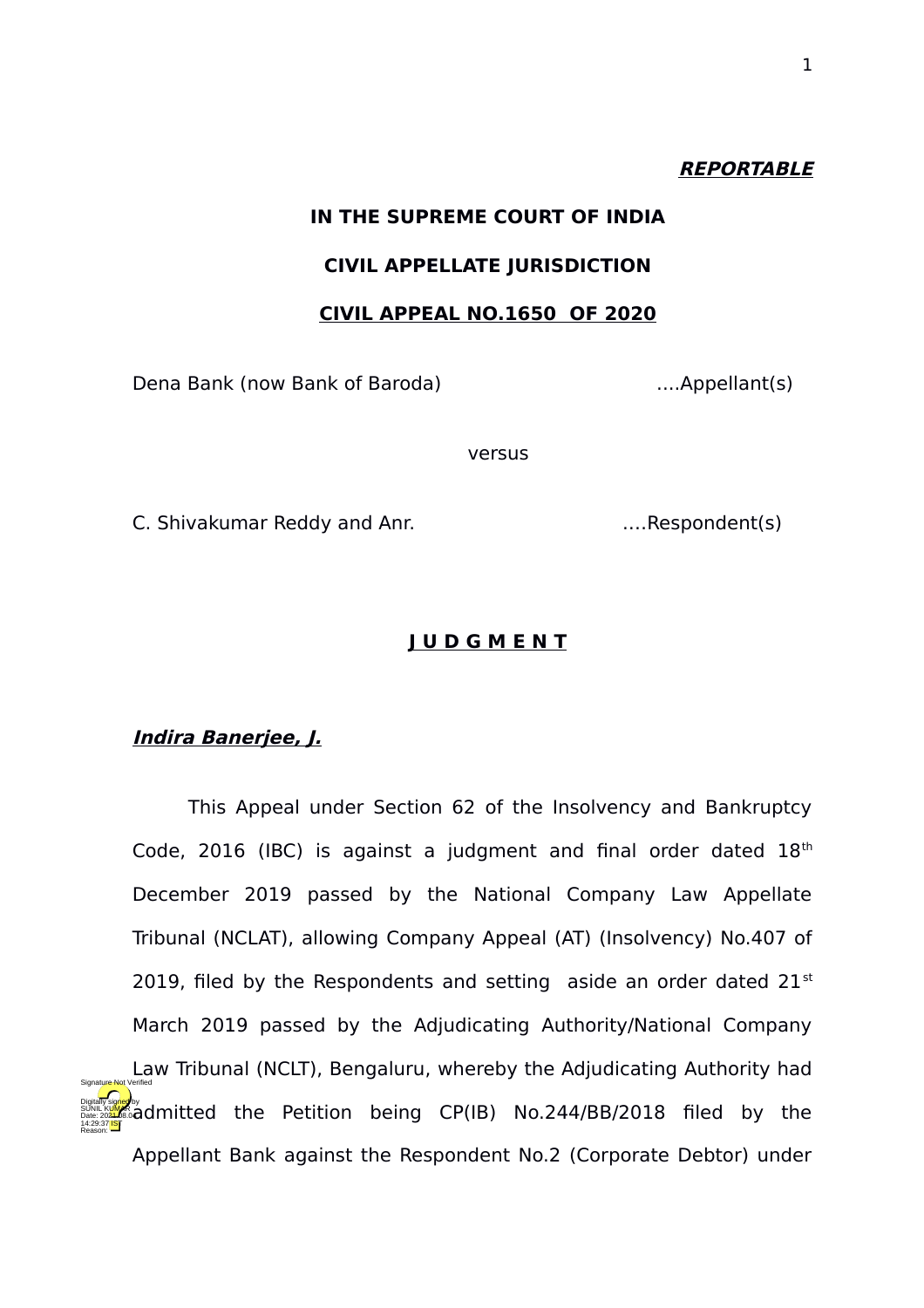Section 7 of the IBC. The NCLAT held that the said Petition of the Appellant Bank under Section 7 of the IBC, was barred by limitation. The Respondent No.1 is a Director of the Corporate Debtor.

2. By a letter dated  $23<sup>rd</sup>$  December, 2011 the Appellant Bank had sanctioned Term Loan and Letter of Credit Cum Buyers' Credit in favour of the Corporate Debtor, with an upper limit of Rs.45.00 Crores.

3. The said Term Loan was to be repaid in 24 quarterly instalments of Rs.187.50 lakhs, which were to commence two years after the date of disbursement, and the entire Term Loan was to be repaid in eight years, inclusive of the implementation period of one year and the moratorium period.

4. The Corporate Debtor executed various documents including Demand Promissory Notes, Letters of General Lien, etc. in favour of the Appellant Bank and also mortgaged its lease hold rights in its immovable property specified in the petition of appeal, by depositing the Title of Deeds of the said immovable property with the Appellant Bank.

5. On 20<sup>th</sup> September, 2013 the Corporate Debtor defaulted in repayment of its dues to the Appellant Bank. The Loan Account of the Corporate was therefore declared Non Performing Asset (NPA) on  $31^{st}$ December 2013.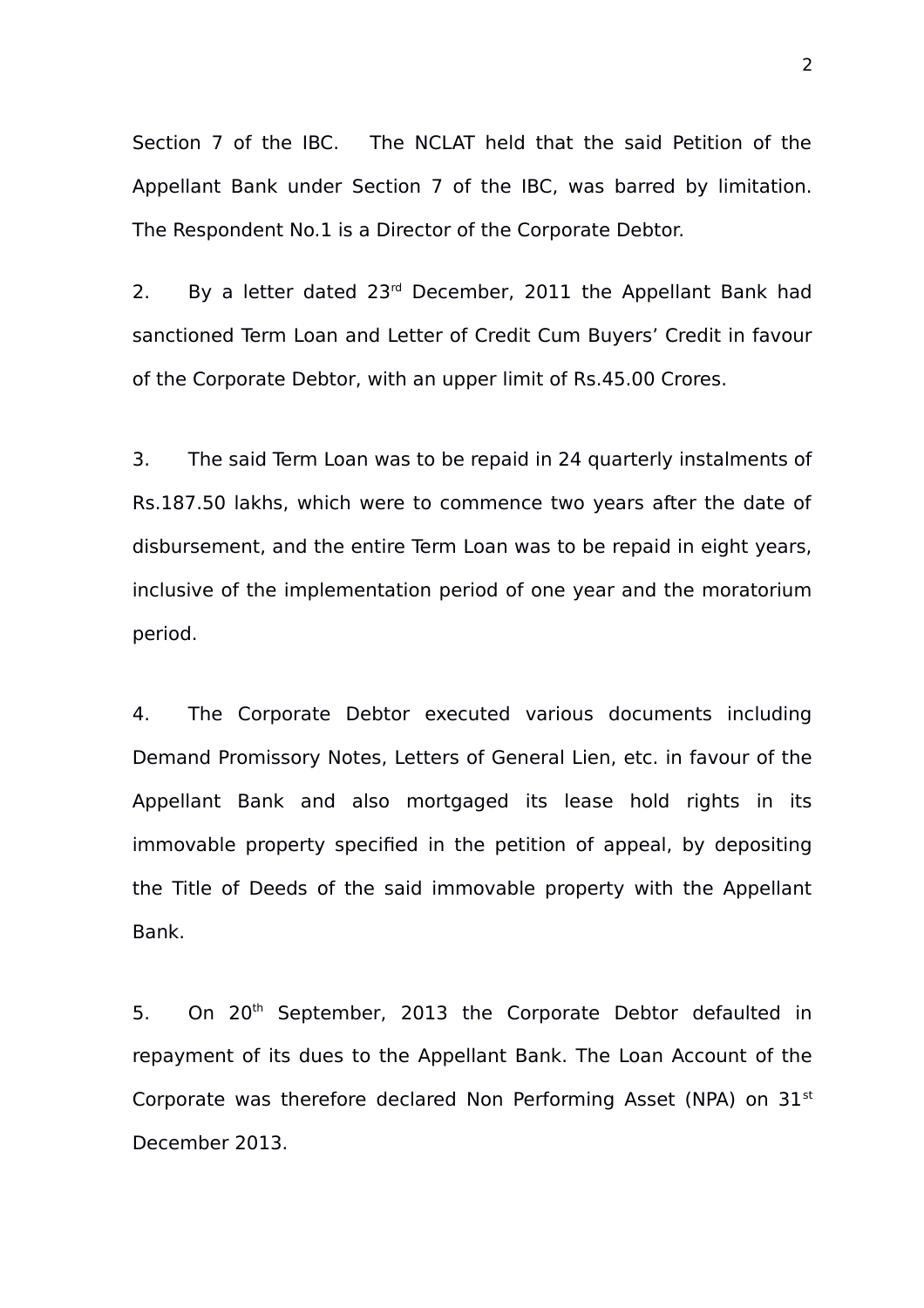6. The Corporate Debtor addressed a letter dated  $24<sup>th</sup>$  March 2014 to the Appellant Bank, making a request for restructuring the Term Loan. The Appellant Bank did not accede to the request.

7. On 22<sup>nd</sup> December 2014, the Appellant Bank issued legal notice to the Corporate Debtor as well as the Respondent No.2, calling upon them to make payment of Rs.52.12 crores, claimed to be due from the Corporate Debtor as on 22<sup>nd</sup> December 2014. The Corporate Debtor did not make the payment.

8. On or about  $1<sup>st</sup>$  January 2015, the Appellant Bank filed an application being O.A. No.16/2015 under Section 19 of the Recovery of Debts Due to Banks and Financial Institutions Act, 1993, now known as the Recovery of Debts and Bankruptcy Act, 1993 and hereinafter referred to as 'the Debt Recovery Act' before the Debt Recovery Tribunal (in short, DRT) Bangalore for recovery of its outstanding dues of Rs.52,12,49,438.60 as on 22nd December 2014.

9. By a letter dated  $5<sup>th</sup>$  January 2015, the Corporate Debtor replied to the said notice dated 22<sup>nd</sup> December 2014, *inter alia*, requesting once again, that the loan be restructured. Mr. Dhruv Mehta, Senior Advocate, appearing on behalf of the Appellant Bank submitted that the Corporate Debtor had accepted its liability to the Appellant Bank, by its aforesaid letter dated 5<sup>th</sup> January 2015.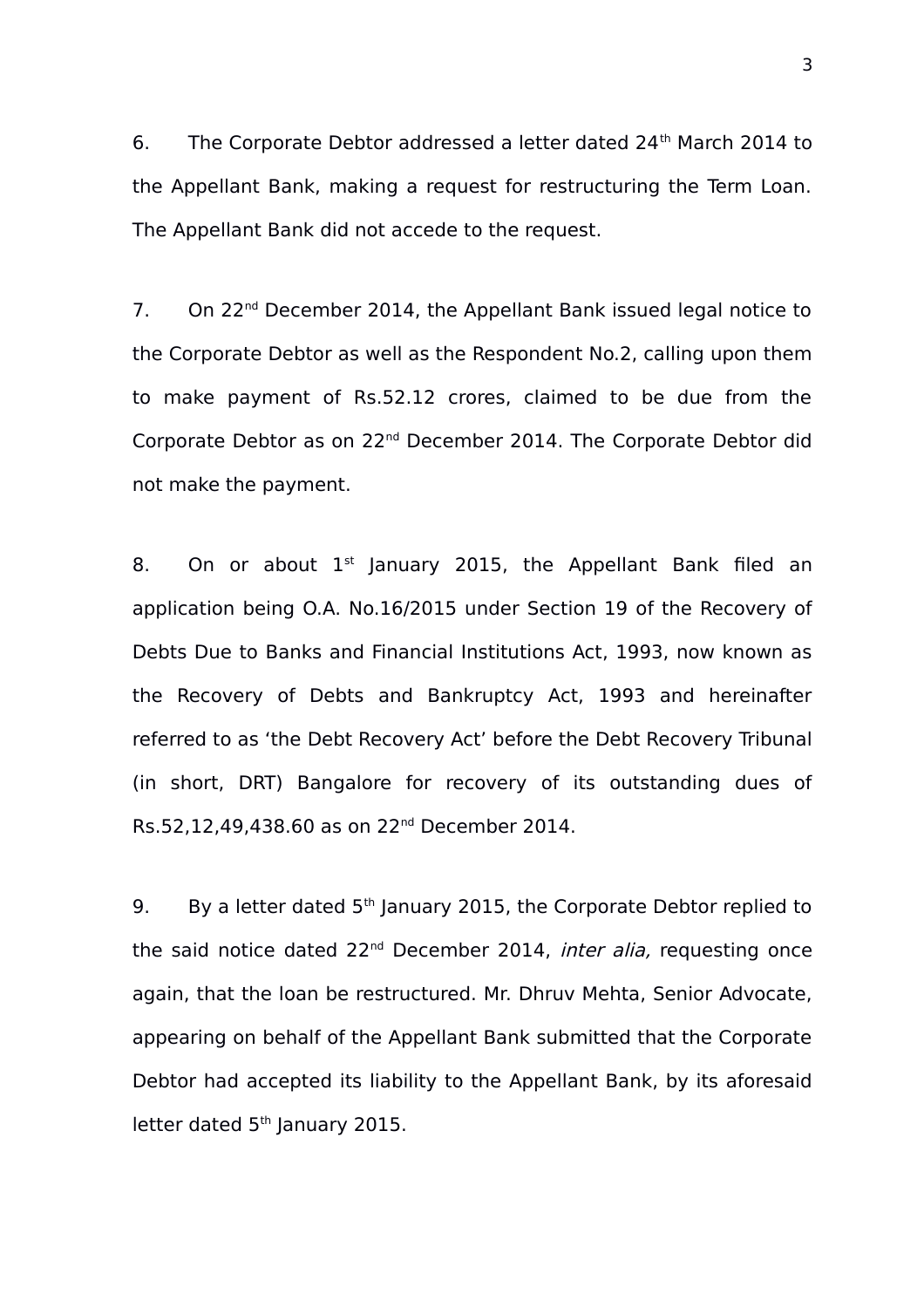10. On or about 3<sup>rd</sup> March 2017, while proceedings were pending in the DRT, the Corporate Debtor gave a proposal for one time settlement of the Term Loan Account, upon payment of Rs.5.50 crores. The proposal was, however, not accepted by the Appellant Bank.

11. On 27<sup>th</sup> March 2017, the Debt Recovery Tribunal, Bengaluru passed a final judgment and order/decree against the Corporate Debtor in the said O.A. No.16/2015, for recovery of Rs.52,12,49,438.60 with future interest at the rate of 16.55% per annum, from the date of filing the application till the date of realization.

12. On 25<sup>th</sup> May 2017, the Debt Recovery Tribunal issued a Recovery Certificate No. 2060/2017, in favour of the Appellant Bank for recovery of Rs.52,12,49,438.60 from the Corporate Debtor. Thereafter, on 19th June 2017, Corporate Debtor once again gave the Appellant Bank a proposal for One Time Settlement to mutually settle the loan amount.

13. Mr. Mehta appearing for the Appellant Bank pointed out, that the Corporate Debtor had, in its Annual Reports for the financial years 2016- 2017 and 2017-2018, acknowledged its liability in respect of the loan taken by it from the Appellant Bank.

14. On  $1<sup>st</sup>$  October 2018, the Appellant Bank issued a Demand Notice to the Corporate Debtor in Form-3 contained in the Insolvency and Bankruptcy (Application to Adjudicating Authority) Rules, 2016,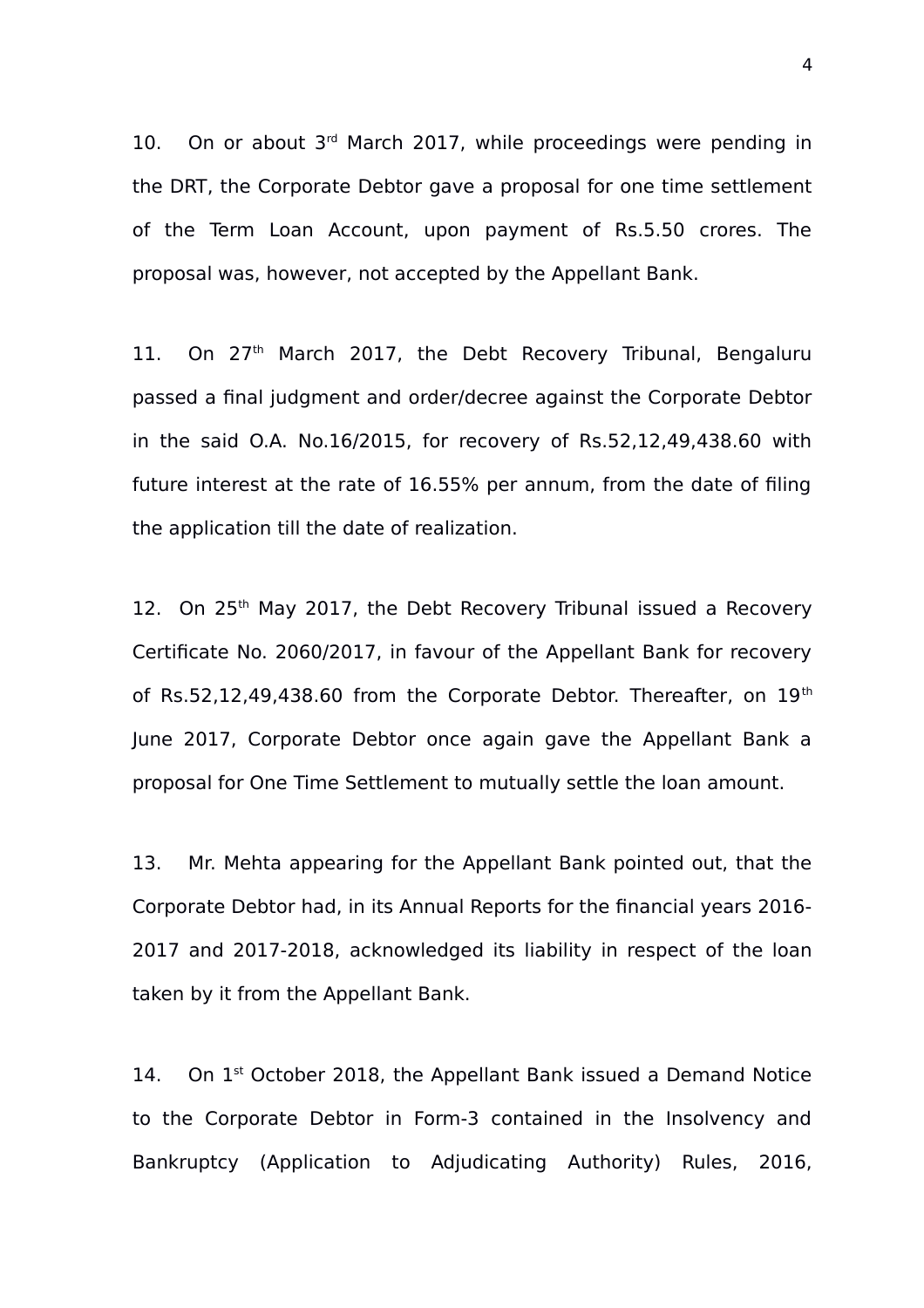hereinafter referred to as the '2016 Adjudicating Authority Rules', and on  $12<sup>th</sup>$  October 2018, the Appellant Bank filed the Petition being CP(IB) No.244/BB/2018 before the Adjudicating Authority under Section 7 of the IBC in Form-1 given in the Annexure to the 2016 Adjudicating Authority Rules.

15. About three months thereafter, by a Notification being GSR No.2(e) dated  $2^{nd}$  January 2019 the Department of Financial Services, Ministry of Finance, Government of India amalgamated Vijaya Bank, Dena Bank and Bank of Baroda.

16. On 9<sup>th</sup> January 2019, the Appellant Bank filed an application before Adjudicating Authority under Rule 11 of the National Company Law Tribunal Rules 2016 hereinafter referred to as the 'NCLT Rules', read with Rule 4 of the 2016 Adjudicating Authority Rules, being I.A. No.27/2019 dated 9<sup>th</sup> January 2019 in CP(IB) No.244/BB/2018, for permission to place on record additional documents, including the final judgment and order dated 27.03.2017 of the DRT in OA No.16/2015 and the Recovery Certificate No.2060/2017 dated 25.05.2017 issued by the DRT.

17. On 2<sup>nd</sup> February 2019, the Corporate Debtor filed its preliminary objection to the Petition filed by the Appellant Bank under Section 7 of the IBC, *inter alia*, contending that the said Petition was barred by limitation.

5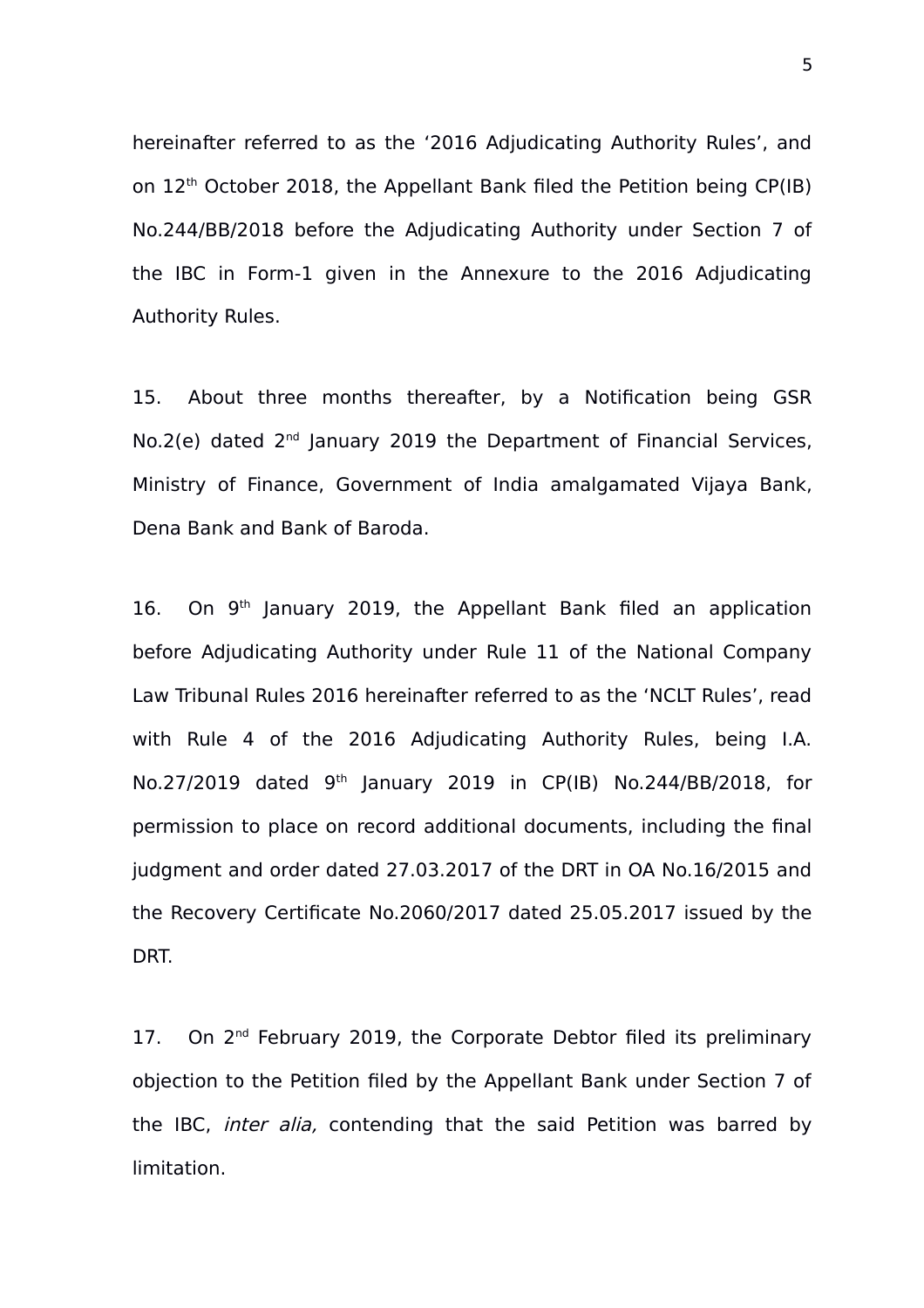18. By an order dated  $4<sup>th</sup>$  February 2019, the Adjudicating Authority allowed the application of the Appellant Bank being I.A No. 27/2019 in CP (IB) No.244/BB/2018, and directed the Appellant Bank to file an amended petition enclosing the documents referred to in the Application being I.A. No.27/2019. The Registry was directed to permit the Counsel for the Appellant Bank to amend the Company Petition accordingly.

19. On or about  $5<sup>th</sup>$  March 2019, the Appellant Bank filed another application under Rule 11 of the NCLT Rules, being I.A. No.131 of 2019 in CP(IB) No.244/BB/2018, before the Adjudicating Authority for permission to place on record additional documents, including the letter dated 03.03.2017 of the Corporate Debtor to the Appellant Bank proposing a One Time Settlement, the Annual Report of the Corporate Debtor for the years 2016-2017, the Financial Statement of the Corporate Debtor for the period from  $1<sup>st</sup>$  April 2016 to 31 $<sup>st</sup>$  March 2017</sup> and the Financial Statement of the Corporate Debtor, for the period from  $1<sup>st</sup>$  April 2017 to  $31<sup>st</sup>$  March 2018. By an order dated 6.03.2019 in I.A. No.131 of 2019, the Appellant Bank was permitted to file the documents in the Registry.

20. By an order dated  $21<sup>st</sup>$  March 2019 the Adjudicating Authority admitted the Petition under Section 7 of the IBC, being CP (IB) No.244/BB/2018, and appointed an Interim Resolution Professional. The objection of the bar of limitation, raised on behalf of the Corporate

6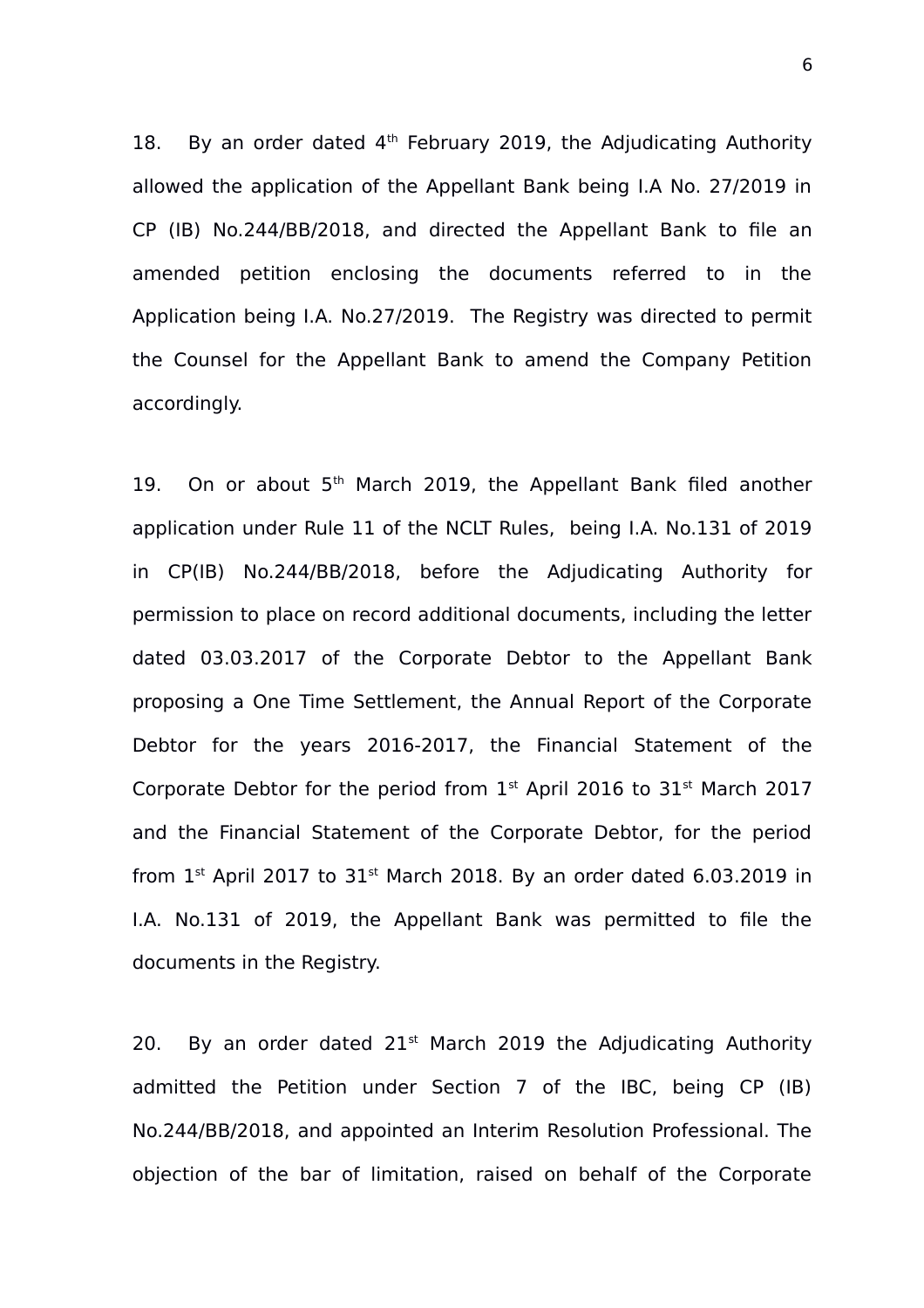Debtor was considered at length, but rejected by the Adjudicating Authority (NCLT).

21. On  $6<sup>th</sup>$  April 2019, the Respondent No.1, filed an appeal being CA(AT) (Ins) No.407/2019 before the NCLAT under Section 61 of the IBC. The Appellant Bank filed its written statement supporting the order of the Adjudicating Authority dated  $21<sup>st</sup>$  March 2019 admitting the Petition of the Appellant Bank under Section 7 of the IBC.

22. After hearing the Appellant Bank, the Respondent No.1 and the Corporate Debtor, the NCLAT set aside the order dated  $21<sup>st</sup>$  March 2019 passed by the Adjudicating Authority (NCLT) Bengaluru and dismissed the Petition filed by the Appellant Bank under Section 7 of the IBC, holding that the said application was barred by limitation.

23. The issue which arises for consideration of this Court, in this appeal is, whether the NCLAT has erred in law in arriving at the conclusion that, the Petition filed by the Appellant Bank under Section 7 of the IBC was barred by limitation, and setting aside the order dated  $21<sup>st</sup>$  March 2019 passed by the Adjudicating Authority, admitting the said Petition.

24. In other words, the main question involved in this appeal is, whether a Petition under Section 7 of the IBC would be barred by limitation, on the sole ground that it had been filed beyond a period of 3 years from the date of declaration of the loan account of the Corporate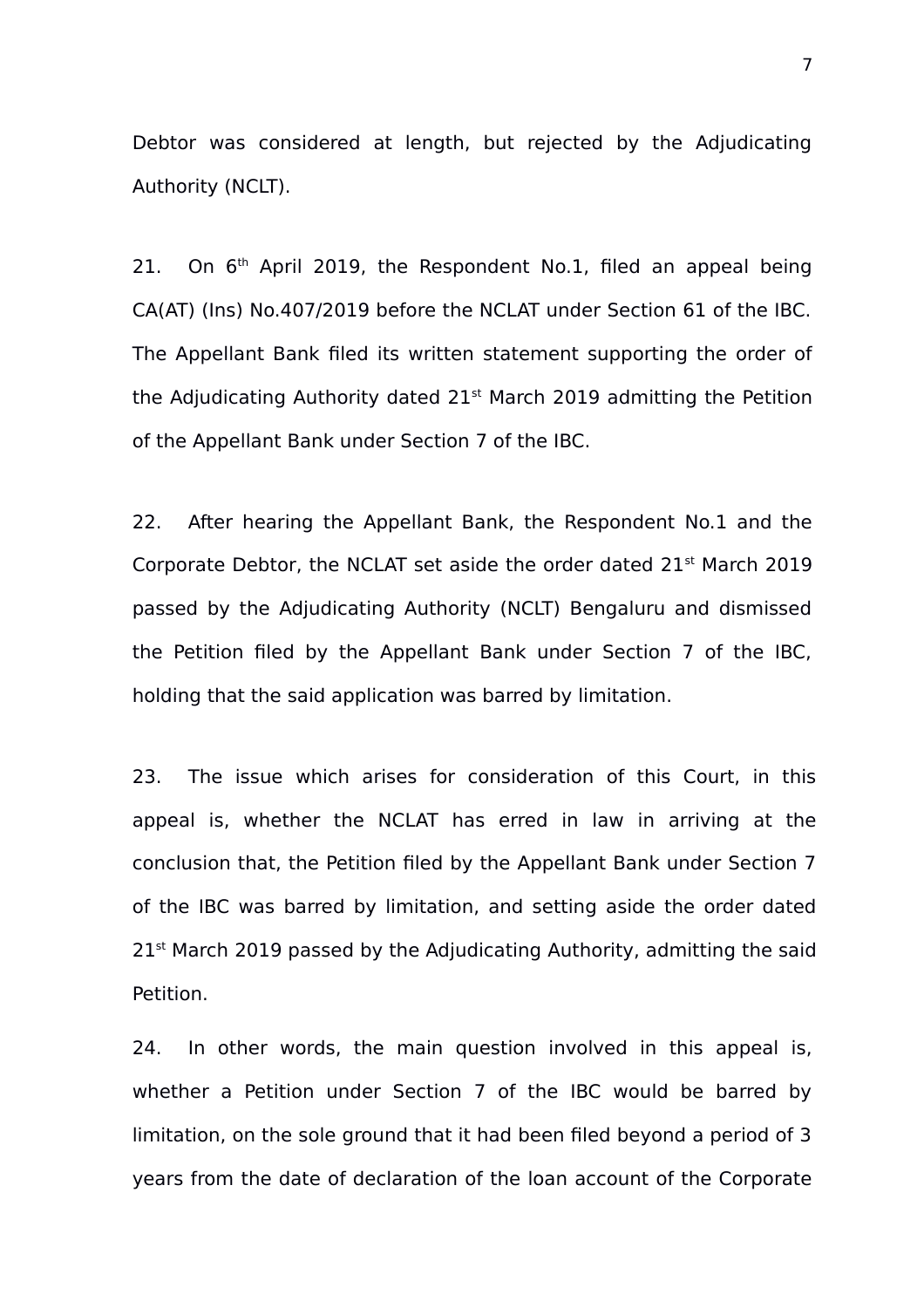Debtor as NPA, even though the Corporate Debtor might subsequently have acknowledged its liability to the Appellant Bank, within a period of three years prior to the date of filing of the Petition under Section 7 of the IBC, by making a proposal for a One Time Settlement, or by acknowledging the debt in its statutory Balance Sheets and Books of Accounts.

25. Another question which arises for the consideration of this Court is, whether a final judgment and decree of the DRT in favour of the Financial Creditor, or the issuance of a Certificate of Recovery in favour of the Financial Creditor, would give rise to a fresh cause of action to the Financial Creditor to initiate proceedings under Section 7 of the IBC within three years from the date of the final judgment and decree, and/or within three years from the date of issuance of the Certificate of Recovery.

26. A third issue which arises for adjudication of this Court is, whether there is any bar in law to the amendment of pleadings, in a Petition under Section 7 of the IBC, or to the filing of additional documents, apart from those filed initially, along with the Petition under Section 7 of the IBC in Form-1.

27. Mr. Mehta appearing on behalf of the Appellant Bank submitted that the Adjudicating Authority had passed its order dated  $21<sup>st</sup>$  March 2019, admitting the Petition of the Appellant Bank under Section 7 of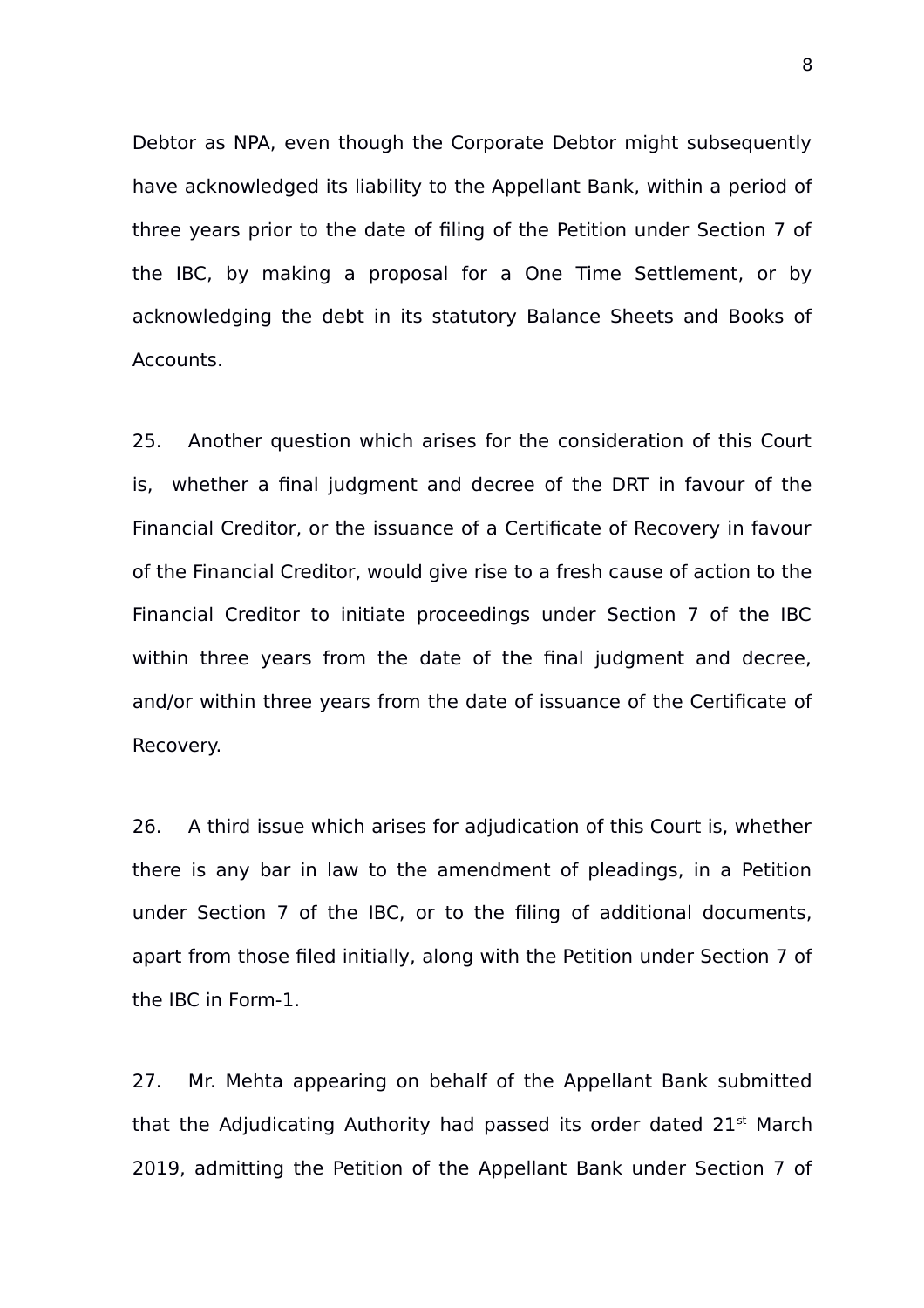the IBC, after taking into consideration the documents filed by the Appellant Bank along with its interim applications being I.A. No. 27 of 2019 and I.A. No.131 of 2019, and arriving at the finding that the Petition filed by the Appellant Bank under Section 7 of the IBC was not barred by limitation.

28. Mr. Mehta submitted that NCLAT has allowed the appeal of the Respondent No.1, set aside the order of the Adjudicating Authority, and dismissed the Petition of the Appellant Bank under Section 7 of IBC, recording a finding that there was nothing on record that suggested that the Corporate Debtor had acknowledged its debt to the Appellant Bank. The Appellate Authority has ignored the documents filed by the Appellant Bank along with I.A. No.131 of 2019, which had duly been allowed by the Adjudicating authority.

29. Mr. Mehta pointed out that, the NCLAT cited the judgments of this Court in **Jignesh Shah and Anr. v. Union of India and Anr. [1](#page-8-0)** and **Gaurav Hargovindbhai Dave v. Asset Reconstruction Company (India) Ltd. and Anr.**<sup>[2](#page-8-1)</sup> and held that the account of the Corporate Debtor having been declared as NPA on  $31<sup>st</sup>$  December 2013, the Petition under Section 7 of the IBC, filed after five years was barred by limitation.

<span id="page-8-0"></span>1. 2019 SCC online SC 1254: (2019) 10 SCC 750

<span id="page-8-1"></span>2. 2019 SCC Online SC 1239: (2019) 10 SCC 572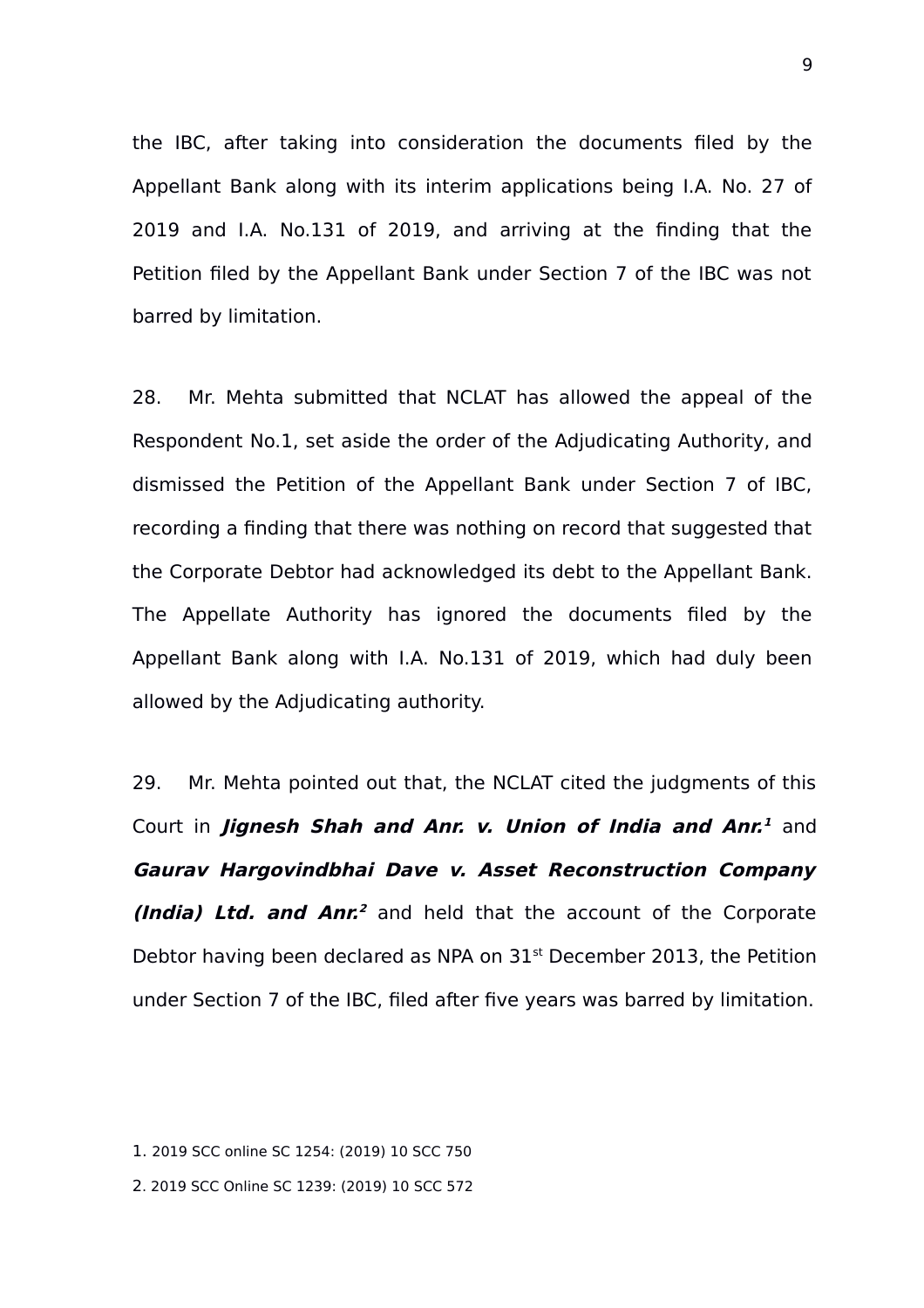30. Mr. Mehta argued that the NCLAT had returned a finding that there was nothing on record to show that the Corporate Debtor had admitted its debt to the Appellant Bank, overlooking relevant materials on record, including:

- (i) Admission of the Corporate Debtor of payment of Rs.111 lakhs on 28<sup>th</sup> March, 2014 towards interest on the loan.
- (ii) Letter dated  $5<sup>th</sup>$  January, 2015 of the Corporate Debtor to the Appellant Bank, in response to the Demand Notice, acknowledging its liability to the Appellant Bank.
- (iii) A statement of objection filed by the Corporate Debtor in the DRT, Bangalore on or about  $9<sup>th</sup>$  December 2015, denying the Appellant Bank's claim of Rs.52,04,438 as baseless, but admitting that part of the amount was due.
- (iv) The Financial Statements and Balance Sheets of the Corporate Debtor for the years 2016-2017 (year ending  $31<sup>st</sup>$  March 2017) and for the years 2017-2018 (year ending  $31<sup>st</sup>$  March 2018).
- (v) Offer made by the Corporate Debtor on 03.03.2017 to settle its dues to the Appellant Bank on one time payment of Rs.5.5 crores.
- (vi) Final judgment and decree/order dated  $27<sup>th</sup>$  March, 2017 passed by the DRT, Bengaluru, in favour of the Appellant Bank for an amount of Rs.52,12,49,438.60 in O.A. No.16/2015, with future interest at 16.55% per annum and the Recovery certificate No.2060/2017 issued by the DRT on  $25<sup>th</sup>$  May 2017.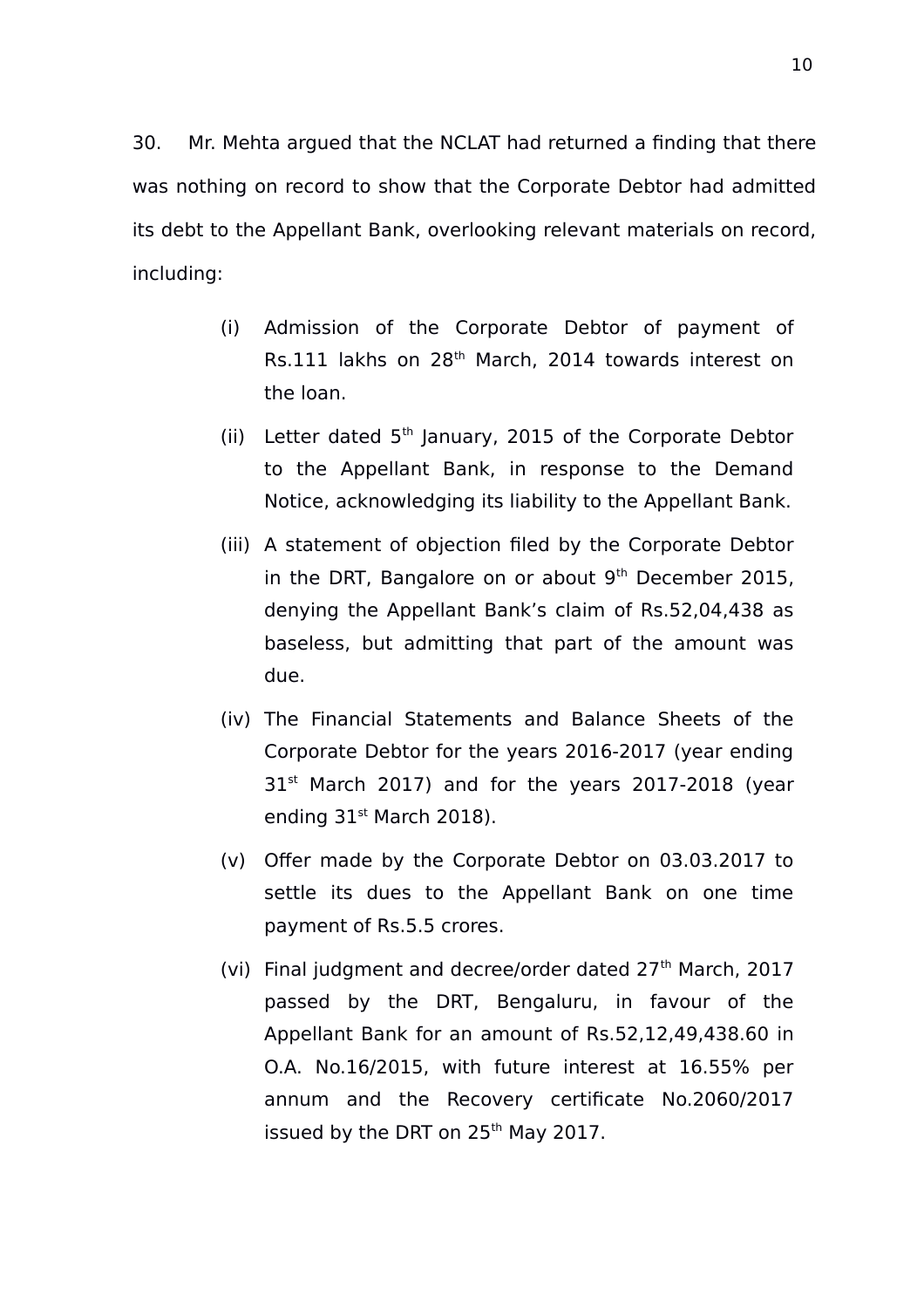31. Mr. Mehta argued that the Corporate Debtor had admitted having paid Rs.111 lakhs towards interest on 28<sup>th</sup> March, 2014. This showed that the loan was alive and there was a subsisting jural relationship. On 03.03.2017, within three years, the Corporate Debtor had submitted a proposal for One Time Settlement (OTS) of its Term Loan Account with the Appellant Bank. In doing so, the Corporate Debtor had acknowledged its liability to the Appellant Bank. The Petition under Section 7 of the IBC was filed well within three years from the date of such acknowledgement.

32. Mr. Mehta also pointed out that on 27<sup>th</sup> March 2017 the DRT, Bengaluru had passed a final judgment and order/decree for an amount of Rs.52,12,49,438.60 in favour of the Appellant Bank in O.A. No.16/2015 along with future interest at 16.55% per annum with monthly rests, from the date of application till the date of realisation, and had issued a Recovery Certificate No.2060 of 2017, dated 25<sup>th</sup> May 2017 for realisation of the said amount from the Corporate Debtor and the Respondent No.1. The Appellant Bank filed the Petition under Section 7 of the IBC for initiation of the Corporate Insolvency Resolution Process well within 3 years from the aforesaid dates.

33. Mr. Mehta also submitted that the Corporate Debtor had in its financial statements for the period from  $1<sup>st</sup>$  April 2016 to 31 $<sup>st</sup>$  March 2017</sup> and the period from  $1<sup>st</sup>$  April 2017 to 31 $<sup>st</sup>$  March 2018, admitted that the</sup>

11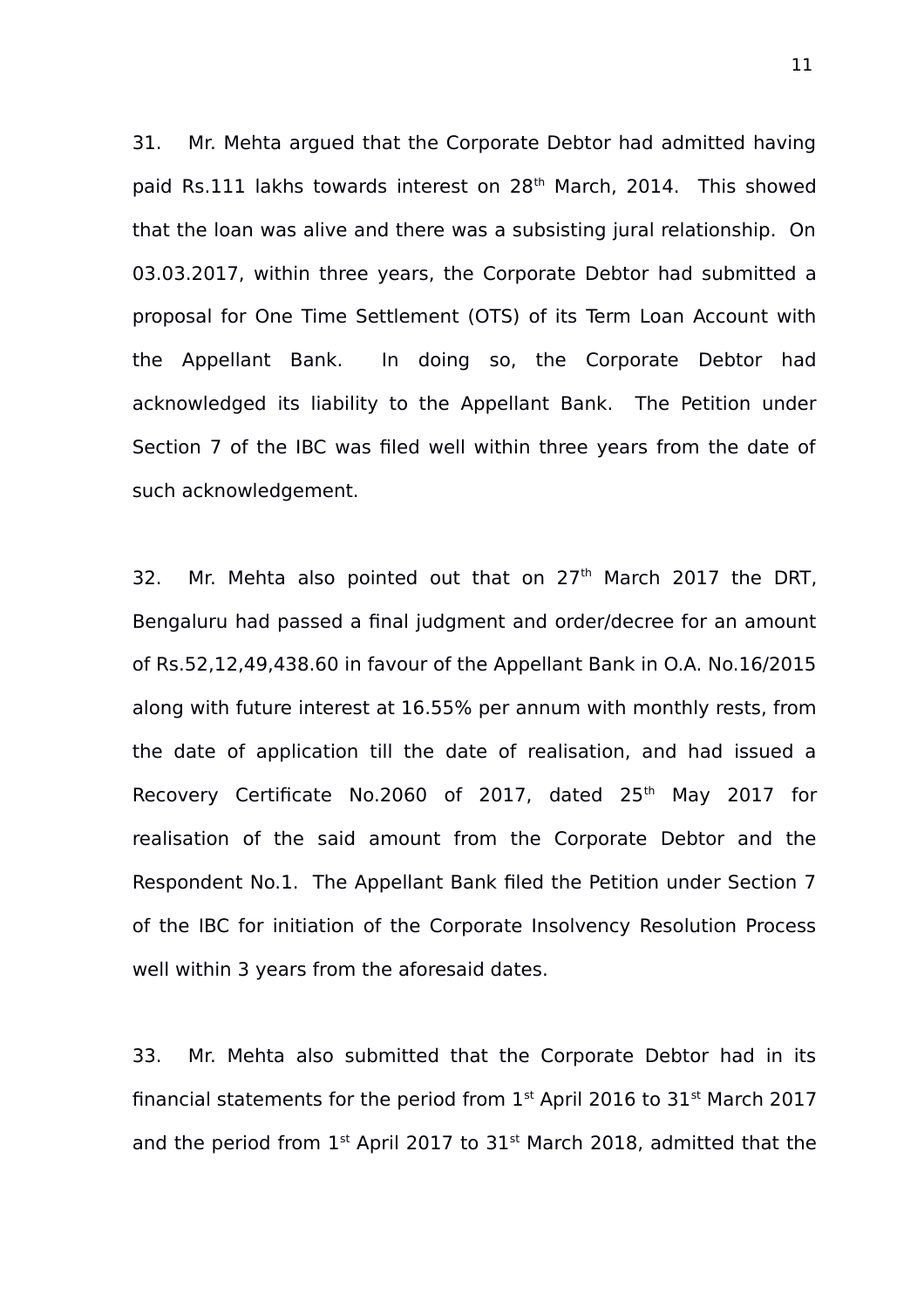Corporate Debtor had defaulted in repayment of its loan to the Appellant Bank. The financial statements of the Corporate Debtor, for the period from  $1<sup>st</sup>$  April 2017 to 31 $<sup>st</sup>$  March 2018 reflect dues of Rs.67 crores to the</sup> Appellant Bank along with interest as on  $31<sup>st</sup>$  March 2018, but excluding penal interest.

34. Mr. Mehta argued that the Corporate Debtor had thus admitted the existence of jural relationship of debtor and creditor, between the Corporate Debtor and the Appellant Bank, which is evident from the documents referred to above. In their objections filed in this Court, the Respondents have admitted that they deposited Rs.111 lakhs in the current account of the Corporate Debtor with the Appellant Bank on 28<sup>th</sup> March 2014, thereby acknowledging that the jural relationship of debtor and creditor between the Corporate Debtor and the Appellant Bank continued after 31<sup>st</sup> December, 2013.

35. Mr. Mehta has also referred to the Counter Affidavit filed by the Respondent No.1 and the Corporate Debtor, where they admitted that the Corporate Debtor had sent a letter dated  $3<sup>rd</sup>$  March 2017 to the Appellant Bank, offering to make payment of Rs.5.5 crores by way of One Time Settlement. Moreover, the judgment and order/decree dated 27<sup>th</sup> March, 2017 passed by the DRT and the Recovery Certificate No.2060/2017 referred to above, which gave rise to a fresh cause of action to the Appellant Bank to initiate proceedings against the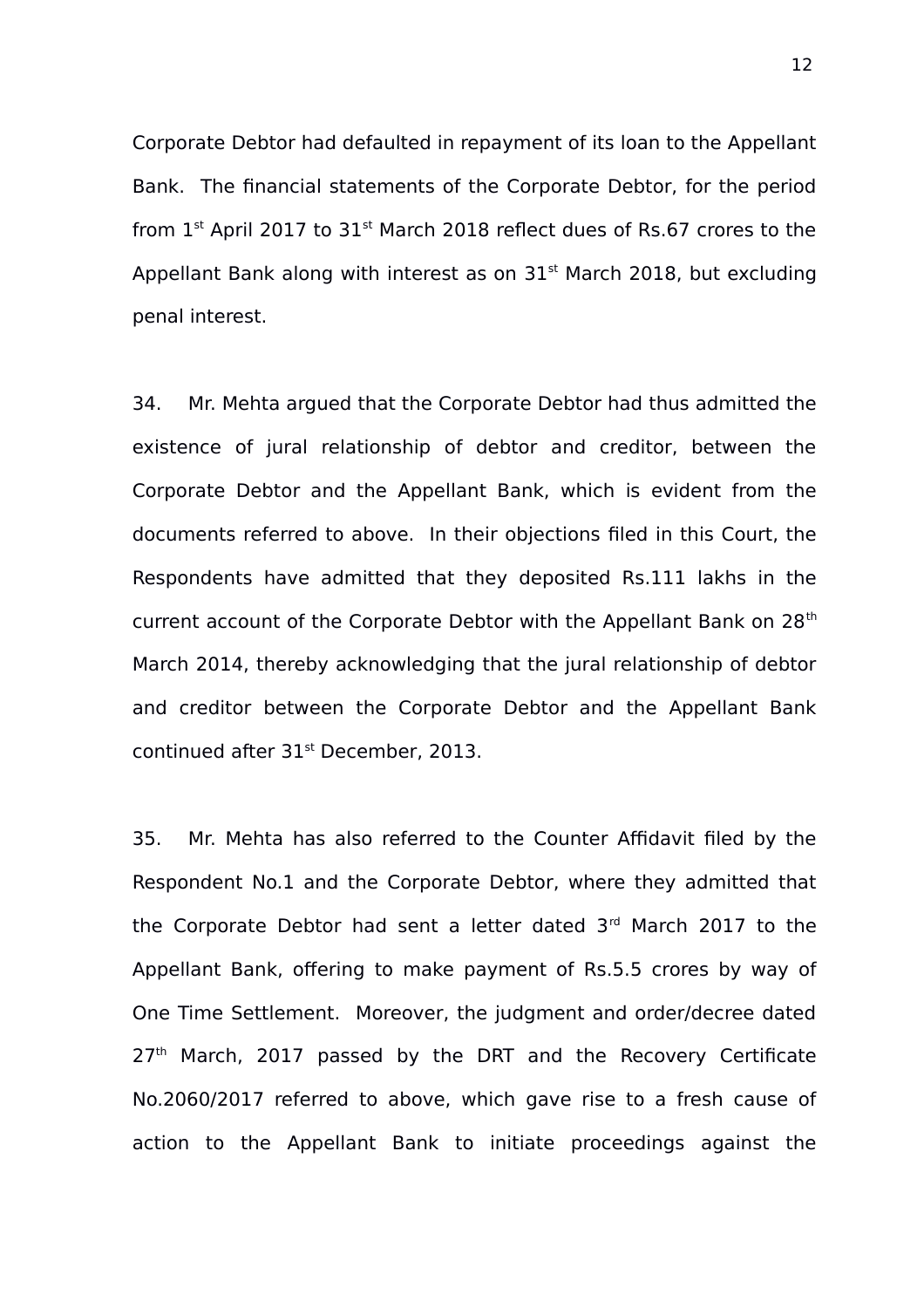Corporate Debtor under Section 7 of the IBC, are matters of record and in any case, duly admitted.

36. Relying on the judgments of this Court in **Sesh Nath Singh and Anr. v. Baidyabati Sheoraphuli Cooperative Bank Ltd. And Anr. [3](#page-12-0) , Laxmi Pat Surana v. Union Bank of India and Ors. [4](#page-12-1)** and **Asset Reconstruction Company (India) Limited. v. Bishal Jaiswal and Ors. [5](#page-12-2)** Mr. Mehta argued that Section 18 of the Limitation Act applied to proceedings under the IBC. This issue was no longer res integra.

37. On the other hand, Mr. Goutham Shivshankar appearing on behalf of the Respondents, submitted that under the scheme of the IBC, NCLAT is the final forum for determination of facts. Mr. Shivshankar argued that there is a factual determination by the NCLAT that records reveal no acknowledgement of debt for the purpose of extending limitation.

38. Mr. Shivshankar contended the NCLAT has duly dealt with the question of acknowledgement holding:

"In the present case there is nothing on record to suggest that the 'Corporate Debtor' acknowledged the debt within three years and agreed to pay the debt. The application moved by 'Corporate Debtor' to restructure the debt or payment of the interest does not amount to acknowledgement of debt. There is nothing on record to suggest that the 'Corporate Debtor' or its authorized representative by its signature has accepted or acknowledged the debt within three years from the date of default or from the date when the account was declared NPA, i.e. on 31st December 2013. The Balance Sheet of the 'Corporate Debtor' for the year 2016-2017 filed after 31st March 2017 cannot be

- <span id="page-12-0"></span>3. 2021 SCC Online SC 244
- <span id="page-12-1"></span>4. 2021 SCC Online SC 267
- <span id="page-12-2"></span>5. 2021 SCC Online SC 321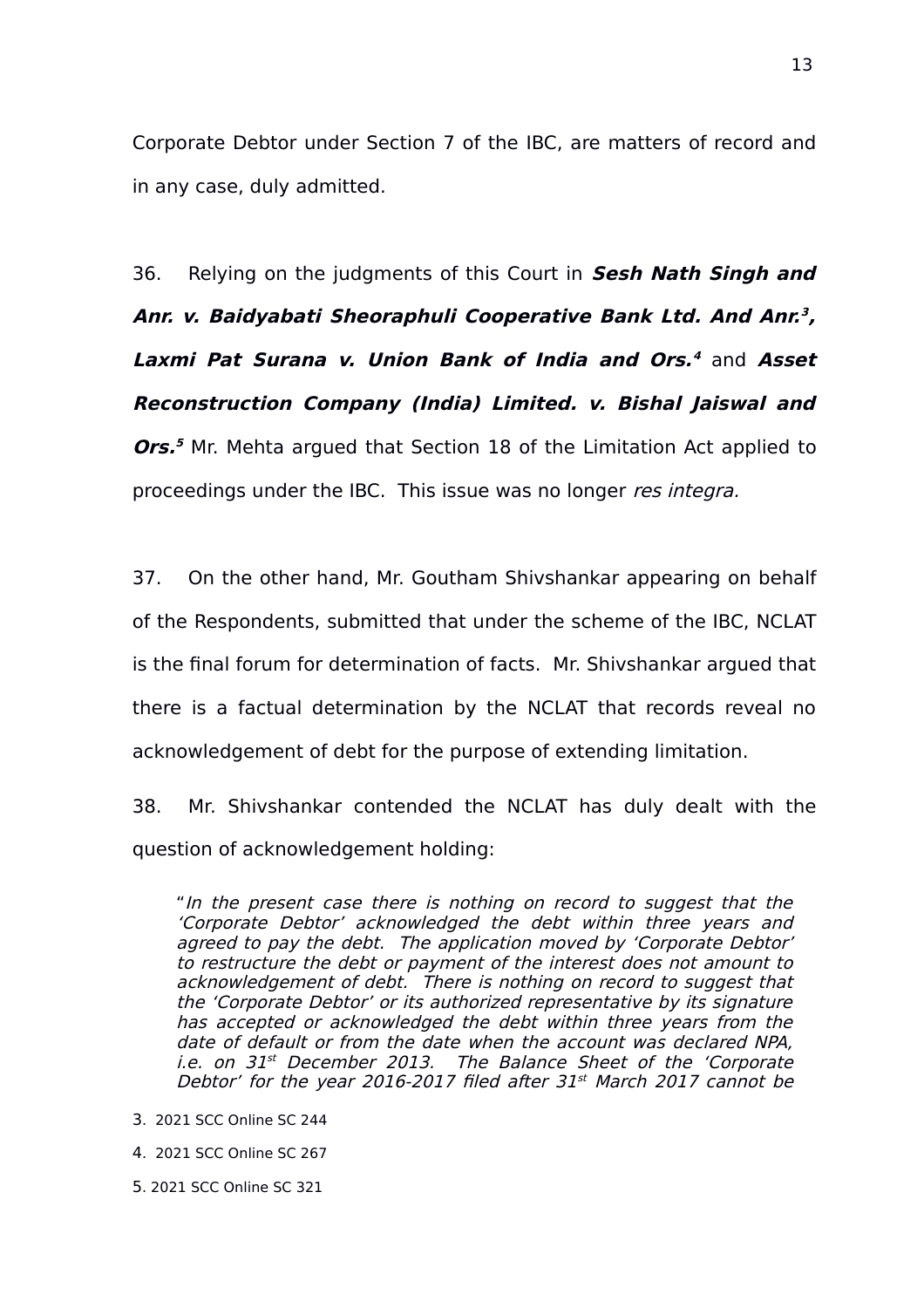termed to be a document of acknowledgment in terms of section 18 of the Limitation Act."

39. According to Mr. Shivshankar, the NCLAT was entirely right in coming to the factual conclusion that the Petition of the Appellant Bank under Section 7 of the IBC was barred by limitation. Mr. Shivshankar argued that NCLT arrived at this conclusion on the basis of facts and materials on record and it cannot be said that the conclusion is perverse or otherwise warrants intervention of this Court in a Second Appeal, restricted to questions of law under Section 62 of the IBC.

40. Mr. Shivshankar argued that this appeal has been filed on the basis of documents that were brought on record before the Adjudicating Authority (NCLT) at a belated stage, in a manner contrary to the provisions of IBC and the law laid down by this Court.

41. Mr. Shivshankar emphatically argued that Appellant Bank filed its Petition under Section 7 of the IBC on  $12<sup>th</sup>$  October 2018, about five years after the date of default and was thus well beyond the period of limitation of three years, under Article 137 of the Schedule to the Limitation Act.

42. Mr. Shivshankar pointed out that the Petition under Section 7 of the IBC mentions the date of default as  $30<sup>th</sup>$  September 2013, and  $31<sup>st</sup>$ December 2013 as the date of declaration of the account of the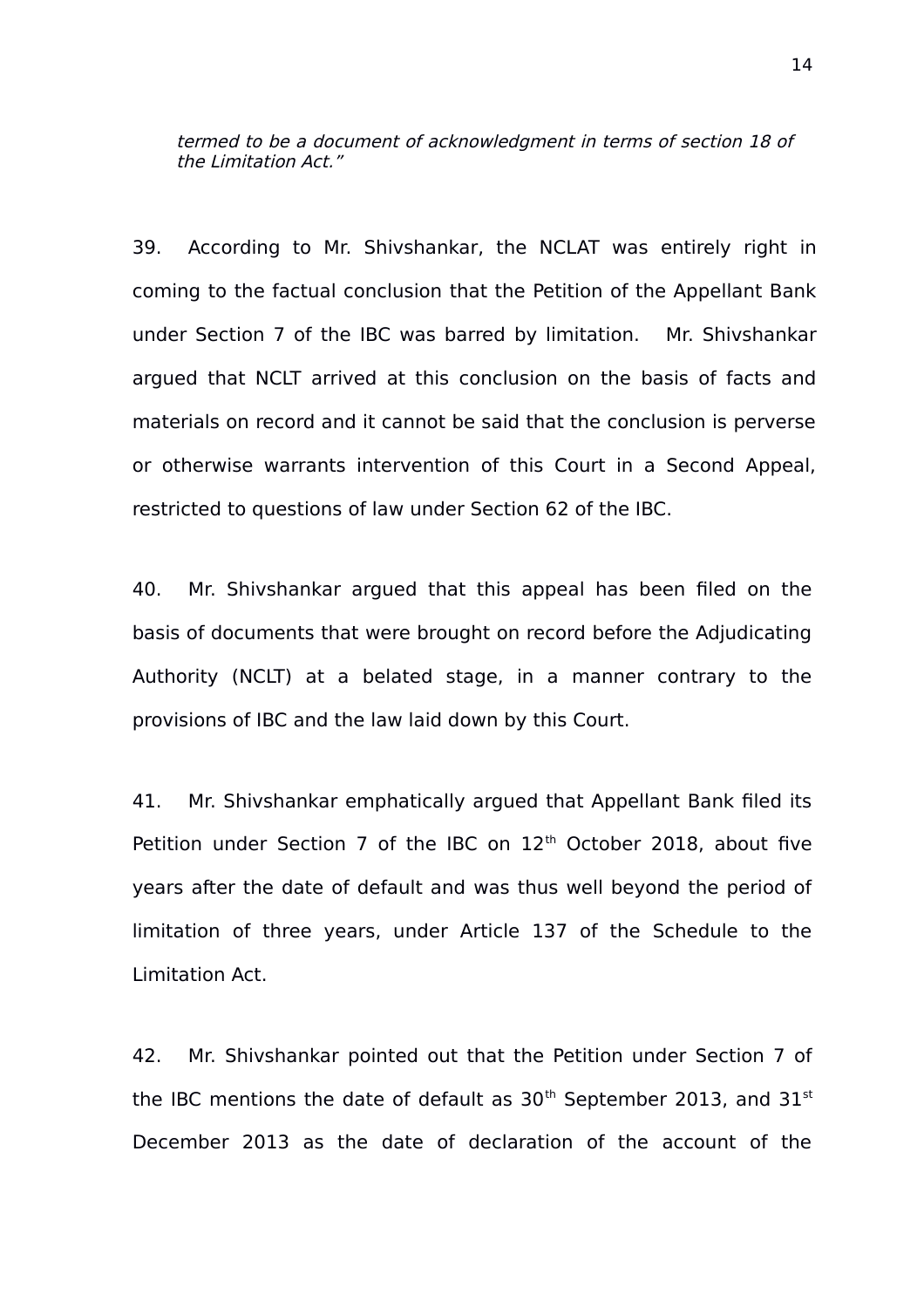Corporate Debtor as NPA. There was no averment in the petition of any acknowledgement of debt which extended the period of limitation.

43. Mr. Shivshankar argued that, under Section 7(3) of the IBC, a Financial creditor is required to furnish "record of the default recorded with the information utility or record of evidence of default as may be specified" and " any other information as may be specified by the Board".

44. Mr. Shivshankar further argued that as per Section 7(4) of the IBC, the NCLT was required to "ascertain the existence of default from the records of an information utility or on the basis of other evidence furnished by the financial creditor under sub-section (3)" within "fourteen days of the receipt of the application". Mr. Shivshankar further argued that under Section 7(5) of the IBC, it was open to the NCLT to allow seven days to the financial creditor to rectify any defect in its application.

45. Mr. Shivshankar argued the Adjudicating Authority (NCLT), instead of proceeding in the manner expressly stipulated in the IBC and without adhering to the time lines stipulated therein, delayed the adjudication of the question of admissibility of the petition under Section 7 of the IBC by four months, and allowed the Appellant Bank to introduce documents at a belated stage and these documents were considered by the NCLT despite vehement objections by the Respondents.

15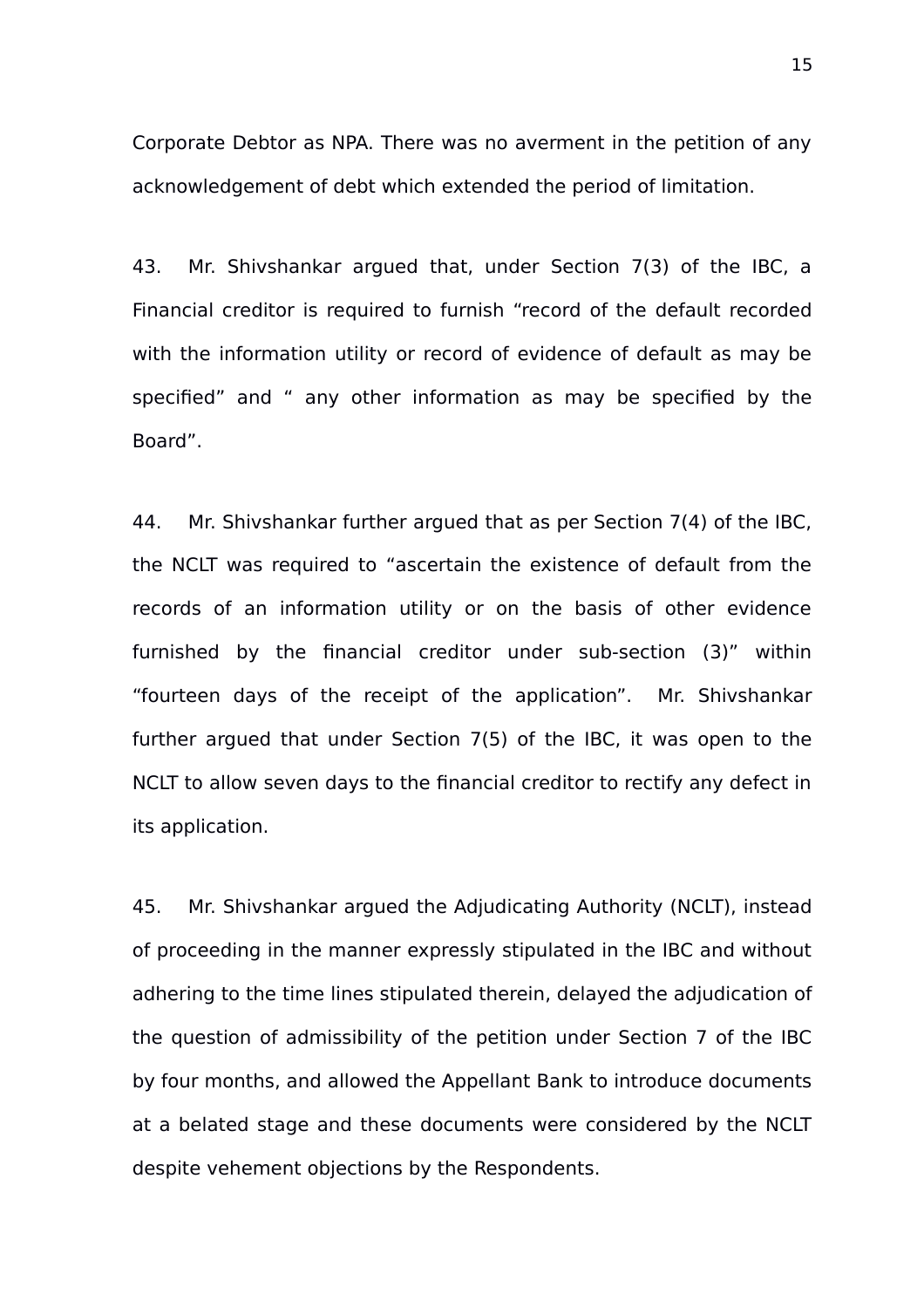46. Mr. Shivshankar further argued that on 2<sup>nd</sup> February 2019, Corporate Debtor filed its preliminary objection to the petition under Section 7 of the IBC, taking, a specific objection that the petition was time barred since the date of default was admittedly stated to be  $30<sup>th</sup>$ September 2013. However, the NCLT after hearing arguments on  $8<sup>th</sup>$ February 2019, adjourned the matter with a direction on Counsel appearing for the Appellant Bank, to file a gist of the case as also a copy of the order passed by the Karnataka High Court, in a Writ Petition filed by the Corporate Debtor, whereby the execution of the judgment and/or order/decree of the DRT in O.A. 16 of 2015 had been stayed.

47. Mr. Shivshankar submitted that, taking advantage of the limited liberty granted to the Appellant Bank by the Adjudicating Authority to file a gist of the case and some orders/judgments, the Appellant Bank in abuse of the process of the Tribunal, filed I.A. No. 131 of 2019, introducing a whole new set of documents and setting up an entirely new case for extension of limitation, on the ground of alleged acknowledgement of debt.

48. Mr. Shivshankar argued that I.A. No.131 of 2019 was supported by an affidavit. The documents listed above were introduced for the first time. Even at this stage all the documents were not filed. Some of the documents were never filed in the NCLT and were first brought on record in the reply filed before NCLAT.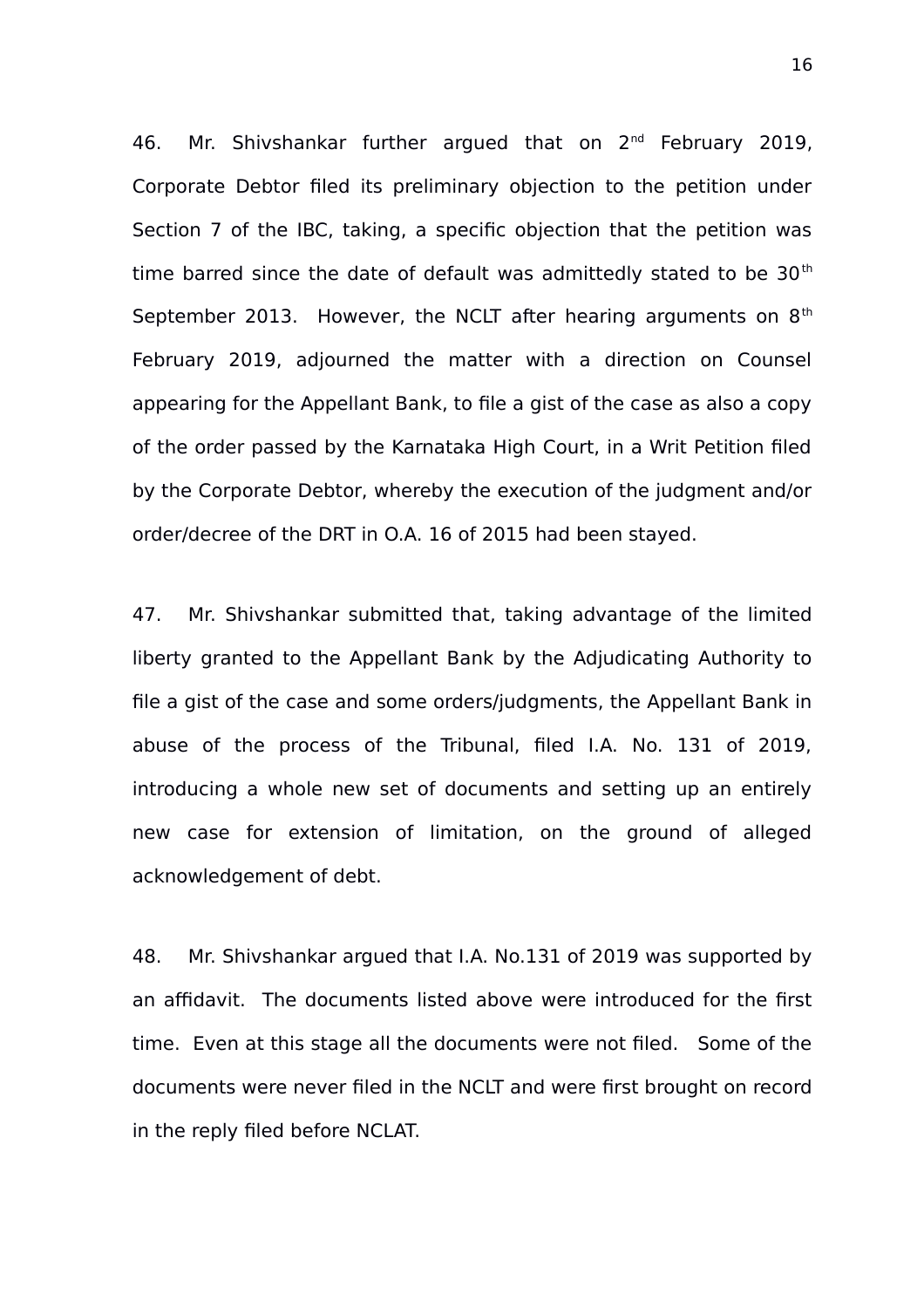49. Mr. Shivshankar submitted that on 6<sup>th</sup> March 2019 the NCLT passed an order, permitting learned counsel for the Appellant Bank to file a set of documents in the Registry, after serving copies thereof on the Respondents, and posted the case on  $18<sup>th</sup>$  March 2019. Mr. Shivshankar argued that the Respondents had specifically objected to the belated filing of additional documents. However, the NCLT completely ignored the objections raised on behalf of the Respondents and passed its order dated  $21<sup>st</sup>$  March 2019, admitting the petition under Section 7 of the IBC.

50. Mr. Shivshankar submitted that the Respondents immediately appealed to the NCLAT, *inter alia* contending that the Adjudicating Authority had erred in permitting the Appellant Bank to substantially improve upon its original petition filed under Section 7 of the IBC, by filing additional documents and making out an entirely new case, after the expiry of fourteen days specified in Section 7 for ascertainment of default. Mr. Shivshankar submitted that it was in this background that the NCLAT made the factual finding at Paragraph 4 of the impugned order, that there was nothing on record to say that there was any acknowledgement of debt, renewing or extending limitation.

51. Mr. Shivshankar argued that it is now well settled that the Limitation Act applies to proceedings under the IBC. Mr. Shivshankar also agreed that Section 18 of the Limitation Act would apply to proceedings in the NCLT under Section 7 of the IBC. However, he

17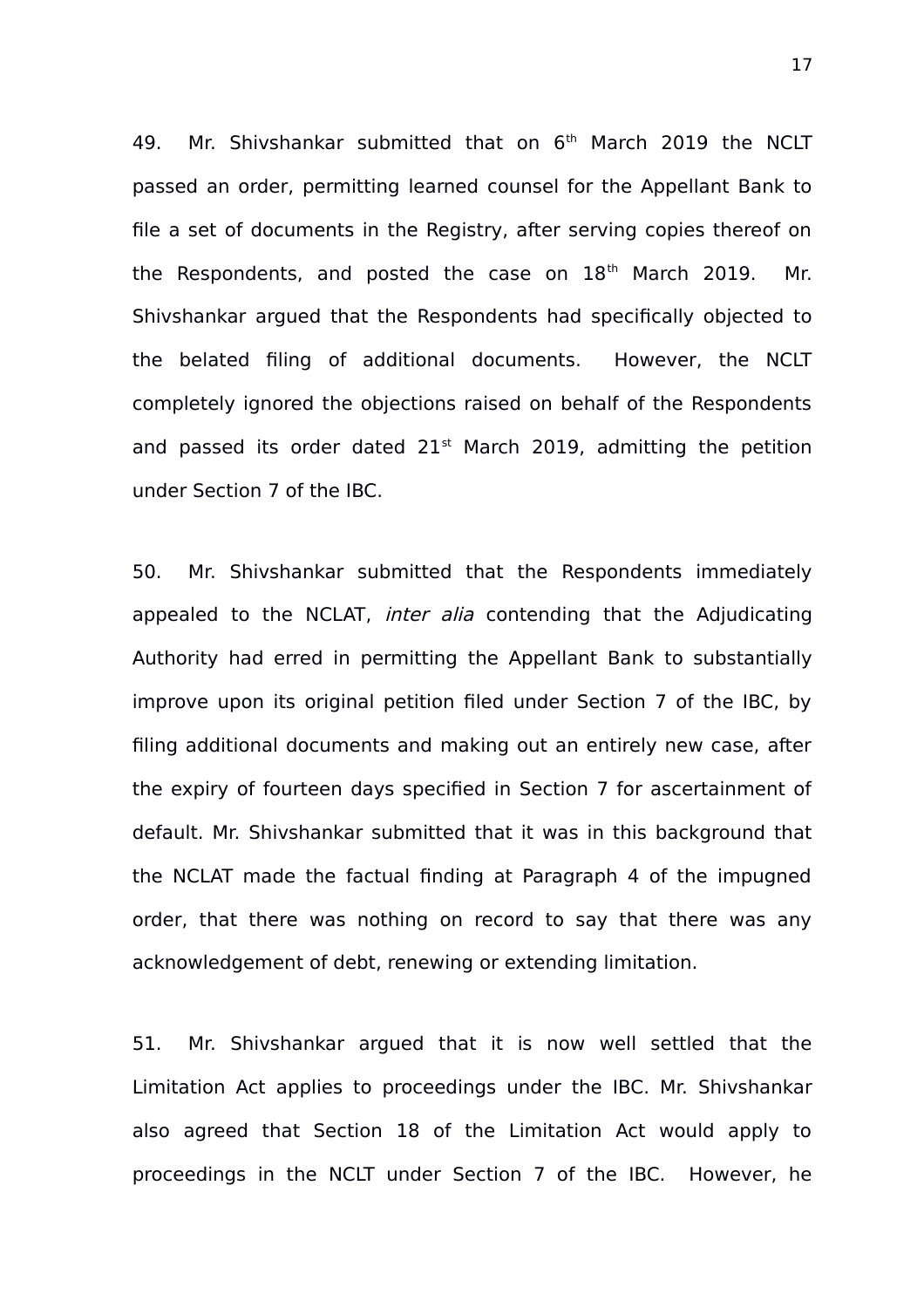argued that, what falls for consideration in this appeal, is whether the Appellant Bank had placed sufficient materials on record, with its petition under Section 7 of the IBC, to attract Section 18 of the Limitation Act.

52. Mr. Shivshankar finally argued that Section 62 of the IBC, under which this appeal has been filed, is restricted to questions of law, unlike an appeal to the NCLAT from an order of the Adjudicating Authority (NCLT), which is an appeal both on facts and in law.

53. Mr. Shivshankar cited the judgment of this Court in **Nazir Mohamed v. J. Kamala & Ors. [6](#page-17-0) ,** authored by one of us (Indira Banerjee J.) where this Court held:-

"To be a question of law "involved in the case", there must be first, **<sup>a</sup> foundation for it laid in the pleadings, and the question should emerge from the sustainable findings of fact,** arrived at by Courts of facts, and it must be necessary to decide that question of law for a just and proper decision of the case. (emphasis supplied)

54. There can be no dispute with the proposition that, to be a question of law involved in the case, there must be first a foundation laid in the pleadings, and the question should emerge from the sustainable findings of fact, arrived at by Courts of facts, as reiterated by this Court in **Nazir Mohamad v. J. Kamala** (supra), rendered in the context of a second appeal under Section 100 of the Civil Procedure Code.

<span id="page-17-0"></span>6. 2020 SCC OnLine SC 676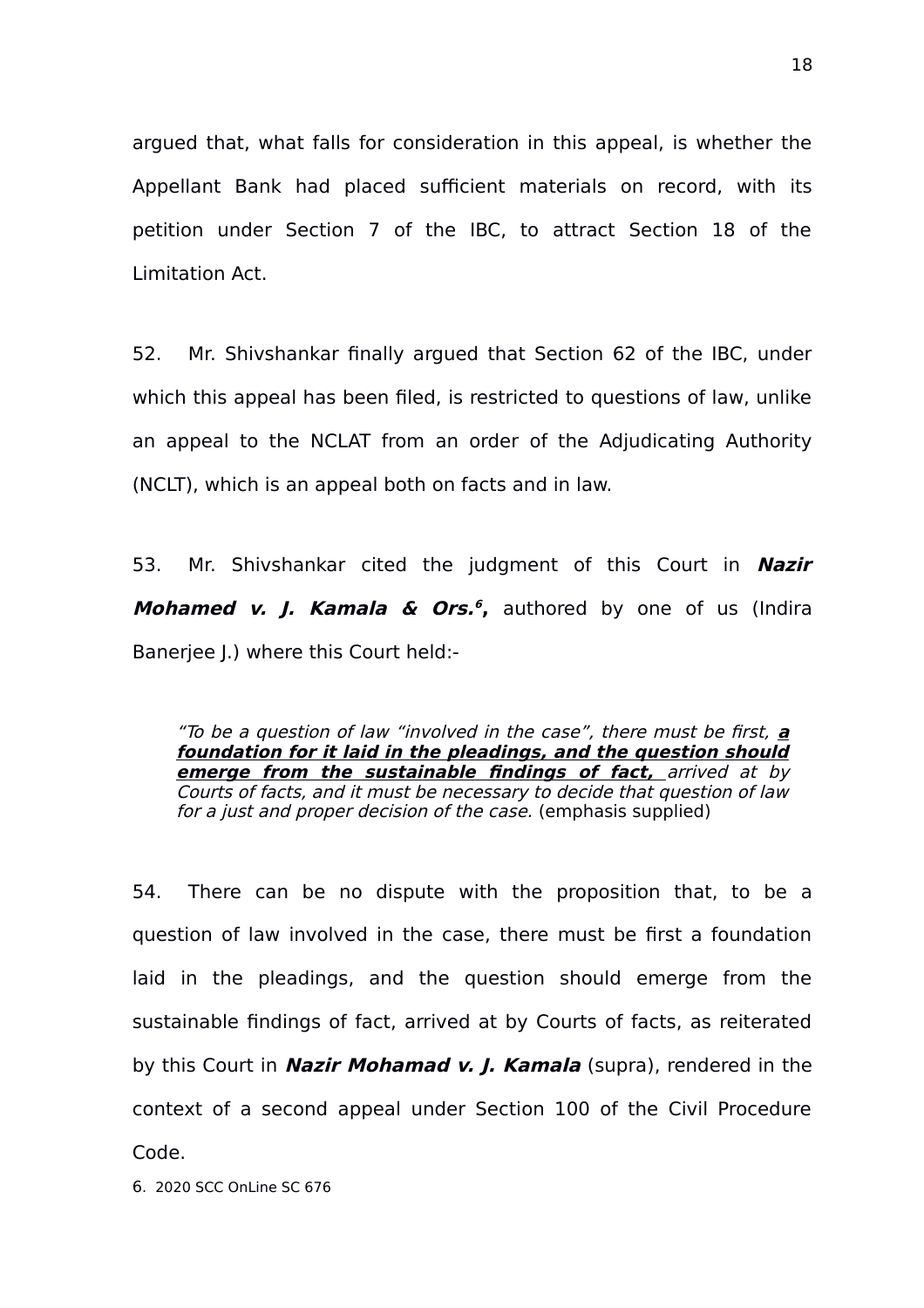55. Mr. Shivshankar next cited the judgment of this Court in **Babulal**

# **Vardharji Gurjar v. Veer Gurjar Aluminium Industries Private**

**Limited [7](#page-18-0) ,** where this Court speaking through Maheshwari J., held:

"**35.** Apart from the above and even if it be assumed that the principles relating to acknowledgment as per Section 18 of the Limitation Act are applicable for extension of time for the purpose of the application under Section 7 of the Code, in our view, neither the said provision and principles come in operation in the present case nor do they enure to the benefit of Respondent 2 for the fundamental reason that in the application made before NCLT, Respondent 2 specifically stated the date of default as "8-7-2011 being the date of NPA". It remains indisputable that neither has any other date of default been stated in the application nor has any suggestion about any acknowledgment been made. As noticed, even in Part V of the application, Respondent 2 was required to state the particulars of financial debt with documents and evidence on record**. In the variety of descriptions which could** have been given by the applicant in the said Part V of the **application and even in residuary Point 8 therein, nothing was at all stated at any place about the so-called acknowledgment or any other date of default.**

<span id="page-18-0"></span>**35.1. Therefore, on the admitted fact situation of the present case, where only the date of default as "8-7-2011" has been stated for the purpose of maintaining the application under Section 7 of the Code, and not even a foundation is laid in the application for suggesting any acknowledgment or any other date of default, in our view, the submissions sought to be developed on behalf of Respondent 2 at the later stage cannot be permitted.** It remains trite that the question of limitation is essentially a mixed question of law and facts and when a party seeks application of any particular provision for extension or enlargement of the period of limitation, the relevant facts are required to be pleaded and requisite evidence is required to be adduced. Indisputably, in the present case, Respondent 2 never came out with any pleading other than stating the date of default as "8-7-2011" in the application. That being the position, no case for extension of period of limitation is available to be examined. In other words, even if Section 18 of the Limitation Act and principles thereof were applicable, the same would not apply to the application under consideration in the present case, looking to the very averment regarding default therein and for want of any other averment in regard to acknowledgment. In this view of the matter, reliance on the decision in Mahabir Cold Storage [Mahabir Cold Storage v. CIT, 1991 Supp (1) SCC 402] does not advance the cause of Respondent 2."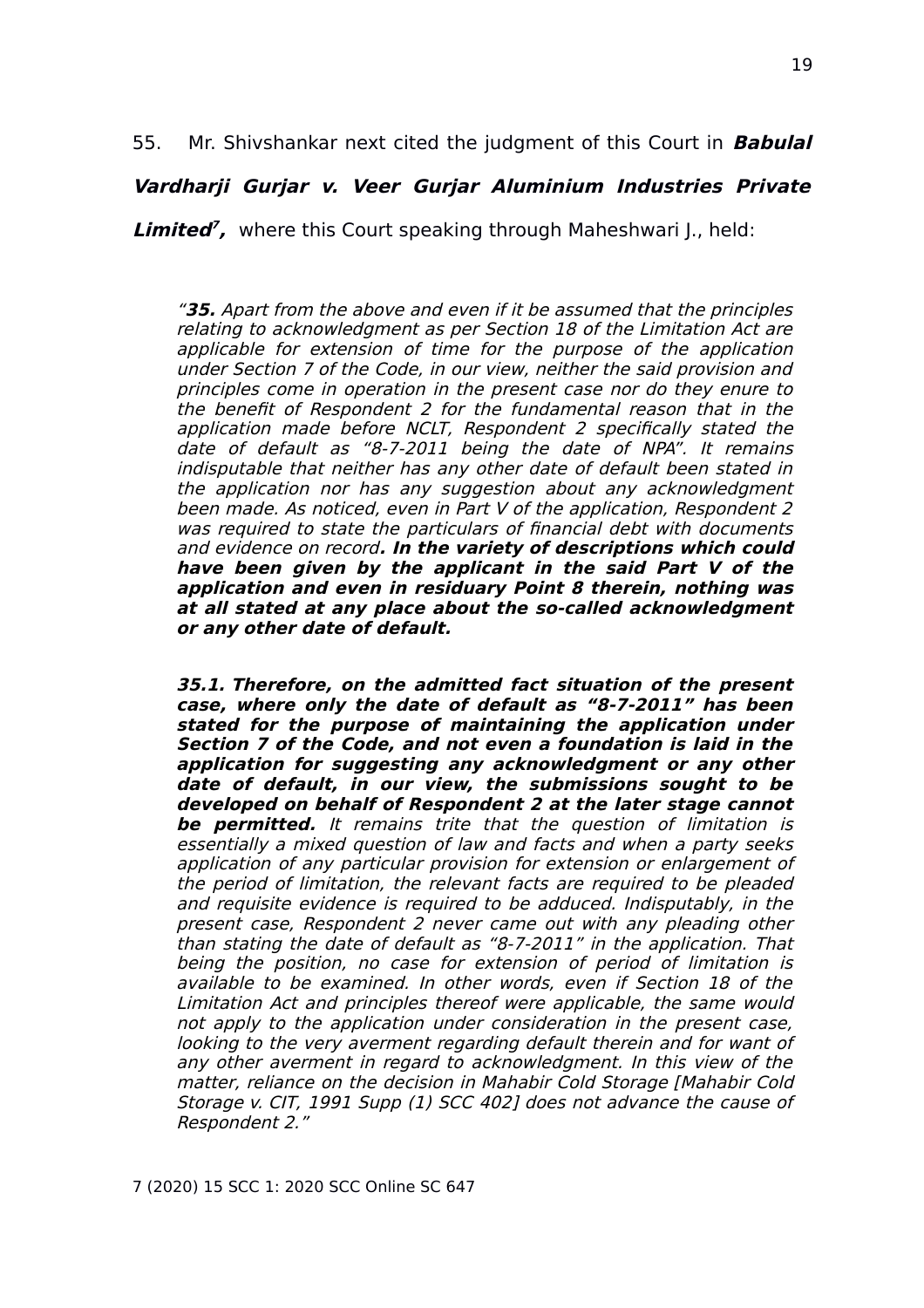56. Relying on the aforesaid judgment, Mr. Shivshankar contended that the foundation for a plea of extension of limitation by virtue of acknowledgment of debt should be in the pleadings and cannot be developed at a later stage. Mr. Shivshankar emphatically argued that in this case, there was no foundation in the pleadings for a case of extension of limitation under Section 18 of the Limitation Act.

57. Relying on **Babulal Vardharji Gurjar** (supra) Mr. Shivshankar argued that subsequent improvement in pleadings, at the fag-end of the NCLT proceedings, ought not to have been countenanced. Mr. Shivshankar further argued that, in any case, a proper construction of the documents relied upon by the Appellant Bank would show that they do not amount to acknowledgment under Section 18 of the Limitation Act, which requires that any acknowledgment must be made "before the expiration of the period of limitation for a suit or application".

58. Mr. Shivshankar cited a Full Bench judgment of Allahabad High Court in **Munshi Lal v. Hira Lal & Anr. [8](#page-19-0)** , where the High Court held:-

<span id="page-19-0"></span>"Now, it is clear that a document said to constitute an acknowledgment has to be construed in the context in which it is given and that, where its language is not clear in itself, the context may be examined to see what it is to which the words refer. That is not to say that any equivocation in an acknowledgment can be cured by ascertaining what the probable intention of the acknowledgor was. That is quite <sup>a</sup> different thing. But, where, after examining in the light of the context what it was that the person giving the acknowledgment was actually referring to the conclusion follows that it is an unequivocal acknowledgment of a right, then that acknowledgment is sufficient to satisfy section 19 of the Limitation Act."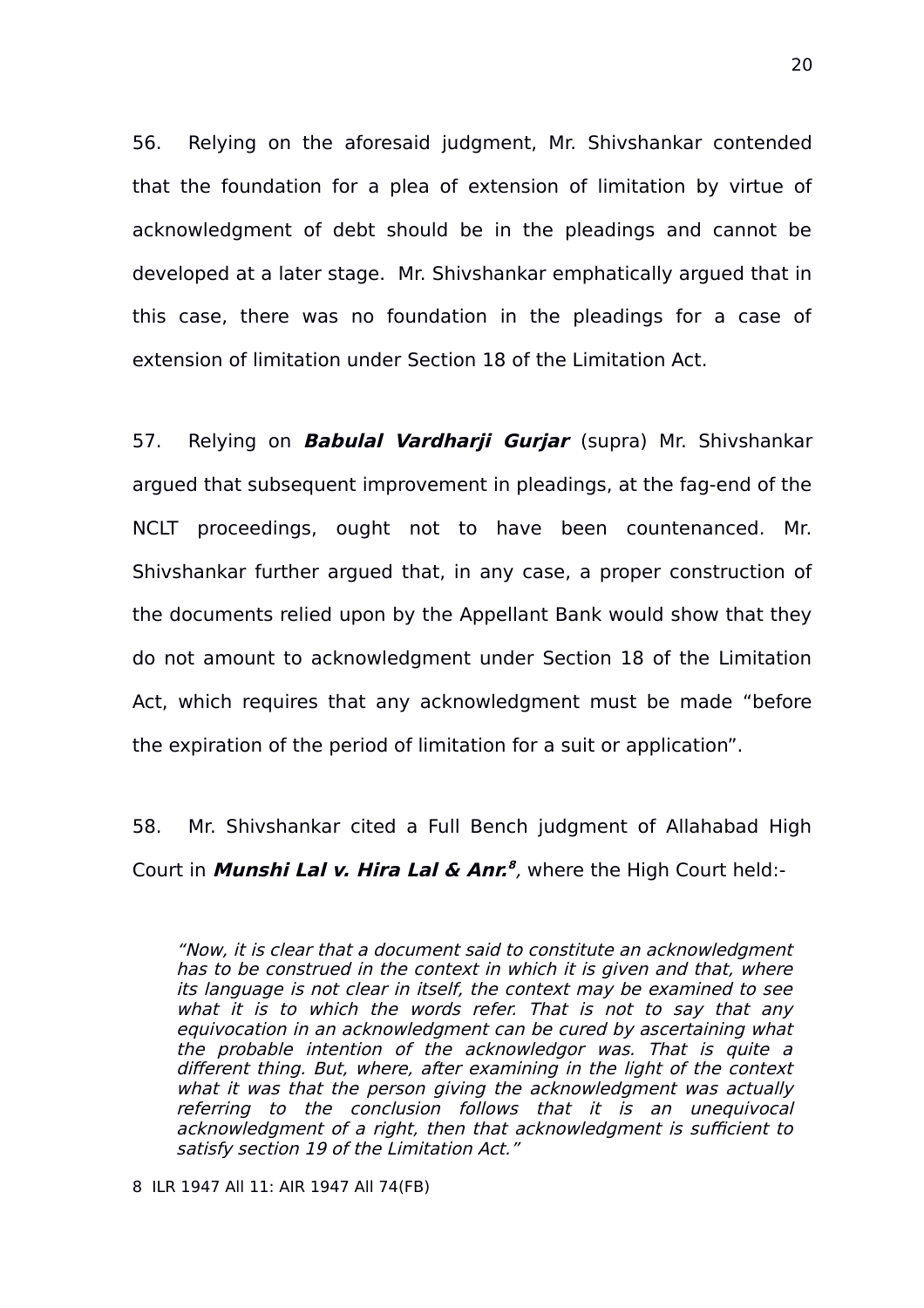59. Mr. Shivshankar further pointed out that the Corporate Debtor's reply dated 5<sup>th</sup> January 2015 to the legal notice issued by the Appellant Bank, the reply filed by the Corporate Debtor in O. S. No.16/2015 before the DRT, Bengaluru, the OTS Proposal dated  $3<sup>rd</sup>$  March 2017, OTS Proposal dated 19<sup>th</sup> June 2017 and the Balance Sheets/Annual Reports of the Corporate Debtor and a group company of the Corporate Debtor, namely Kaveri Telecom Products Limited, for the financial years 2016- 17 and 2017-18 are irrelevant for the purpose of Section 18 of the Limitation Act and many of those documents were in response to suggestions made by the Appellant Bank seeking willingness to restructure the account of the Respondents. Moreover, payment of outstanding interest of Rs.111 lakhs was made in March 2014 that is over four years before the date of filing of the petition under Section 7 of the IBC.

60. Mr. Shivshankar also argued that the letter dated  $24<sup>th</sup>$  March 2014 written by the Corporate Debtor was not on record in the proceedings before the Adjudicating Authority. The document was introduced for the first time along with the reply filed by the Appellant Bank before the NCLAT. This document cannot be considered as part of the records at all.

61. Mr. Shivshankar finally submitted that the communications from the Respondents were only to buy peace and end the litigation and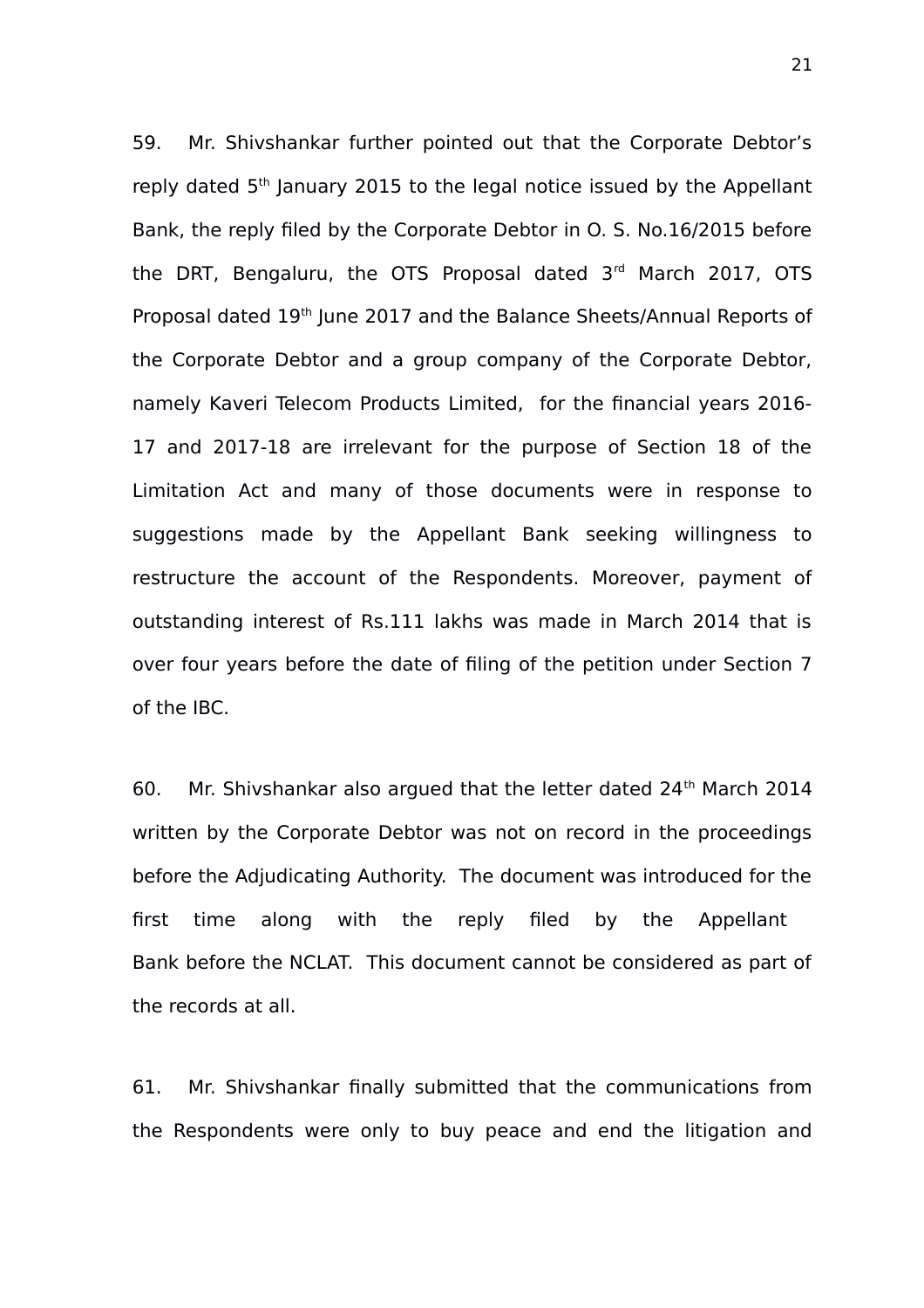cannot, therefore, be construed as acknowledgment of debts for the purpose of Section 18 of the Limitation Act.

62. Referring to the judgment of this Court in **Gaurav Hargovindbhai Dave** (supra), Mr. Shivshankar argued that a proposal for One Time Settlement cannot be construed as an acknowledgment of debt for the purpose of Section 18 of the Limitation Act.

63. Mr. Shivshankar drew our attention to the fact that a review petition was pending in this Court against the decision in **Gaurav Hargovindbhai Dave** (supra). Admittedly, however, the effect of the judgment has not been stayed. Until and unless the review application is allowed and the judgment is reversed, it would operate as a precedent.

64. Mr. Shivshankar finally cited **Jignesh Shah** (supra) where this Court observed:-

"The aforesaid judgments correctly hold that a suit for recovery based upon a cause of action that is within limitation **cannot in any manner impact the separate and independent remedy of a winding-up proceeding.** In law, when time begins to run, it can only be extended in the manner provided in the Limitation Act. For example, an acknowledgment of liability under Section 18 of the Limitation Act would certainly extend the limitation period, but <sup>a</sup> suit for recovery, which is <sup>a</sup> separate and independent proceeding distinct from the remedy of winding up would, in no manner, impact the limitation within which the winding-up proceeding is to be filed, by somehow keeping the debt alive for the purpose of the winding-up proceeding."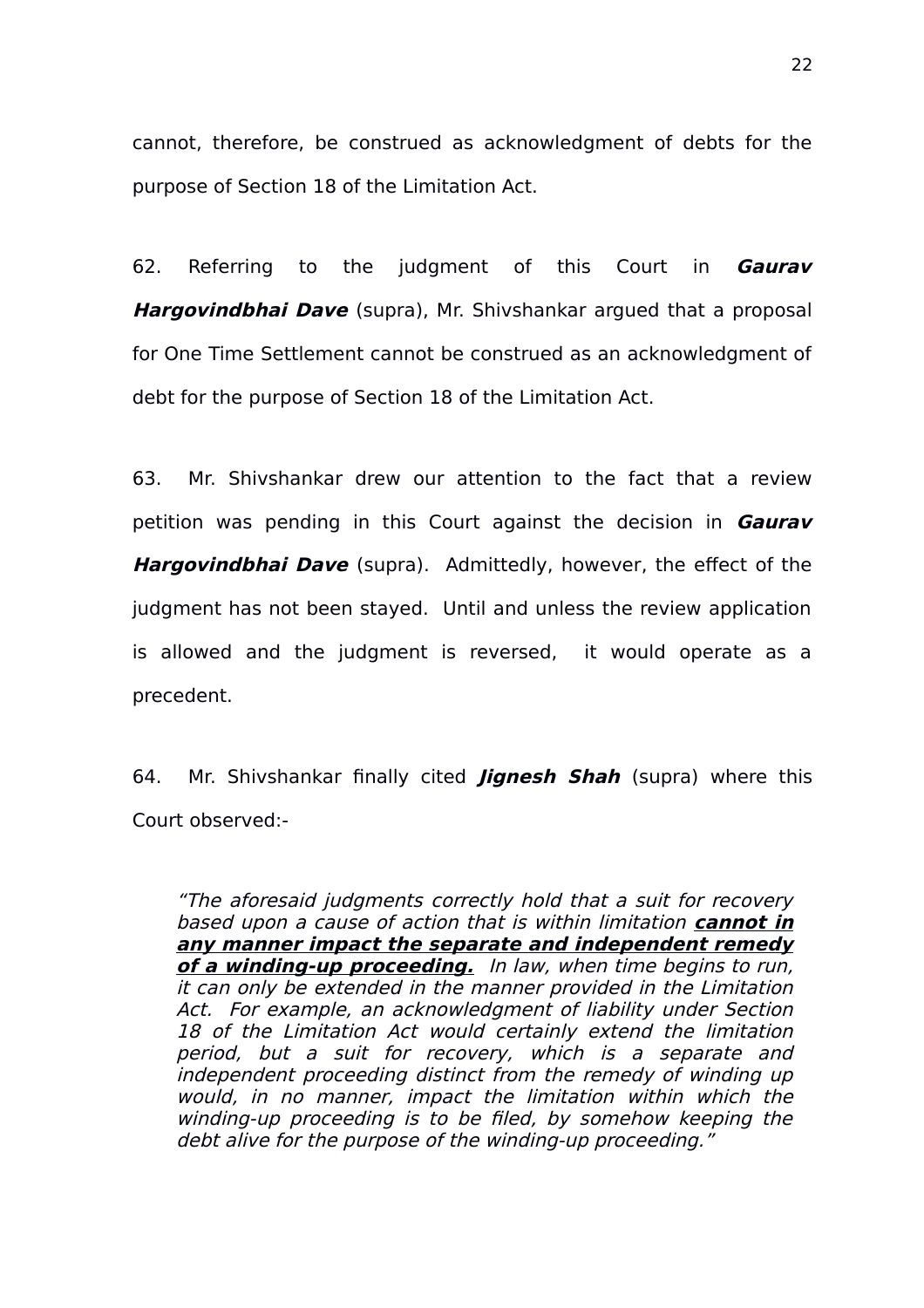65. Mr. Shivshankar concluded his arguments with the submission that the Petition under Section 7 of the IBC was not based on the Recovery Certificate issued by the DRT or the judgment and order of the DRT. Therefore, there could be no question of reckoning limitation from the date of failure to make payment in terms of the Recovery Certificate.

66. The IBC is an Act "to consolidate and amend the laws relating to reorganisation and insolvency resolution of corporate persons, partnership firms and individuals in <sup>a</sup> time-bound manner for maximisation of value of assets of such persons, to promote entrepreneurship, availability of credit and balance the interests of all the stakeholders including alteration in the order of priority of payment of Government dues and to establish an Insolvency and Bankruptcy Board of India, and for matters connected therewith or incidental thereto".

67. The IBC aims at promoting, *inter alia*, investments and also resolution of insolvency of Corporate persons. As per its Statement of Objects and Reasons "the objective of the Insolvency and Bankruptcy Code, 2015 is to consolidate and amend the laws relating to reorganization and insolvency resolution of corporate persons, partnership firms and individuals in <sup>a</sup> time bound manner for maximization of value of assets of such persons, to promote entrepreneurship, availability of credit and balance the interests of all

23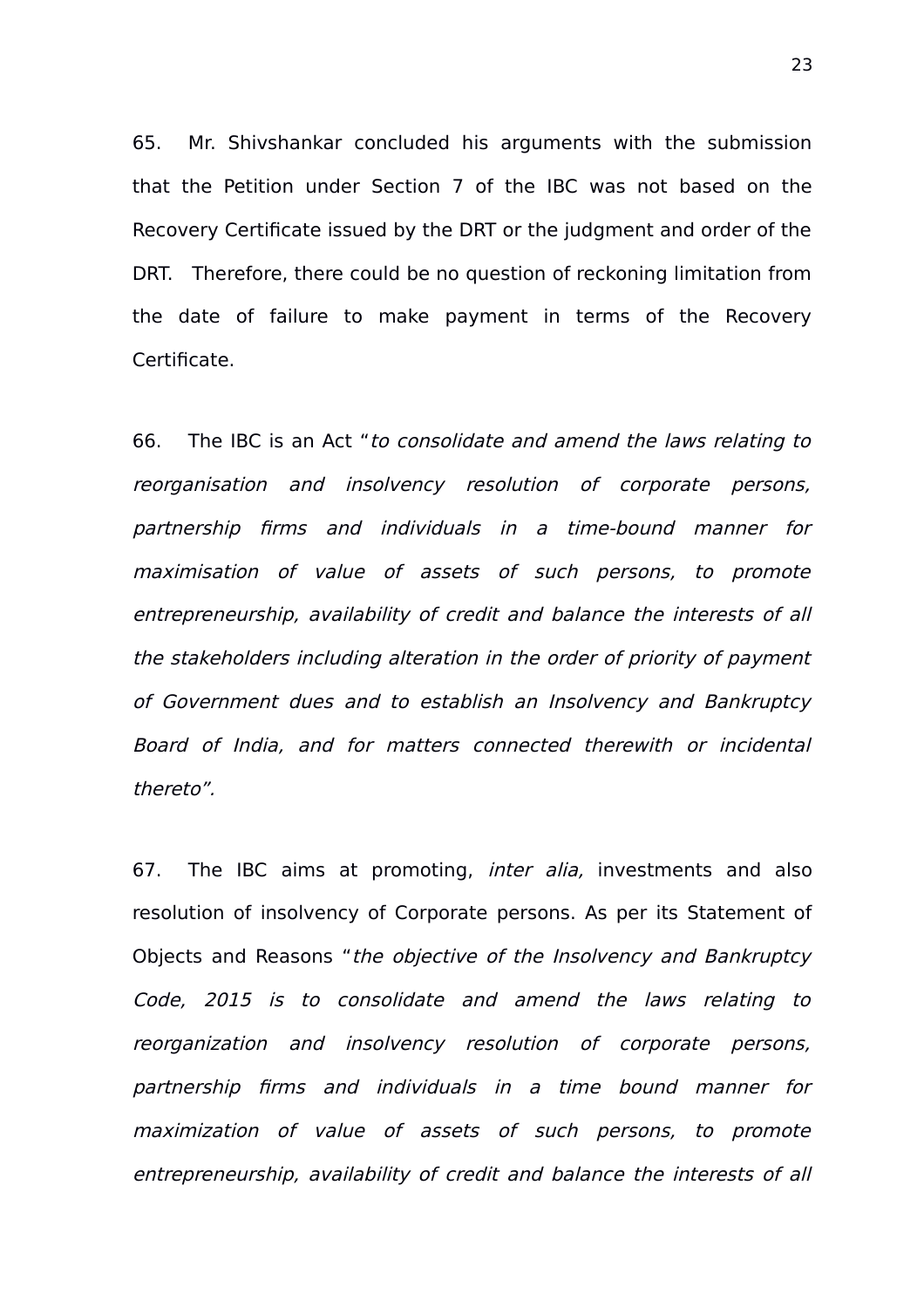the stakeholders including alteration in the priority of payment of government dues and to establish an Insolvency and Bankruptcy Fund, and matters connected therewith or incidental thereto. An effective legal framework for timely resolution of insolvency and bankruptcy would support development of credit markets and encourage entrepreneurship. It would also improve Ease of Doing Business, and facilitate more investments leading to higher economic growth and development".

68. Under the scheme of the IBC, the Insolvency Resolution Process begins, when a default takes place, in the sense that a debt becomes due and is not paid. Some of the relevant provisions of the IBC, are set out hereinbelow for convenience:

"**[3. Definitions](https://www.scconline.com/Members/BrowseResult.aspx#BS003)**.—In this Code, unless the context otherwise requires,—

- (6) "**claim**" means—
	- (a) a right to payment, whether or not such right is reduced to judgment, fixed, disputed, undisputed, legal, equitable, secured or unsecured;
	- (b) right to remedy for breach of contract under any law for the time being in force, if such breach gives rise to a right to payment, whether or not such right is reduced to judgment, fixed, matured, unmatured, disputed, undisputed, secured or unsecured;

(7) "**corporate person**" means <sup>a</sup> company as defined in clause (20) of Section 2 of the Companies Act, 2013 (18 of 2013), <sup>a</sup> limited liability partnership, as defined in clause (n) of sub-section (1) of Section 2 of the Limited Liability Partnership Act, 2008 (6 of 2009), or any other person incorporated with limited liability under any law for the time being in force but shall not include any financial service provider;

(8) "**corporate debtor**" means a corporate person who owes a debt to any person;

…..

(10) **"creditor**" means any person to whom a debt is owed and includes a financial creditor, an operational creditor, a secured creditor, an unsecured creditor and a decree-holder;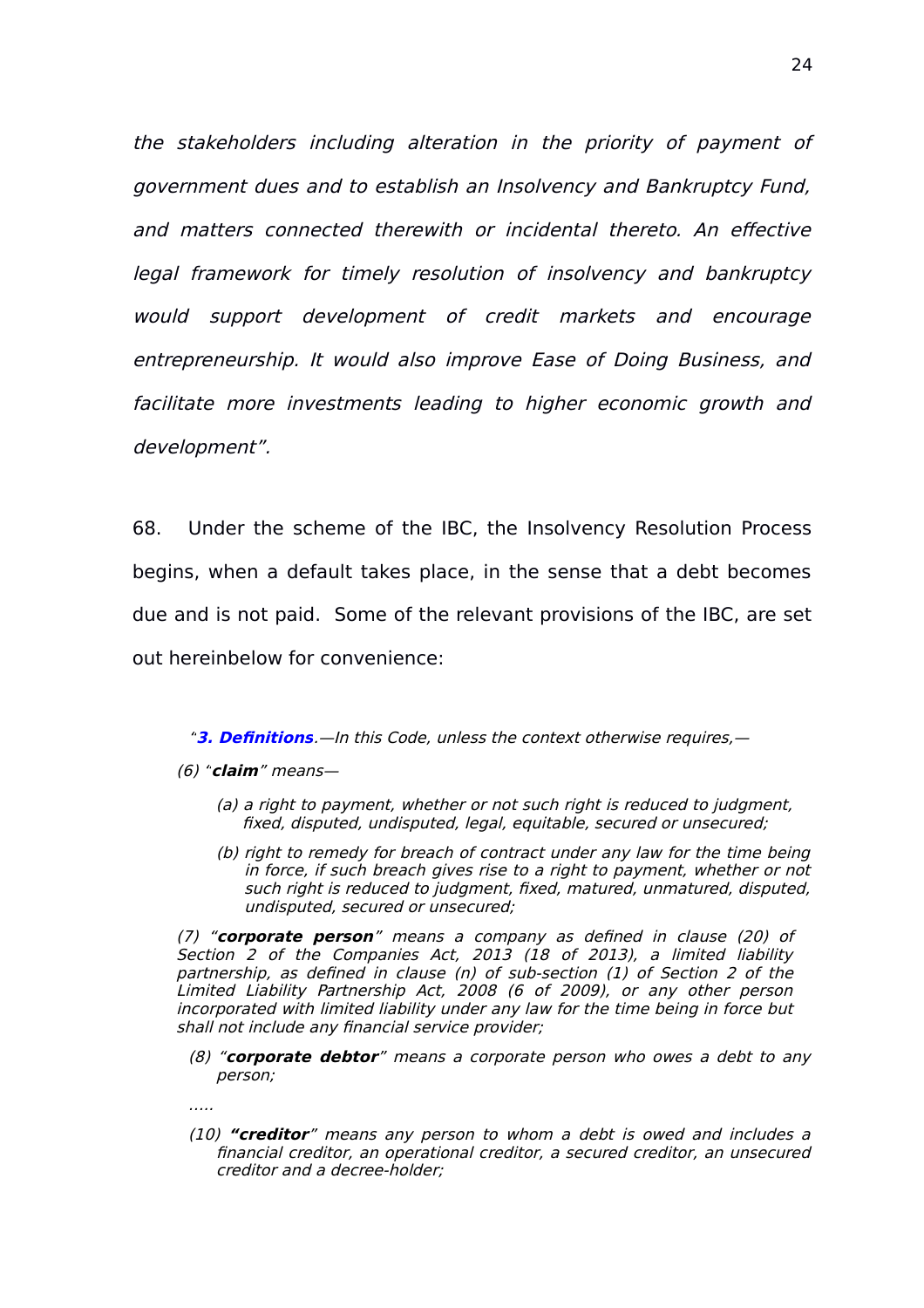(11) "**debt**" means a liability or obligation in respect of a claim which is due from any person and includes a financial debt and operational debt;

(12) "**default**" means non-payment of debt when whole or any part or instalment of the amount of debt has become due and payable and is not [5\[](https://www.scconline.com/Members/BrowseResult.aspx#FN0005)paid] by the debtor or the corporate debtor, as the case may be;

**[4. Application of this Part.](https://www.scconline.com/Members/BrowseResult.aspx#BS004)**—(1) This Part shall apply to matters relating to the insolvency and liquidation of corporate debtors where the minimum amount of the default is one lakh rupees:

Provided that the Central Government may, by notification, specify the minimum amount of default of higher value which shall not be more than one crore rupees.

**5. Definitions**.—In this Part, unless the context otherwise requires—

 $***$ 

(7) "**financial creditor**" means any person to whom a financial debt is owed and includes <sup>a</sup> person to whom such debt has been legally assigned or transferred to;

(8) "**financial debt**" means a debt along with interest, if any, which is disbursed against the consideration for the time value of money and includes—

(a) money borrowed against the payment of interest;

(b) any amount raised by acceptance under any acceptance credit facility or its dematerialised equivalent;

(c) any amount raised pursuant to any note purchase facility or the issue of bonds, notes, debentures, loan stock or any similar instrument;

(d) the amount of any liability in respect of any lease or hire-purchase contract which is deemed as a finance or capital lease under the Indian Accounting Standards or such other accounting standards as may be prescribed;

(e) receivables sold or discounted other than any receivables sold on non-recourse basis;

(f) any amount raised under any other transaction, including any forward sale or purchase agreement, having the commercial effect of a borrowing;

(g) any derivative transaction entered into in connection with protection against or benefit from fluctuation in any rate or price and for calculating the value of any derivative transaction, only the market value of such transaction shall be taken into account;

(h) any counter-indemnity obligation in respect of <sup>a</sup> guarantee, indemnity, bond, documentary letter of credit or any other instrument issued by a bank or financial institution;

(i) the amount of any liability in respect of any of the guarantee or indemnity for any of the items referred to in sub-clauses (a) to (h) of this clause;

#### **[6. Persons who may initiate corporate insolvency resolution process](https://www.scconline.com/Members/BrowseResult.aspx#BS006)**.

—Where any corporate debtor commits a default, a financial creditor, an operational creditor or the corporate debtor itself may initiate corporate insolvency resolution process in respect of such corporate debtor in the manner as provided under this Chapter.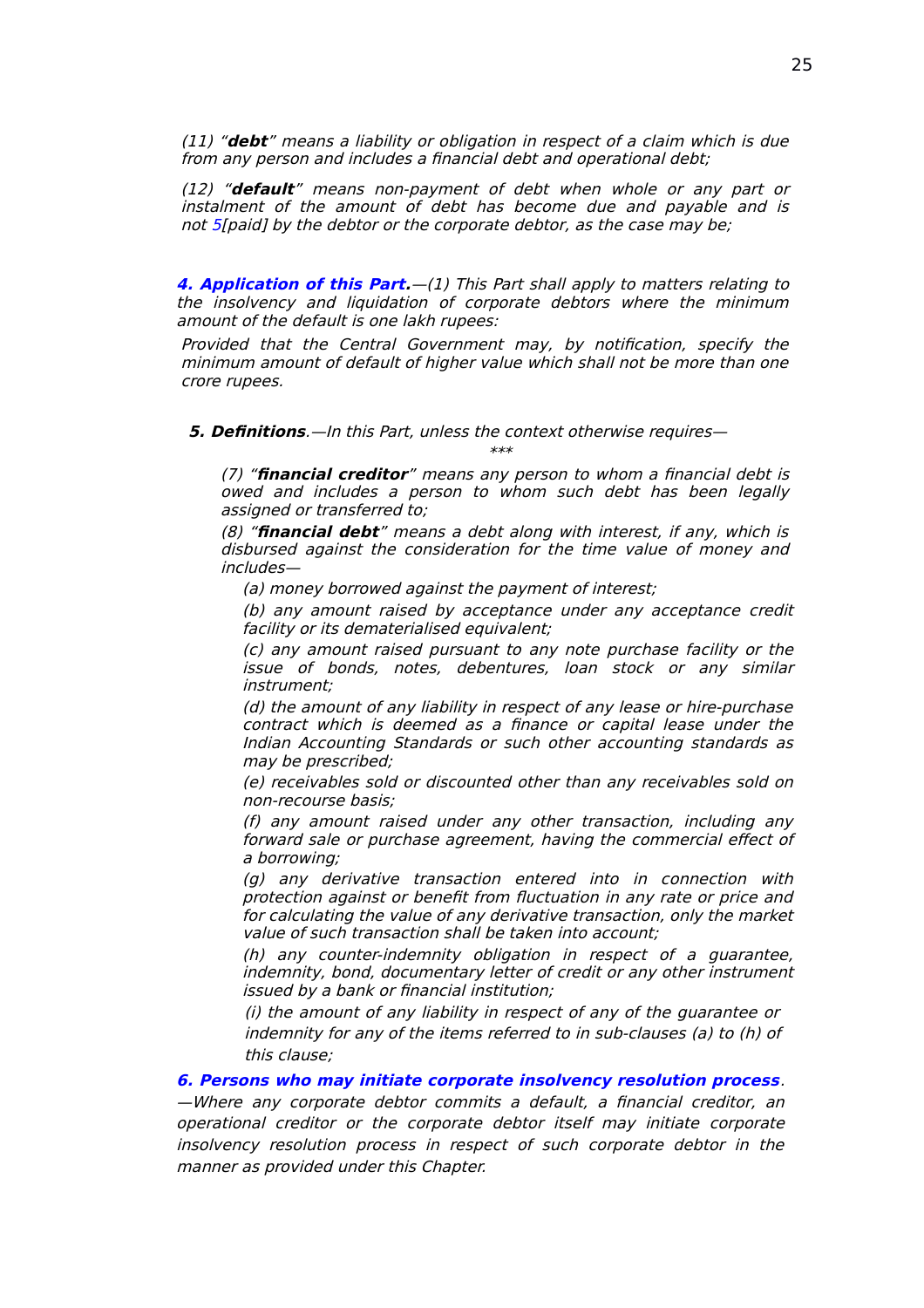**7. Initiation of corporate [insolvency](https://www.scconline.com/Members/BrowseResult.aspx#BS007) resolution process by financial [creditor](https://www.scconline.com/Members/BrowseResult.aspx#BS007)**.—(1) A financial creditor either by itself or jointly with [15](https://www.scconline.com/Members/BrowseResult.aspx#FN0015)[other financial creditors, or any other person on behalf of the financial creditor, as may be notified by the Central Government, may file an application for initiating corporate insolvency resolution process against a corporate debtor before the Adjudicating Authority when a default has occurred.

Provided that for the financial creditors, referred to in clauses (a) and (b) of sub-section (6-A) of Section 21, an application for initiating corporate insolvency resolution process against the corporate debtor shall be filed jointly by not less than one hundred of such creditors in the same class or not less than ten per cent. of the total number of such creditors in the same class, whichever is less:

Provided further that for financial creditors who are allottees under a real estate project, an application for initiating corporate insolvency resolution process against the corporate debtor shall be filed jointly by not less than one hundred of such allottees under the same real estate project or not less than ten per cent. of the total number of such allottees under the same real estate project, whichever is less:

Provided also that where an application for initiating the corporate insolvency resolution process against a corporate debtor has been filed by a financial creditor referred to in the first and second provisos and has not been admitted by the Adjudicating Authority before the commencement of the Insolvency and Bankruptcy Code (Amendment) Act, 2020, such application shall be modified to comply with the requirements of the first or second proviso within thirty days of the commencement of the said Act, failing which the application shall be deemed to be withdrawn before its admission.]

Explanation.—For the purposes of this sub-section, a default includes a default in respect of a financial debt owed not only to the applicant financial creditor but to any other financial creditor of the corporate debtor.

(2) The financial creditor shall make an application under sub-section (1) in such form and manner and accompanied with such fee as may be prescribed.

(3) The financial creditor shall, along with the application furnish—

(a) record of the default recorded with the information utility or such other record or evidence of default as may be specified;

(b) the name of the resolution professional proposed to act as an interim resolution professional; and

(c) any other information as may be specified by the Board.

(4) The Adjudicating Authority shall, within fourteen days of the receipt of the application under sub-section (2), ascertain the existence of a default from the records of an information utility or on the basis of other evidence furnished by the financial creditor under sub-section (3):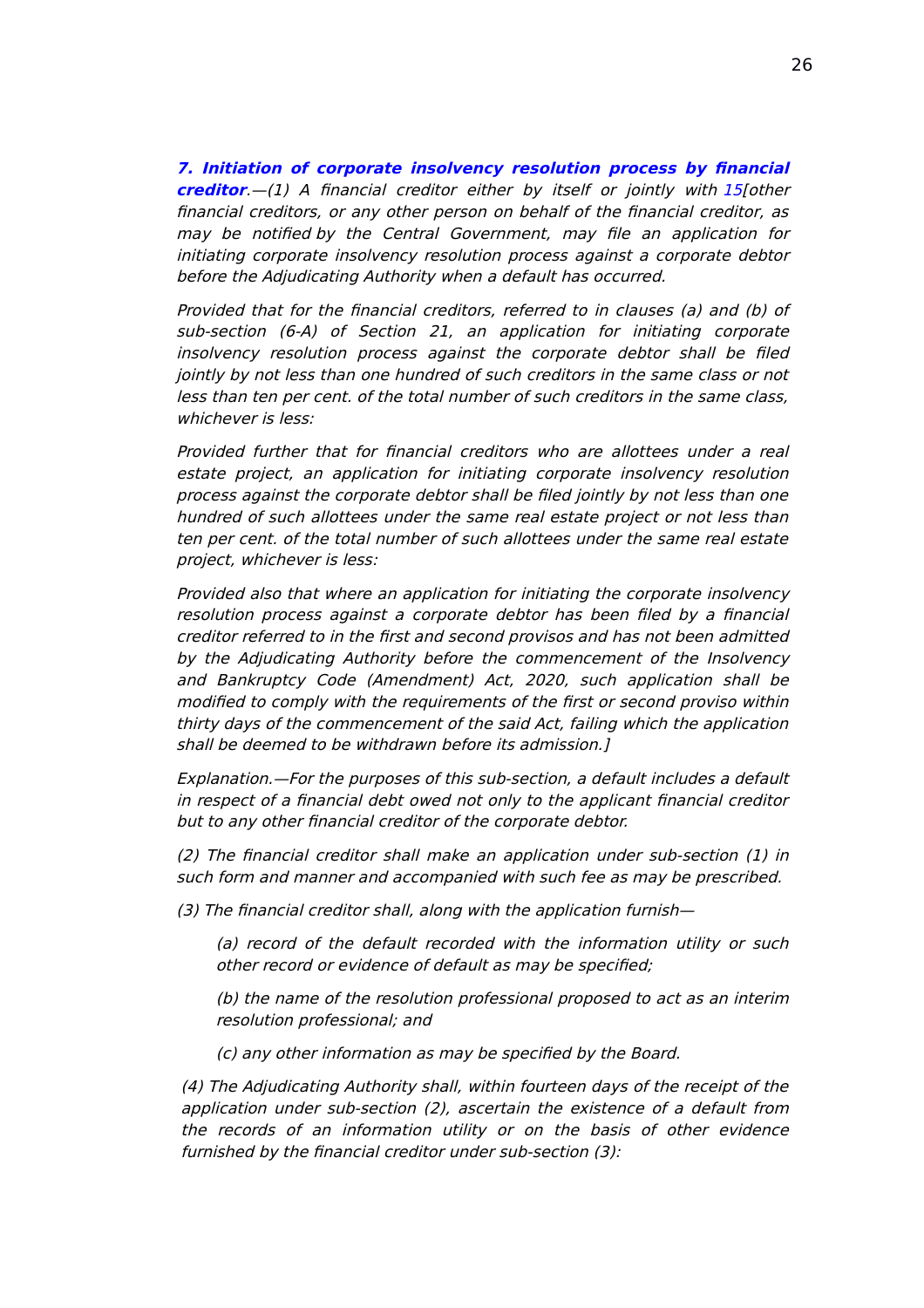Provided that if the Adjudicating Authority has not ascertained the existence of default and passed an order under sub-section (5) within such time, it shall record its reasons in writing for the same.]

(5) Where the Adjudicating Authority is satisfied that—

(a) <sup>a</sup> default has occurred and the application under sub-section (2) is complete, and there is no disciplinary proceedings pending against the proposed resolution professional, it may, by order, admit such application; or

(b) default has not occurred or the application under sub-section (2) is incomplete or any disciplinary proceeding is pending against the proposed resolution professional, it may, by order, reject such application:

Provided that the Adjudicating Authority shall, before rejecting the application under clause (b) of sub-section (5), give a notice to the applicant to rectify the defect in his application within seven days of receipt of such notice from the Adjudicating Authority.

(6) The corporate insolvency resolution process shall commence from the date of admission of the application under sub-section (5).

(7) The Adjudicating Authority shall communicate—

- (a) the order under clause (a) of sub-section (5) to the financial creditor and the corporate debtor;
- (b) the order under clause (b) of sub-section (5) to the financial creditor, within seven days of admission or rejection of such application, as the case may be.

**8. Insolvency resolution by operational creditor**.—(1) An operational creditor may, on the occurrence of a default, deliver a demand notice of unpaid operational debtor copy of an invoice demanding payment of the amount involved in the default to the corporate debtor in such form and manner as may be prescribed.

(2) The corporate debtor shall, within a period of ten days of the receipt of the demand notice or copy of the invoice mentioned in sub-section

(1) bring to the notice of the operational creditor—

(a) existence of a dispute, if any, or record of the pendency of the suit or arbitration proceedings filed before the receipt of such notice or invoice in relation to such dispute;

(b) the payment of unpaid operational debt—

(i) by sending an attested copy of the record of electronic transfer of the unpaid amount from the bank account of the corporate debtor; or

(ii) by sending an attested copy of record that the operational creditor has encashed a cheque issued by the corporate debtor.

Explanation.—For the purposes of this section, a "demand notice" means a notice served by an operational creditor to the corporate debtor demanding payment of the operational debt in respect of which the default has occurred."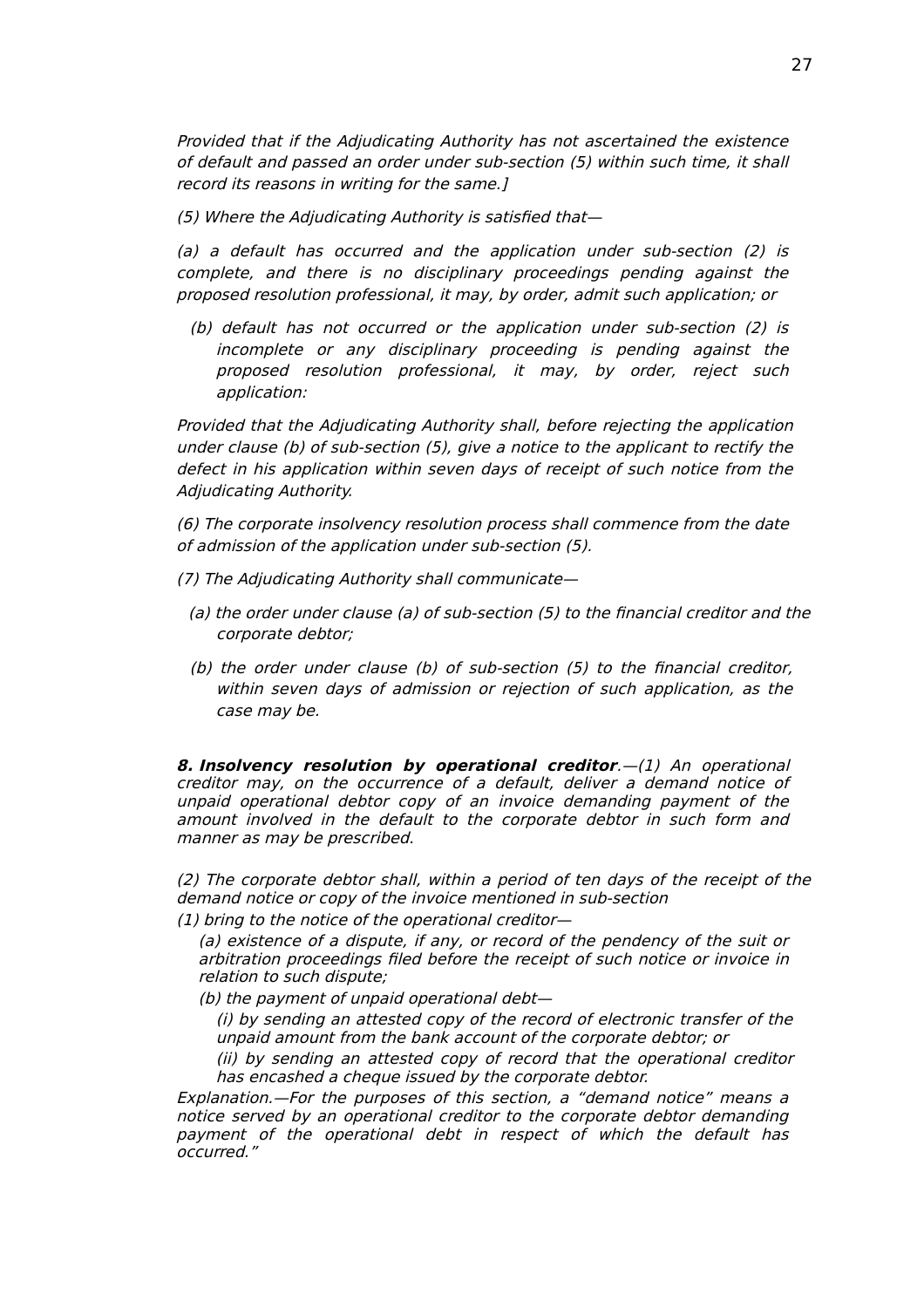**[12. Time-limit for completion of insolvency resolution process](https://www.scconline.com/Members/BrowseResult.aspx#BS012)**.—(1) Subject to sub-section (2), the corporate insolvency resolution process shall be completed within a period of one hundred and eighty days from the date of admission of the application to initiate such process.

(2) The resolution professional shall file an application to the Adjudicating Authority to extend the period of the corporate insolvency resolution process beyond one hundred and eighty days, if instructed to do so by a resolution passed at a meeting of the committee of creditors by a vote of sixty-six per cent of the voting shares.

(3) On receipt of an application under sub-section (2), if the Adjudicating Authority is satisfied that the subject-matter of the case is such that corporate insolvency resolution process cannot be completed within one hundred and eighty days, it may by order extend the duration of such process beyond one hundred and eighty days by such further period as it thinks fit, but not exceeding ninety days:

Provided that any extension of the period of corporate insolvency resolution process under this section shall not be granted more than once:

Provided further that the corporate insolvency resolution process shall mandatorily be completed within a period of three hundred and thirty days from the insolvency commencement date, including any extension of the period of corporate insolvency resolution process granted under this section and the time taken in legal proceedings in relation to such resolution process of the corporate debtor:

Provided also that where the insolvency resolution process of a corporate debtor is pending and has not been completed within the period referred to in the second proviso, such resolution process shall be completed within a period of ninety days from the date of commencement of the Insolvency and Bankruptcy Code (Amendment) Act, 2019.

**[12-A. Withdrawal of application admitted under Section 7, 9 or 10](https://www.scconline.com/Members/BrowseResult.aspx#BS012A)**.— The Adjudicating Authority may allow the withdrawal of application admitted under Section 7 or Section 9 or Section 10, on an application made by the applicant with the approval of ninety per cent. voting share of the committee of creditors, in such manner as may be specified.

**[13. Declaration of moratorium and public announcement](https://www.scconline.com/Members/BrowseResult.aspx#BS013)**.—(1) The Adjudicating Authority, after admission of the application under Section 7 or Section 9 or Section 10, shall, by an order—

(a) declare a moratorium for the purposes referred to in Section 14;

(b) cause a public announcement of the initiation of corporate insolvency resolution process and call for the submission of claims under Section 15; and

(c) appoint an interim resolution professional in the manner as laid down in Section 16.

(2) The public announcement referred to in clause (b) of sub-section (1) shall be made immediately after the appointment of the interim resolution professional.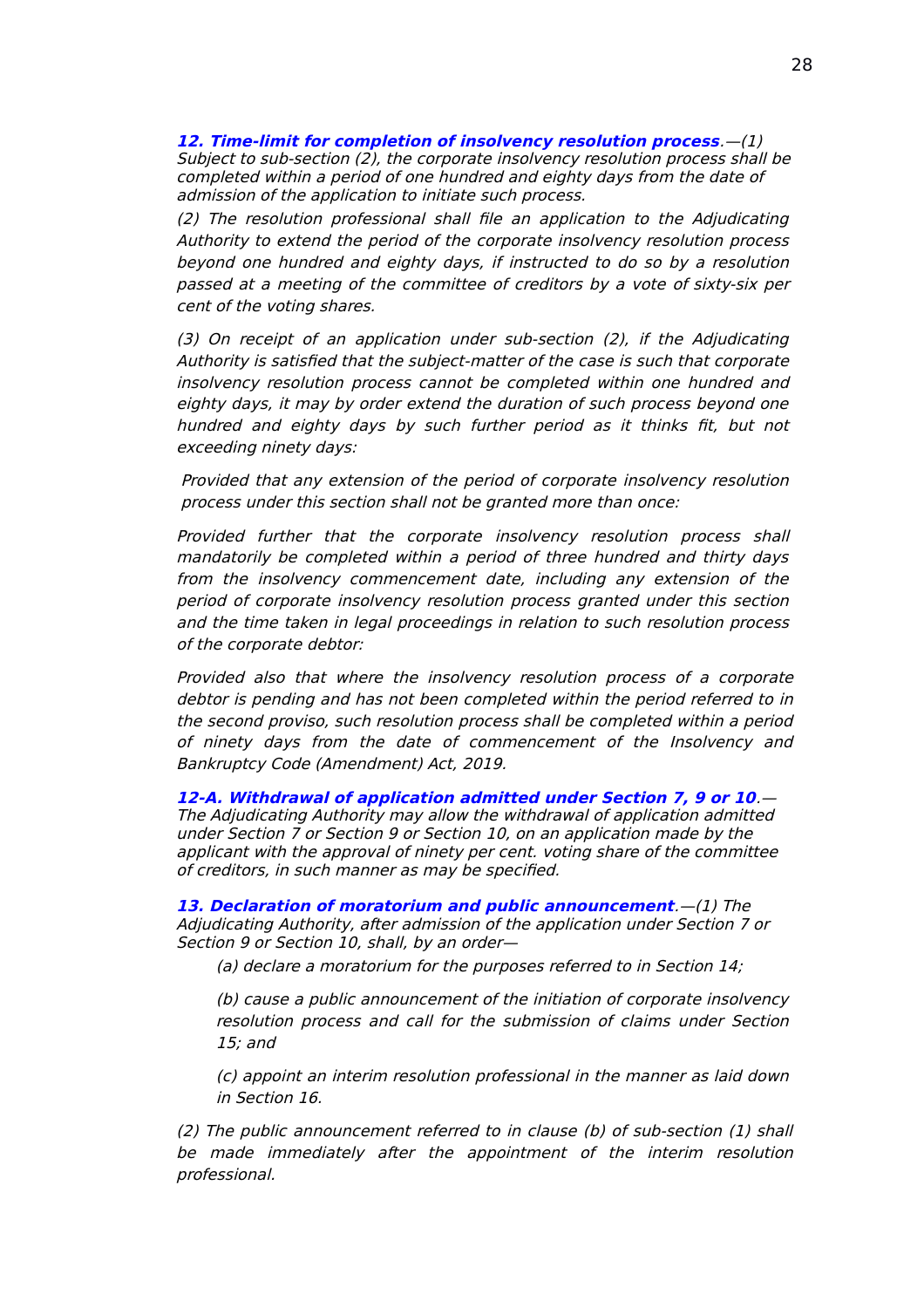**14. [Moratorium](https://www.scconline.com/Members/BrowseResult.aspx#BS014)**.—(1) Subject to provisions of sub-sections (2) and (3), on the insolvency commencement date, the Adjudicating Authority shall by order declare moratorium for prohibiting all of the following, namely—

(a) the institution of suits or continuation of pending suits or proceedings against the corporate debtor including execution of any judgment, decree or order in any court of law, tribunal, arbitration panel or other authority;

(b) transferring, encumbering, alienating or disposing of by the corporate debtor any of its assets or any legal right or beneficial interest therein;

(c) any action to foreclose, recover or enforce any security interest created by the corporate debtor in respect of its property including any action under the Securitisation and Reconstruction of Financial Assets and Enforcement of Security Interest Act, 2002 (54 of 2002);

(d) the recovery of any property by an owner or lessor where such property is occupied by or in the possession of the corporate debtor.

Explanation.—For the purposes of this sub-section, it is hereby clarified that notwithstanding anything contained in any other law for the time being in force, <sup>a</sup> license, permit, registration, quota, concession, clearances or <sup>a</sup> similar grant or right given by the Central Government, State Government, local authority, sectoral regulator or any other authority constituted under any other law for the time being in force, shall not be suspended or terminated on the grounds of insolvency, subject to the condition that there is no default in payment of current dues arising for the use or continuation of the license, permit, registration, quota, concession, clearances or a similar grant or right during the moratorium period.]

(2) The supply of essential goods or services to the corporate debtor as may be specified shall not be terminated or suspended or interrupted during moratorium period.

(2-A) Where the interim resolution professional or resolution professional, as the case may be, considers the supply of goods or services critical to protect and preserve the value of the corporate debtor and manage the operations of such corporate debtor as a going concern, then the supply of such goods or services shall not be terminated, suspended or interrupted during the period of moratorium, except where such corporate debtor has not paid dues arising from such supply during the moratorium period or in such circumstances as may be specified.

(3) The provisions of sub-section (1) shall not apply to-

- (a) such transactions, agreements or other arrangements as may be notified by the Central Government in consultation with any financial sector regulator or any other authority; ]
- (b) a surety in a contract of guarantee to a corporate debtor.]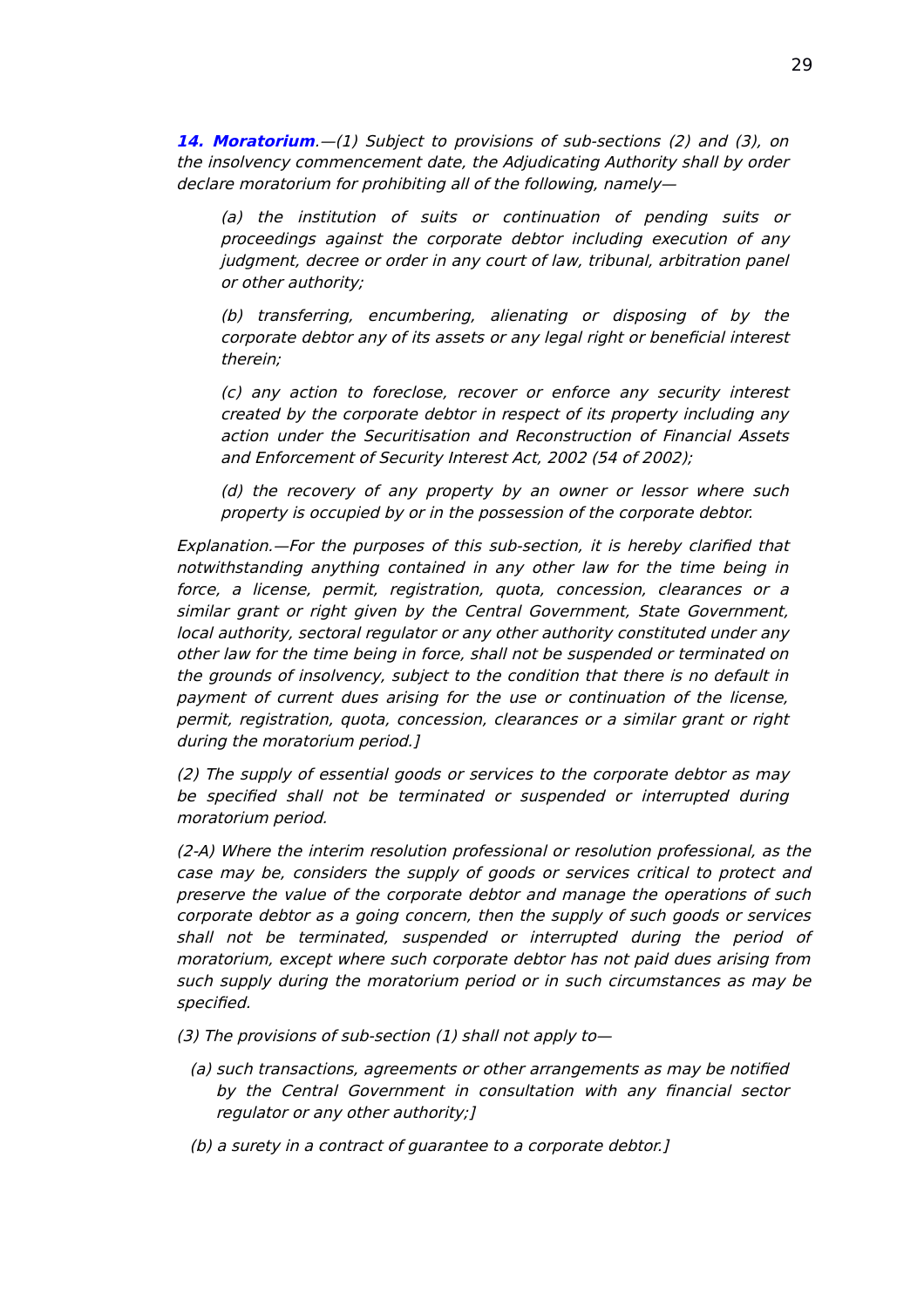(4) The order of moratorium shall have effect from the date of such order till the completion of the corporate insolvency resolution process:

Provided that where at any time during the corporate insolvency resolution process period, if the Adjudicating Authority approves the resolution plan under sub-section (1) of Section 31 or passes an order for liquidation of corporate debtor under Section 33, the moratorium shall cease to have effect from the date of such approval or liquidation order, as the case may be.

**[15. Public announcement of corporate insolvency resolution process](https://www.scconline.com/Members/BrowseResult.aspx#BS015)**.  $-(1)$  The public announcement of the corporate insolvency resolution process under the order referred to in Section 13 shall contain the following information, namely:—

(a) name and address of the corporate debtor under the corporate insolvency resolution process;

(b) name of the authority with which the corporate debtor is incorporated or registered;

(c) the last date for submission of claims, as may be specified;

(d) details of the interim resolution professional who shall be vested with the management of the corporate debtor and be responsible for receiving claims;

(e) penalties for false or misleading claims; and

(f) the date on which the corporate insolvency resolution process shall close, which shall be the one hundred and eightieth day from the date of the admission of the application under Sections 7, 9 or Section 10, as the case may be.

(2) The public announcement under this section shall be made in such manner as may be specified.

**[16. Appointment and tenure of interim resolution professional](https://www.scconline.com/Members/BrowseResult.aspx#BS016)**.—(1) The Adjudicating Authority shall appoint an interim resolution professional on the insolvency commencement date.

(2) Where the application for corporate insolvency resolution process is made by a financial creditor or the corporate debtor, as the case may be, the resolution professional, as proposed respectively in the application under Section 7 or Section 10, shall be appointed as the interim resolution professional, if no disciplinary proceedings are pending against him.

(3) Where the application for corporate insolvency resolution process is made by an operational creditor and—

(a) no proposal for an interim resolution professional is made, the Adjudicating Authority shall make <sup>a</sup> reference to the Board for the recommendation of an insolvency professional who may act as an interim resolution professional;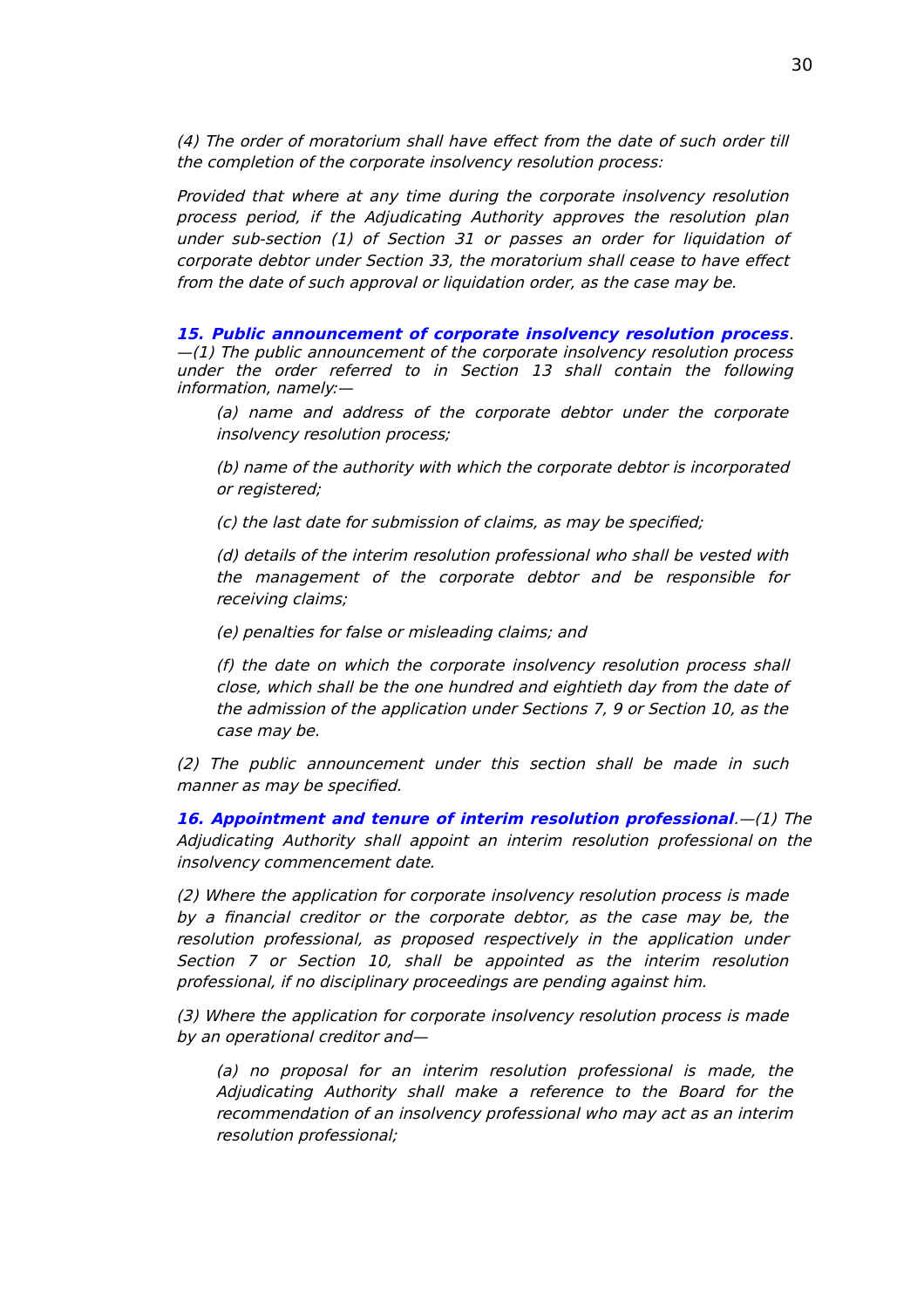(b) a proposal for an interim resolution professional is made under subsection (4) of Section 9, the resolution professional as proposed, shall be appointed as the interim resolution professional, if no disciplinary proceedings are pending against him.

(4) The Board shall, within ten days of the receipt of a reference from the Adjudicating Authority under sub-section (3), recommend the name of an insolvency professional to the Adjudicating Authority against whom no disciplinary proceedings are pending.

(5) The term of the interim resolution professional shall continue till the date of appointment of the resolution professional under Section 22.

**[17. Management of affairs of corporate debtor by interim resolution](https://www.scconline.com/Members/BrowseResult.aspx#BS017)  [professional](https://www.scconline.com/Members/BrowseResult.aspx#BS017)**.—(1) From the date of appointment of the interim resolution professional,—

(a) the management of the affairs of the corporate debtor shall vest in the interim resolution professional;

(b) the powers of the board of directors or the partners of the corporate debtor, as the case may be, shall stand suspended and be exercised by the interim resolution professional;

(c) the officers and managers of the corporate debtor shall report to the interim resolution professional and provide access to such documents and records of the corporate debtor as may be required by the interim resolution professional;

(d) the financial institutions maintaining accounts of the corporate debtor shall act on the instructions of the interim resolution professional in relation to such accounts and furnish all information relating to the corporate debtor available with them to the interim resolution professional.

**[18. Duties of interim resolution professional](https://www.scconline.com/Members/BrowseResult.aspx#BS018)**.—(1) The interim resolution professional shall perform the following duties, namely—

(a) collect all information relating to the assets, finances and operations of the corporate debtor for determining the financial position of the corporate debtor, including information relating to—

(i) business operations for the previous two years;

(ii) financial and operational payments for the previous two years;

(iii) list of assets and liabilities as on the initiation date; and

(iv) such other matters as may be specified;

(b) receive and collate all the claims submitted by creditors to him, pursuant to the public announcement made under Sections 13 and 15;

(c) constitute a committee of creditors;

(d) monitor the assets of the corporate debtor and manage its operations until a resolution professional is appointed by the committee of creditors;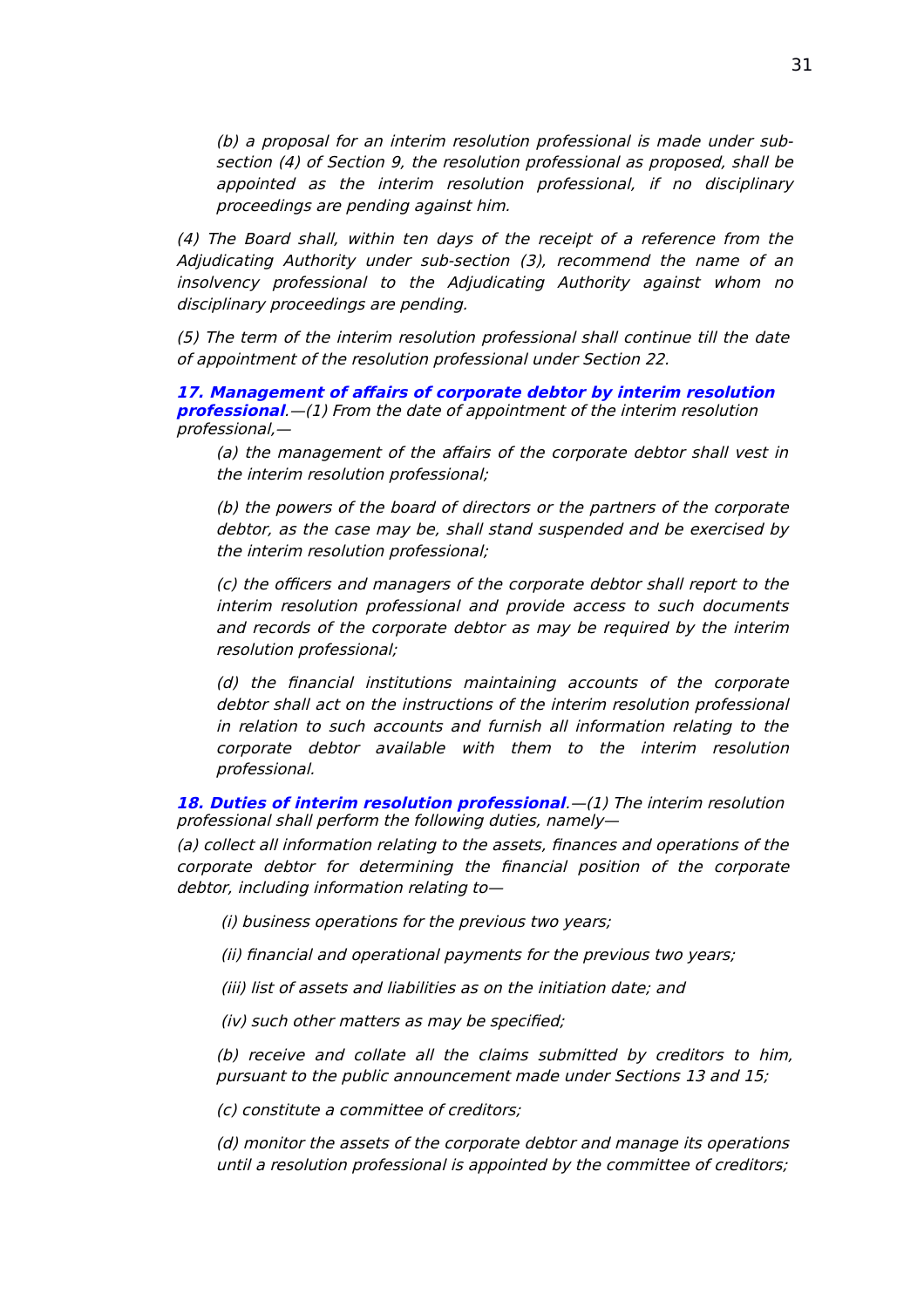(e) file information collected with the information utility, if necessary; and

(f) take control and custody of any asset over which the corporate debtor has ownership rights as recorded in the balance sheet of the corporate debtor, or with information utility or the depository of securities or any other registry that records the ownership of assets including—

(i) assets over which the corporate debtor has ownership rights which may be located in a foreign country;

(ii) assets that may or may not be in possession of the corporate debtor;

(iii) tangible assets, whether movable or immovable;

(iv) intangible assets including intellectual property;

(v) securities including shares held in any subsidiary of the corporate debtor, financial instruments, insurance policies;

(vi) assets subject to the determination of ownership by a court or authority;

(g) to perform such other duties as may be specified by the Board.

Explanation.—For the purposes of this section, the term "assets" shall not include the following, namely—

(a) assets owned by a third party in possession of the corporate debtor held under trust or under contractual arrangements including bailment;

(b) assets of any Indian or foreign subsidiary of the corporate debtor; and

(c) such other assets as may be notified by the Central Government in consultation with any financial sector regulator.

**[20. Management of operations of corporate debtor as going concern](https://www.scconline.com/Members/BrowseResult.aspx#BS020)**.  $-(1)$  The interim resolution professional shall make every endeavour to protect and preserve the value of the property of the corporate debtor and manage the operations of the corporate debtor as a going concern.

**[21. Committee of creditors](https://www.scconline.com/Members/BrowseResult.aspx#BS021).**  $-(1)$  The interim resolution professional shall after collation of all claims received against the corporate debtor and determination of the financial position of the corporate debtor, constitute a committee of creditors.

(2) The committee of creditors shall comprise all financial creditors of the corporate debtor:

Provided that <sup>a</sup> financial creditor or the authorised representative of the financial creditor referred to in sub-section (6) or sub-section (6-A) or subsection (5) of Section 24, if it is a related party of the corporate debtor, shall not have any right of representation, participation or voting in a meeting of the committee of creditors: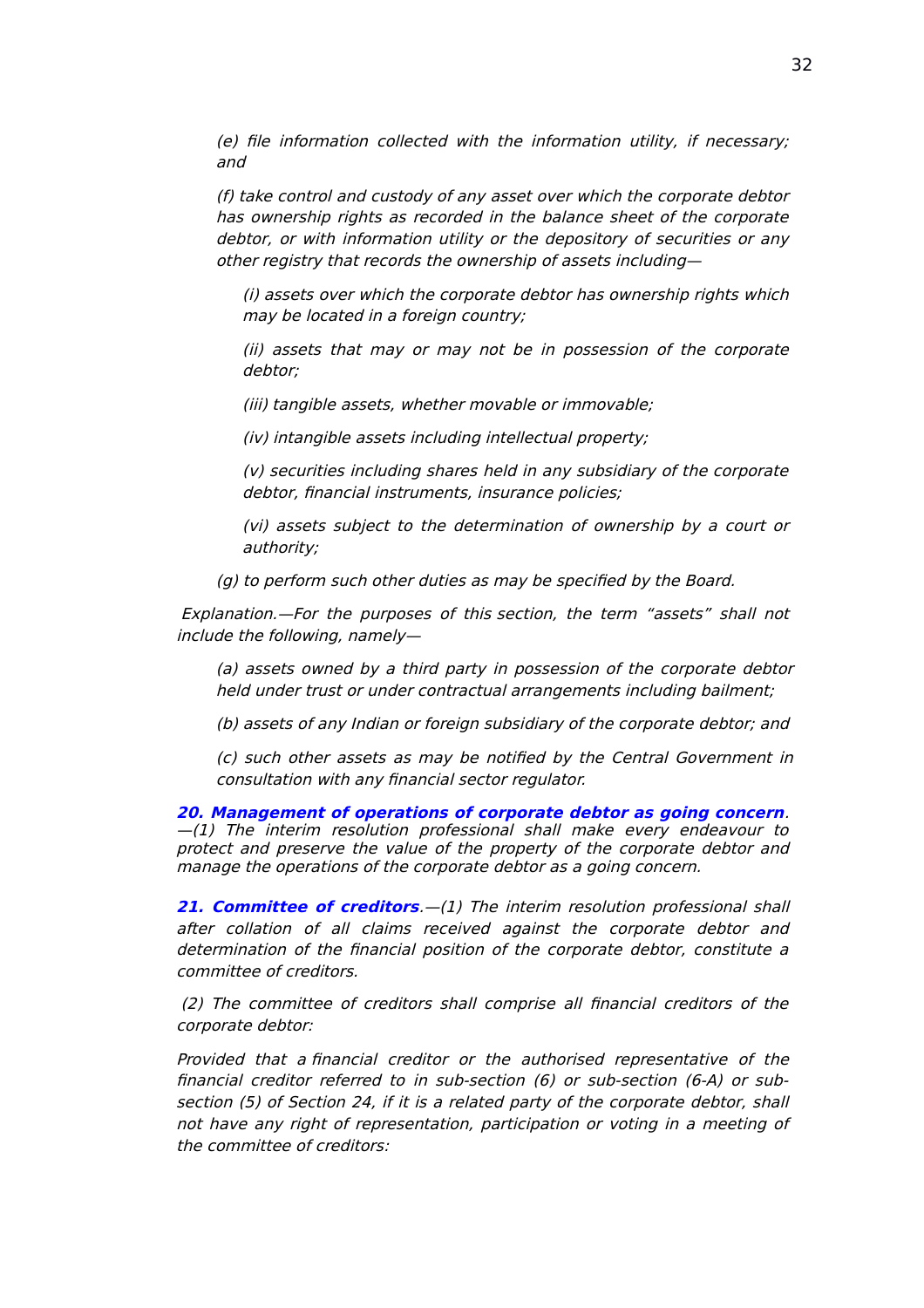Provided further that the first proviso shall not apply to a financial creditor, regulated by <sup>a</sup> financial sector regulator, if it is <sup>a</sup> related party of the corporate debtor solely on account of conversion or substitution of debt into equity shares or instruments convertible into equity shares or completion of such transactions as may be prescribed, prior to the insolvency commencement date.

**[22. Appointment of resolution professional](https://www.scconline.com/Members/BrowseResult.aspx#BS022)**.—(1) The first meeting of the committee of creditors shall be held within seven days of the constitution of the committee of creditors.

(2) The committee of creditors, may, in the first meeting, by a majority vote of not less than sixty-six] per cent of the voting share of the financial creditors, either resolve to appoint the interim resolution professional as a resolution professional or to replace the interim resolution professional by another resolution professional.

(3) Where the committee of creditors resolves under sub-section (2)—

(a) to continue the interim resolution professional as resolution professional subject to <sup>a</sup> written consent from the interim resolution professional in the specified form], it shall communicate its decision to the interim resolution professional, the corporate debtor and the Adjudicating Authority; or

(b) to replace the interim resolution professional, it shall file an application before the Adjudicating Authority for the appointment of the proposed resolution professional along with a written consent from the proposed resolution professional in the specified form.

(4) The Adjudicating Authority shall forward the name of the resolution professional proposed under clause (b) of sub-section (3) to the Board for its confirmation and shall make such appointment after confirmation by the Board.

(5) Where the Board does not confirm the name of the proposed resolution professional within ten days of the receipt of the name of the proposed resolution professional, the Adjudicating Authority shall, by order, direct the interim resolution professional to continue to function as the resolution professional until such time as the Board confirms the appointment of the proposed resolution professional.

**23. Resolution [professional](https://www.scconline.com/Members/BrowseResult.aspx#BS023) to conduct corporate insolvency [resolution](https://www.scconline.com/Members/BrowseResult.aspx#BS023) process.**—(1) Subject to Section 27, the resolution professional shall conduct the entire corporate insolvency resolution process and manage the operations of the corporate debtor during the corporate insolvency resolution process period:

Provided that the resolution professional shall continue to manage the operations of the corporate debtor after the expiry of the corporate insolvency resolution process period, until an order approving the resolution plan under sub-section (1) of Section 31 or appointing a liquidator under Section 34 is passed by the Adjudicating Authority.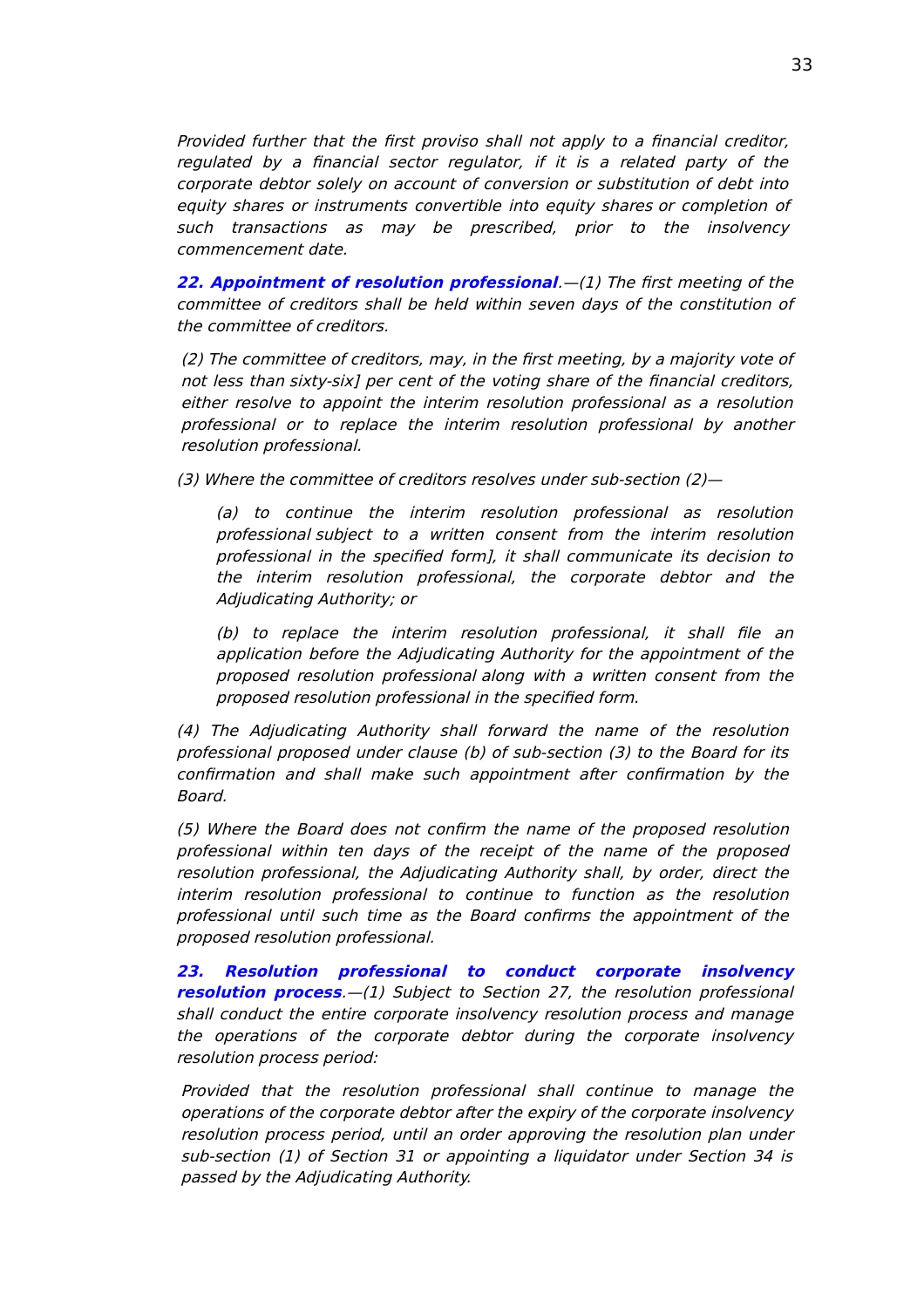(2) The resolution professional shall exercise powers and perform duties as are vested or conferred on the interim resolution professional under this Chapter.

(3) In case of any appointment of a resolution professional under sub-sections (4) of Section 22, the interim resolution professional shall provide all the information, documents and records pertaining to the corporate debtor in his possession and knowledge to the resolution professional.

**25. Duties of resolution [professional](https://www.scconline.com/Members/BrowseResult.aspx#BS025)**.—(1) It shall be the duty of the resolution professional to preserve and protect the assets of the corporate debtor, including the continued business operations of the corporate debtor.

(2) For the purposes of sub-section (1), the resolution professional shall undertake the following actions, namely—

(a) take immediate custody and control of all the assets of the corporate debtor, including the business records of the corporate debtor;

(b) represent and act on behalf of the corporate debtor with third parties, exercise rights for the benefit of the corporate debtor in judicial, quasijudicial or arbitration proceedings;

(c) raise interim finances subject to the approval of the committee of creditors under Section 28;

**25-A. Rights and duties of authorised [representative](https://www.scconline.com/Members/BrowseResult.aspx#BS025A) of financial [creditors](https://www.scconline.com/Members/BrowseResult.aspx#BS025A)**.—(1) The authorised representative under sub-section (6) or subsection (6-A) of Section 21 or sub-section (5) of Section 24 shall have the right to participate and vote in meetings of the committee of creditors on behalf of the financial creditor he represents in accordance with the prior voting instructions of such creditors obtained through physical or electronic means.

(2) It shall be the duty of the authorised representative to circulate the agenda and minutes of the meeting of the committee of creditors to the financial creditor he represents.

(3) The authorised representative shall not act against the interest of the financial creditor he represents and shall always act in accordance with their prior instructions:

Provided that if the authorised representative represents several financial creditors, then he shall cast his vote in respect of each financial creditor in accordance with instructions received from each financial creditor, to the extent of his voting share:

Provided further that if any financial creditor does not give prior instructions through physical or electronic means, the authorised representative shall abstain from voting on behalf of such creditor.

(3-A) Notwithstanding anything to the contrary contained in sub-section (3), the authorised representative under sub-section (6-A) of Section 21 shall cast his vote on behalf of all the financial creditors he represents in accordance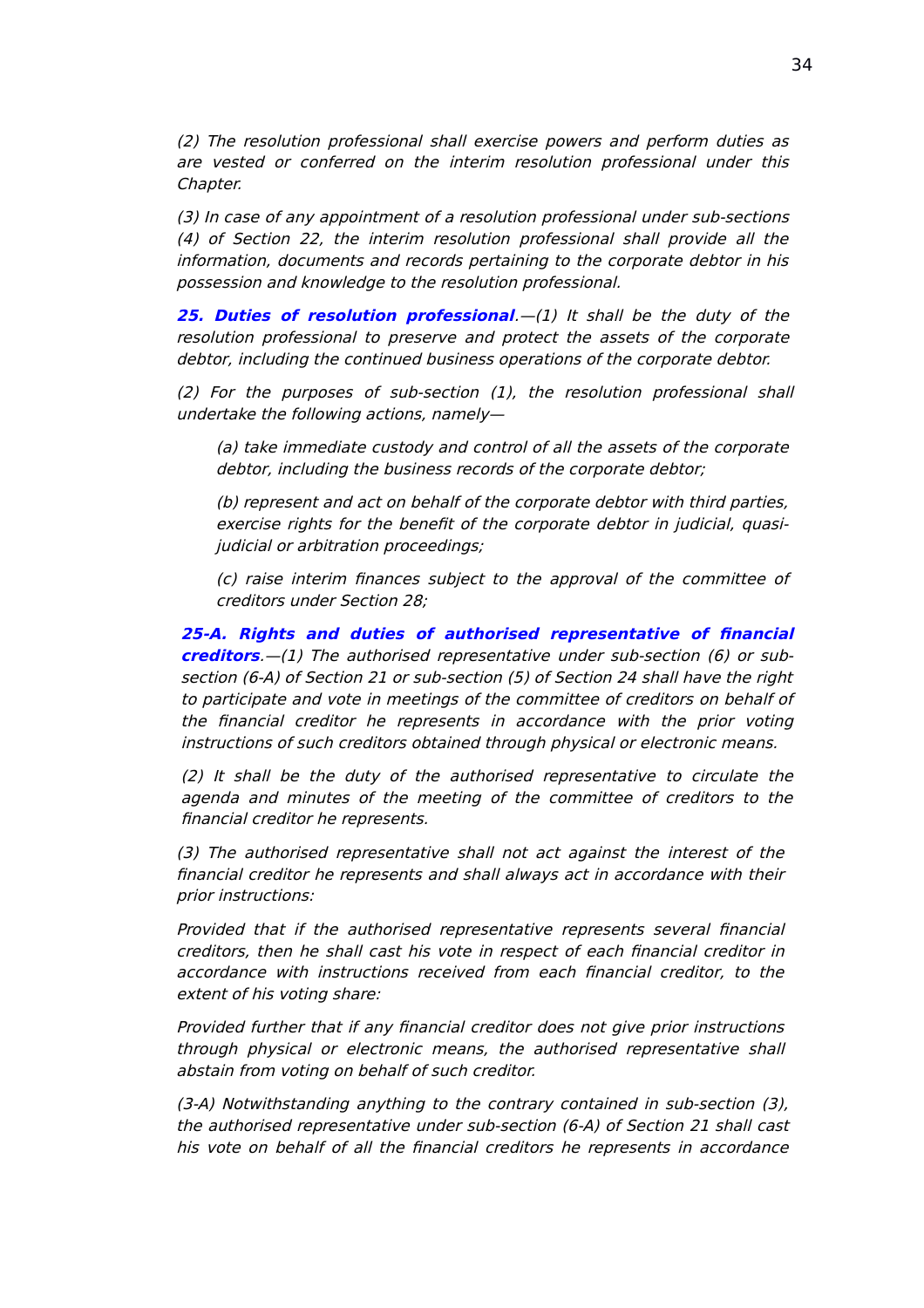with the decision taken by a vote of more than fifty per cent. of the voting share of the financial creditors he represents, who have cast their vote:

Provided that for a vote to be cast in respect of an application under Section 12-A, the authorised representative shall cast his vote in accordance with the provisions of sub-section (3).

(4) The authorised representative shall file with the committee of creditors any instructions received by way of physical or electronic means, from the financial creditor he represents, for voting in accordance therewith, to ensure that the appropriate voting instructions of the financial creditor he represents is correctly recorded by the interim resolution professional or resolution professional, as the case may be.

Explanation.—For the purposes of this section, the "electronic means" shall be such as may be specified.]

**27. [Replacement](https://www.scconline.com/Members/BrowseResult.aspx#BS027) of resolution professional by committee of [creditors](https://www.scconline.com/Members/BrowseResult.aspx#BS027)**.—(1) Where, at any time during the corporate insolvency resolution process, the committee of creditors is of the opinion that <sup>a</sup> resolution professional appointed under Section 22 is required to be replaced, it may replace him with another resolution professional in the manner provided under this section.

(2) The committee of creditors may, at a meeting, by a vote of sixty-six per cent. of voting shares, resolve to replace the resolution professional appointed under Section 22 with another resolution professional, subject to a written consent from the proposed resolution professional in the specified form.

(3) The committee of creditors shall forward the name of the insolvency professional proposed by them to the Adjudicating Authority.

(4) The Adjudicating Authority shall forward the name of the proposed resolution professional to the Board for its confirmation and a resolution professional shall be appointed in the same manner as laid down in Section 16.

(5) Where any disciplinary proceedings are pending against the proposed resolution professional under sub-section (3), the resolution professional appointed under Section 22 shall continue till the appointment of another resolution professional under this section.

**[30. Submission of resolution plan](https://www.scconline.com/Members/BrowseResult.aspx#BS030).** - (1) A resolution applicant may submit <sup>a</sup> resolution plan along with an affidavit stating that he is eligible under Section 29-A to the resolution professional prepared on the basis of the information memorandum.

(2) The resolution professional shall examine each resolution plan received by him to confirm that each resolution plan—

(a) provides for the payment of insolvency resolution process costs in a manner specified by the Board in priority to the payment of other debts of the corporate debtor;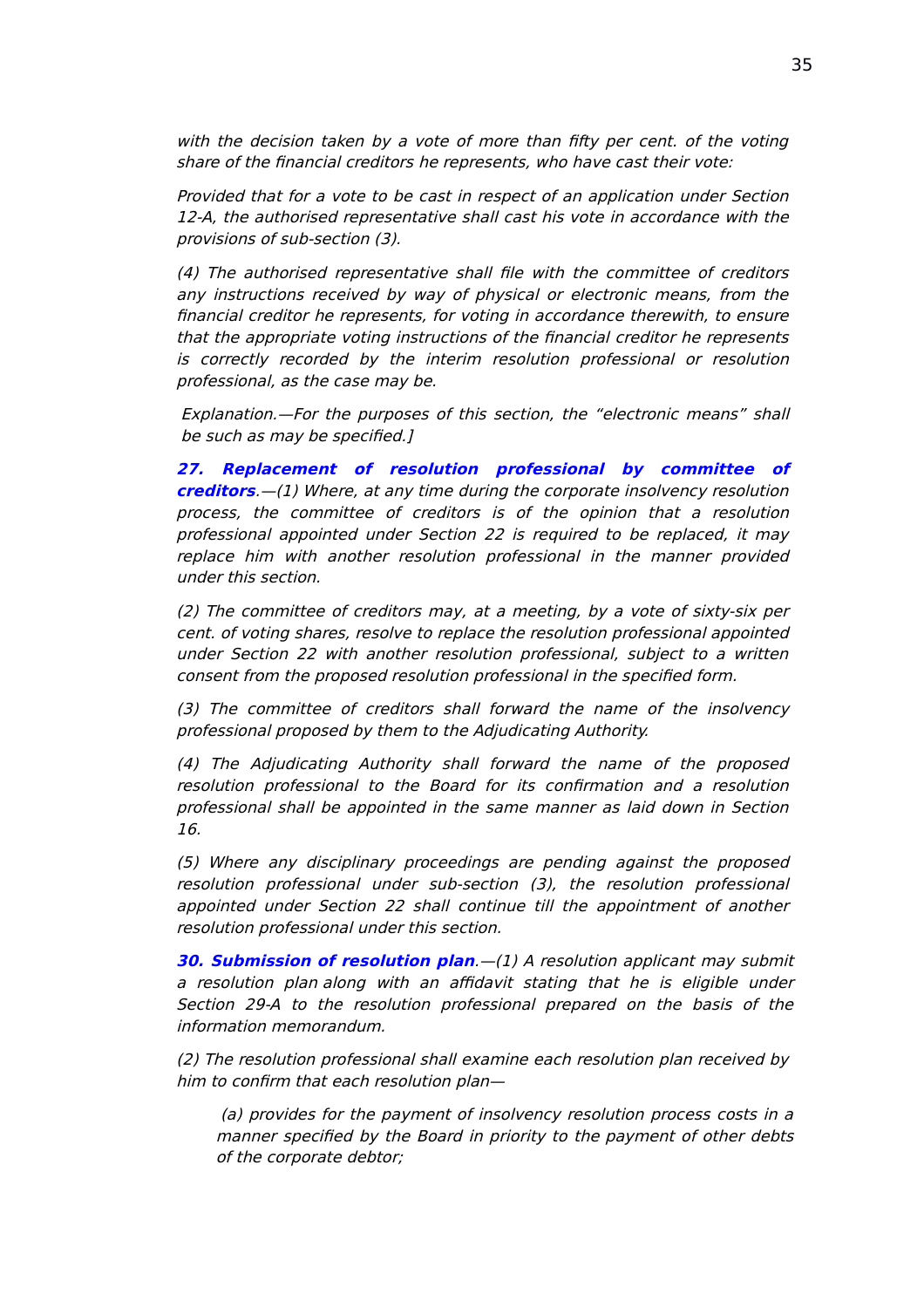(b) provides for the payment of debts of operational creditors in such manner as may be specified by the Board which shall not be less than—

(i) the amount to be paid to such creditors in the event of a liquidation of the corporate debtor under Section 53; or

(ii) the amount that would have been paid to such creditors, if the amount to be distributed under the resolution plan had been distributed in accordance with the order of priority in sub-section (1) of Section 53,

whichever is higher, and provides for the payment of debts of financial creditors, who do not vote in favour of the resolution plan, in such manner as may be specified by the Board, which shall not be less than the amount to be paid to such creditors in accordance with sub-section (1) of Section 53 in the event of a liquidation of the corporate debtor.

Explanation 1.—For the removal of doubts, it is hereby clarified that a distribution in accordance with the provisions of this clause shall be fair and equitable to such creditors.

Explanation 2.—For the purposes of this clause, it is hereby declared that on and from the date of commencement of the Insolvency and Bankruptcy Code (Amendment) Act, 2019, the provisions of this clause shall also apply to the corporate insolvency resolution process of a corporate debtor—

(i) where a resolution plan has not been approved or rejected by the Adjudicating Authority;

(ii) where an appeal has been preferred under Section 61 or Section 62 or such an appeal is not time barred under any provision of law for the time being in force; or

(iii) where a legal proceeding has been initiated in any court against the decision of the Adjudicating Authority in respect of a resolution plan;]

(c) provides for the management of the affairs of the corporate debtor after approval of the resolution plan;

(d) the implementation and supervision of the resolution plan;

(e) does not contravene any of the provisions of the law for the time being in force;

(f) conforms to such other requirements as may be specified by the Board.

Explanation.—For the purposes of clause (e), if any approval of shareholders is required under the Companies Act, 2013 (18 of 2013) or any other law for the time being in force for the implementation of actions under the resolution plan, such approval shall be deemed to have been given and it shall not be <sup>a</sup> contravention of that Act or law.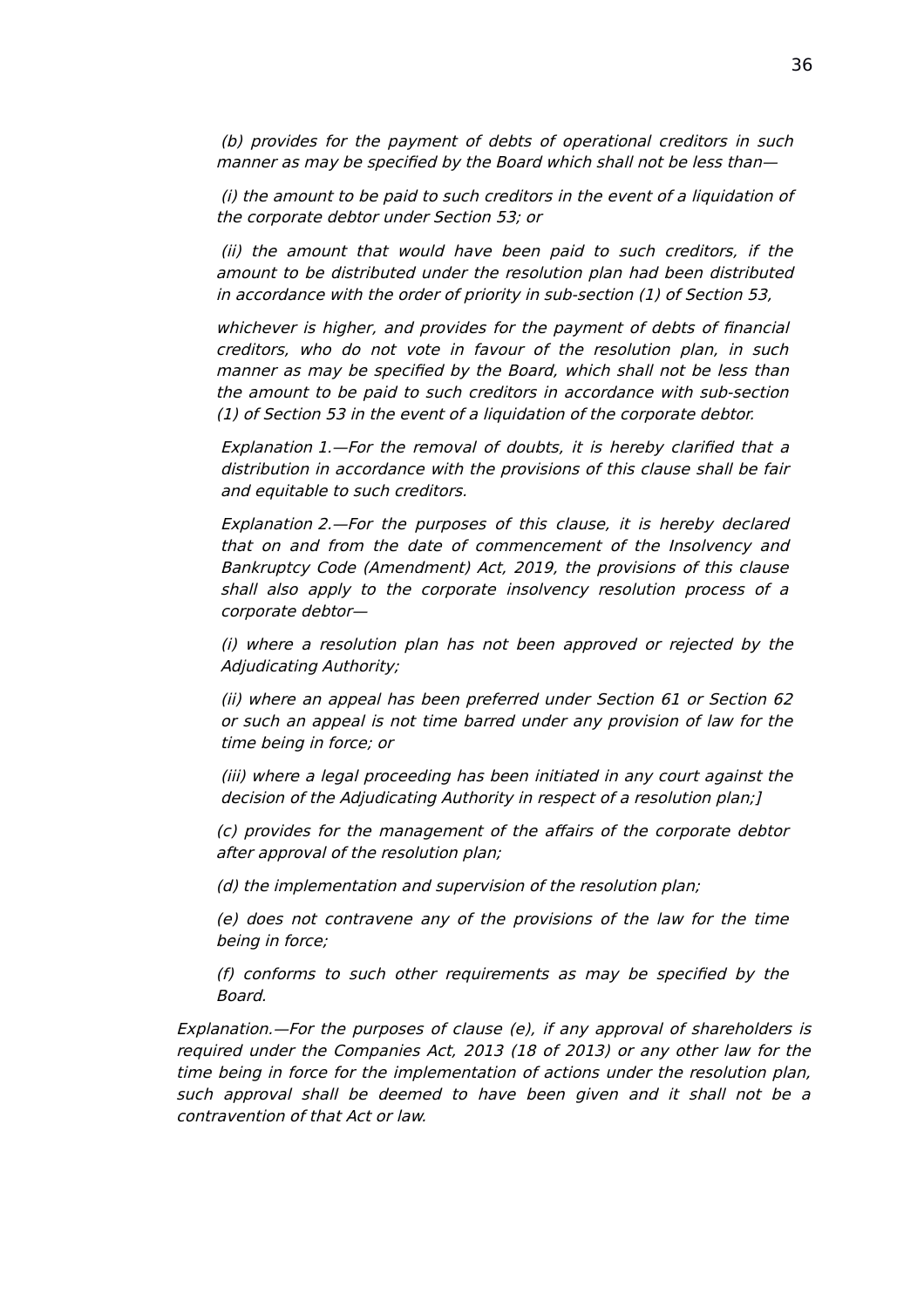(3) The resolution professional shall present to the committee of creditors for its approval such resolution plans which confirm the conditions referred to in sub-section (2).

(4) The committee of creditors may approve a resolution plan by a vote of not less than sixty-six per cent of voting share of the financial creditors, after considering its feasibility and viability, the manner of distribution proposed, which may take into account the order of priority amongst creditors as laid down in sub-section (1) of Section 53,including the priority and value of the security interest of a secured creditor and such other requirements as may be specified by the Board:

Provided that the committee of creditors shall not approve a resolution plan, submitted before the commencement of the Insolvency and Bankruptcy Code (Amendment) Ordinance, 2017, where the resolution applicant is ineligible under Section 29-A and may require the resolution professional to invite a fresh resolution plan where no other resolution plan is available with it:

Provided further that where the resolution applicant referred to in the first proviso is ineligible under clause (c) of Section 29-A, the resolution applicant shall be allowed by the committee of creditors such period, not exceeding thirty days, to make payment of overdue amounts in accordance with the proviso to clause (c) of Section 29-A:

Provided also that nothing in the second proviso shall be construed as extension of period for the purposes of the proviso to sub-section (3) of Section 12, and the corporate insolvency resolution process shall be completed within the period specified in that sub-section.]

Provided also that the eligibility criteria in Section 29-A as amended by the Insolvency and Bankruptcy Code (Amendment) Ordinance, 2018 (Ord. 6 of 2018) shall apply to the resolution applicant who has not submitted resolution plan as on the date of commencement of the Insolvency and Bankruptcy Code (Amendment) Ordinance, 2018.

(5) The resolution applicant may attend the meeting of the committee of creditors in which the resolution plan of the applicant is considered:

Provided that the resolution applicant shall not have a right to vote at the meeting of the committee of creditors unless such resolution applicant is also a financial creditor.

(6) The resolution professional shall submit the resolution plan as approved by the committee of creditors to the Adjudicating Authority.

**31. [Approval](https://www.scconline.com/Members/BrowseResult.aspx#BS031) of resolution plan**.—(1) If the Adjudicating Authority is satisfied that the resolution plan as approved by the committee of creditors under sub-section (4) of Section 30 meets the requirements as referred to in sub-section (2) of Section 30, it shall by order approve the resolution plan which shall be binding on the corporate debtor and its employees, members, creditors, including the Central Government, any State Government or any local authority to whom a debt in respect of the payment of dues arising under any law for the time being in force, such as authorities to whom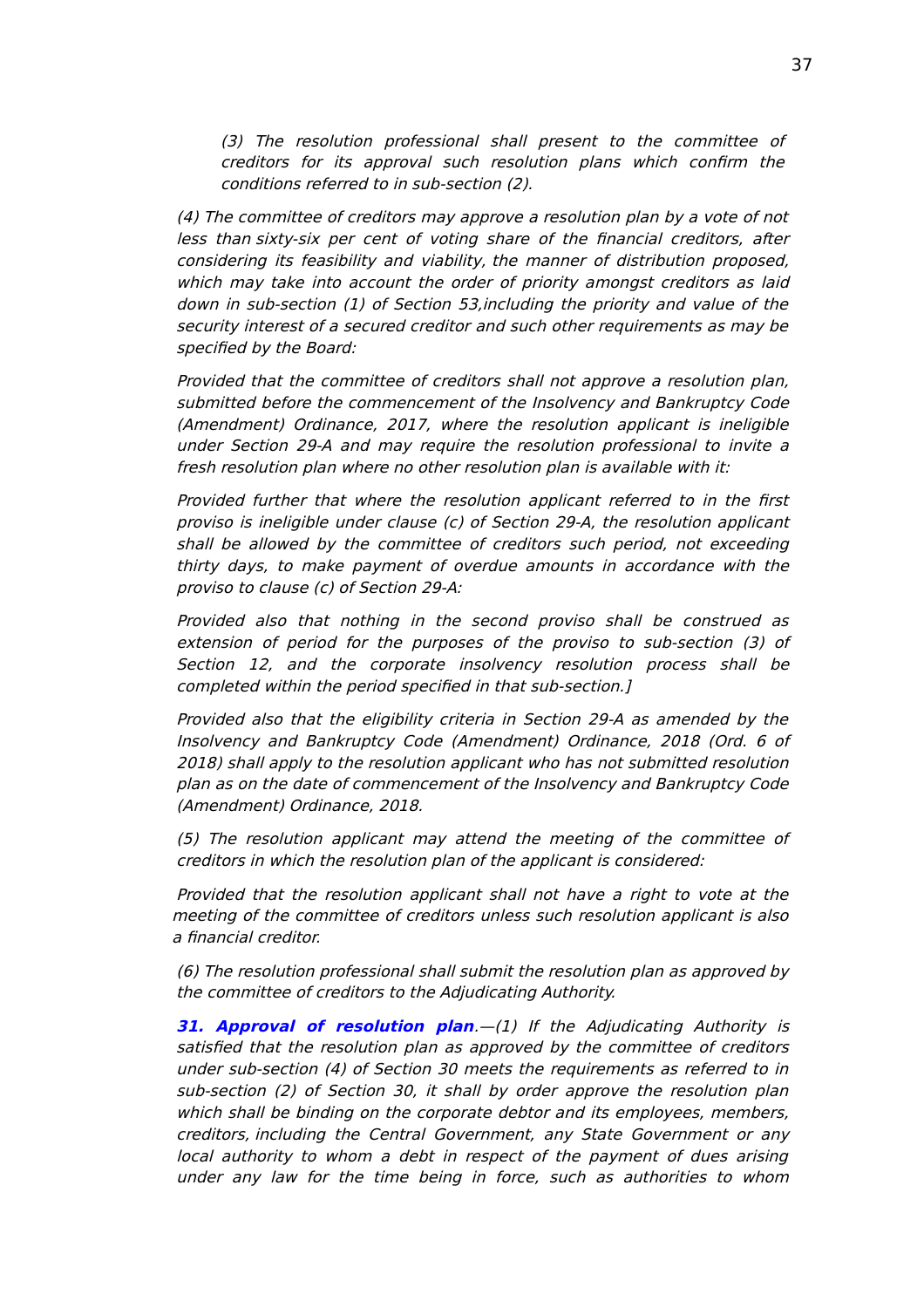statutory dues are owed, guarantors and other stakeholders involved in the resolution plan:

Provided that the Adjudicating Authority shall, before passing an order for approval of resolution plan under this sub-section, satisfy that the resolution plan has provisions for its effective implementation.

(2) Where the Adjudicating Authority is satisfied that the resolution plan does not confirm to the requirements referred to in sub-section (1), it may, by an order, reject the resolution plan.

(3) After the order of approval under sub-section  $(1)$ , -

(a) the moratorium order passed by the Adjudicating Authority under Section 14 shall cease to have effect; and

(b) the resolution professional shall forward all records relating to the conduct of the corporate insolvency resolution process and the resolution plan to the Board to be recorded on its database.

(4) The resolution applicant shall, pursuant to the resolution plan approved under sub-section (1), obtain the necessary approval required under any law for the time being in force within a period of one year from the date of approval of the resolution plan by the Adjudicating Authority under sub-section (1) or within such period as provided for in such law, whichever is later:

Provided that where the resolution plan contains a provision for combination, as referred to in Section 5 of the Competition Act, 2002 (12 of 2003), the resolution applicant shall obtain the approval of the Competition Commission of India under that Act prior to the approval of such resolution plan by the committee of creditors.]

**[33. Initiation of liquidation](https://www.scconline.com/Members/BrowseResult.aspx#BS033).**—(1) Where the Adjudicating Authority,—

(a) before the expiry of the insolvency resolution process period or the maximum period permitted for completion of the corporate insolvency resolution process under Section 12 or the fast track corporate insolvency resolution process under Section 56, as the case may be, does not receive a resolution plan under sub-section (6) of Section 30; or

(b) rejects the resolution plan under Section 31 for the non-compliance of the requirements specified therein,

it shall—

(i) pass an order requiring the corporate debtor to be liquidated in the manner as laid down in this Chapter;

(ii) issue a public announcement stating that the corporate debtor is in liquidation; and

(iii) require such order to be sent to the authority with which the corporate debtor is registered.

(2) Where the resolution professional, at any time during the corporate insolvency resolution process but before confirmation of resolution plan,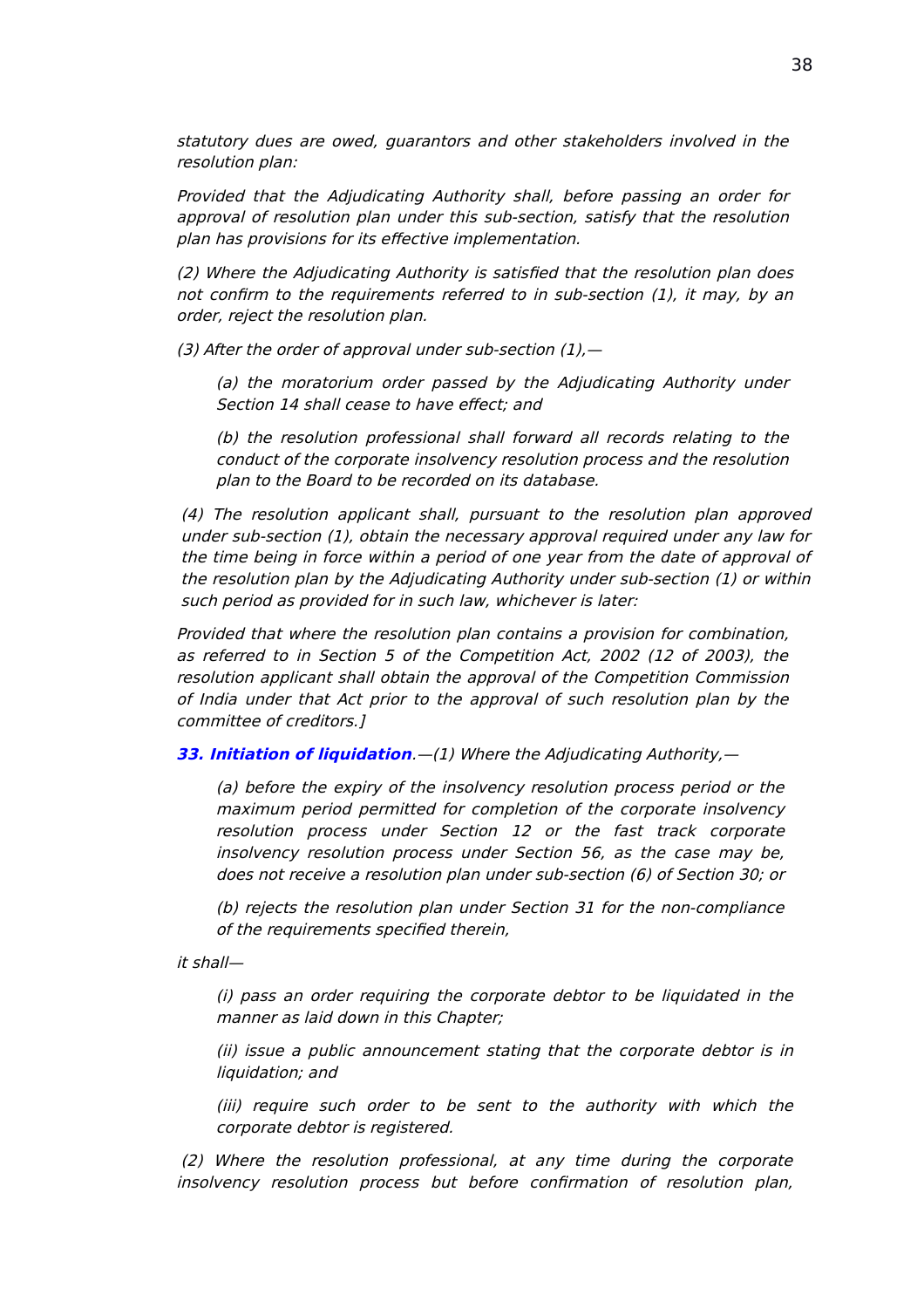intimates the Adjudicating Authority of the decision of the committee of creditors approved by not less than sixty-six per cent of the voting share] to liquidate the corporate debtor, the Adjudicating Authority shall pass <sup>a</sup> liquidation order as referred to in sub-clauses (i), (ii) and (iii) of clause (b) of sub-section (1).

Explanation.—For the purposes of this sub-section, it is hereby declared that the committee of creditors may take the decision to liquidate the corporate debtor, any time after its constitution under sub-section (1) of Section 21 and before the confirmation of the resolution plan, including at any time before the preparation of the information memorandum.

(3) Where the resolution plan approved by the Adjudicating Authority is contravened by the concerned corporate debtor, any person other than the corporate debtor, whose interests are prejudicially affected by such contravention, may make an application to the Adjudicating Authority for a liquidation order as referred to in sub-clauses (i), (ii) and (iii) of clause (b) of sub-section (1).

(4) On receipt of an application under sub-section (3), if the Adjudicating Authority determines that the corporate debtor has contravened the provisions of the resolution plan, it shall pass a liquidation order as referred to in sub-clauses (i), (ii) and (iii) of clause (b) of sub-section (1).

(5) Subject to Section 52, when a liquidation order has been passed, no suit or other legal proceeding shall be instituted by or against the corporate debtor:

Provided that <sup>a</sup> suit or other legal proceeding may be instituted by the liquidator, on behalf of the corporate debtor, with the prior approval of the Adjudicating Authority…".

69. The scheme of the IBC is to ensure that when a default takes place, in the sense that a debt becomes due and is not paid, the Corporate Insolvency Resolution Process begins.Where any corporate debtor commits default, a financial creditor, an operational creditor or the corporate debtor itself may initiate Corporate Insolvency Resolution Process in respect of such corporate debtor in the manner as provided in Chapter II of the IBC.

70. The provisions of the IBC are designed to ensure that the business and/or commercial activities of the Corporate Debtor are continued by a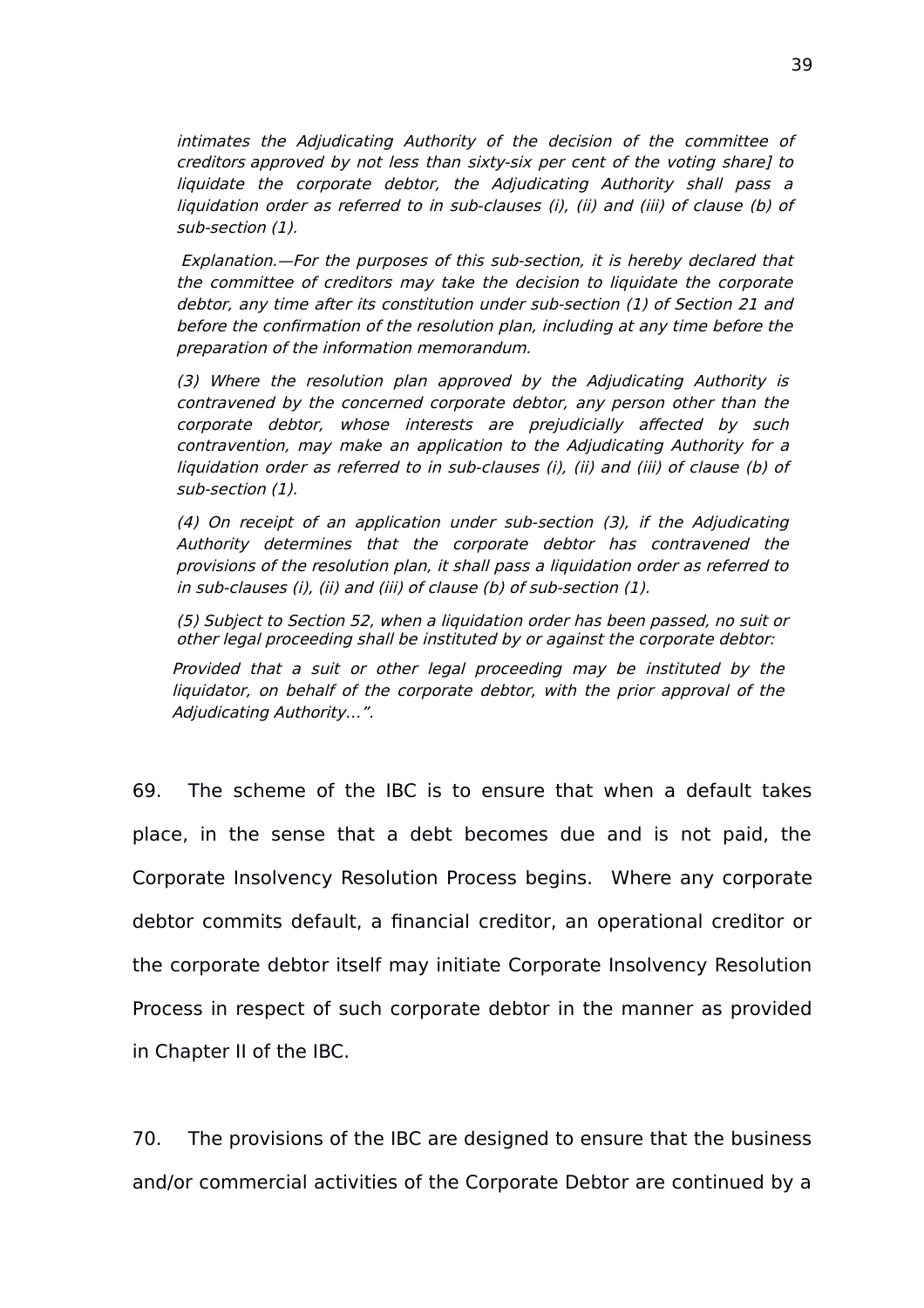Resolution Professional, post imposition of a moratorium, which would give the Corporate Debtor some reprieve from coercive litigation, which could drain the Corporate Debtor of its financial resources. This is to enable the Corporate Debtor to improve its financial health and at the same time repay the dues of its creditors.

71. Under Section 7(2) of the IBC, read with the Statutory 2016 Adjudicating Authority Rules, made in exercise of powers conferred, inter alia, by clauses (c) (d) (e) and (f) of sub-section (1) of Section 239 read with Sections 7, 8, 9 and 10 of the IBC, a financial creditor is required to apply in the prescribed Form 1 for initiation of the Corporate Insolvency Resolution Process, against a Corporate Debtor under Section 7 of the IBC, accompanied with documents and records required therein, and as specified in the Insolvency and Bankruptcy Board of India (Insolvency Resolution Process for Corporate Persons) Regulations, 2016, hereinafter referred to as the 2016 IB Board of India Regulations.

72. Statutory Form 1 under Rule 4(1) of the 2016 Adjudicating Authority Rules comprises Parts I to V, of which Part I pertains to particulars of the Applicant, Part II pertains to particulars of the Corporate Debtor and Part III pertains to particulars of the proposed Interim Resolution Professional. Parts IV and V which require particulars of Financial Debt with Documents, Records and Evidence of default, is extracted hereinbelow: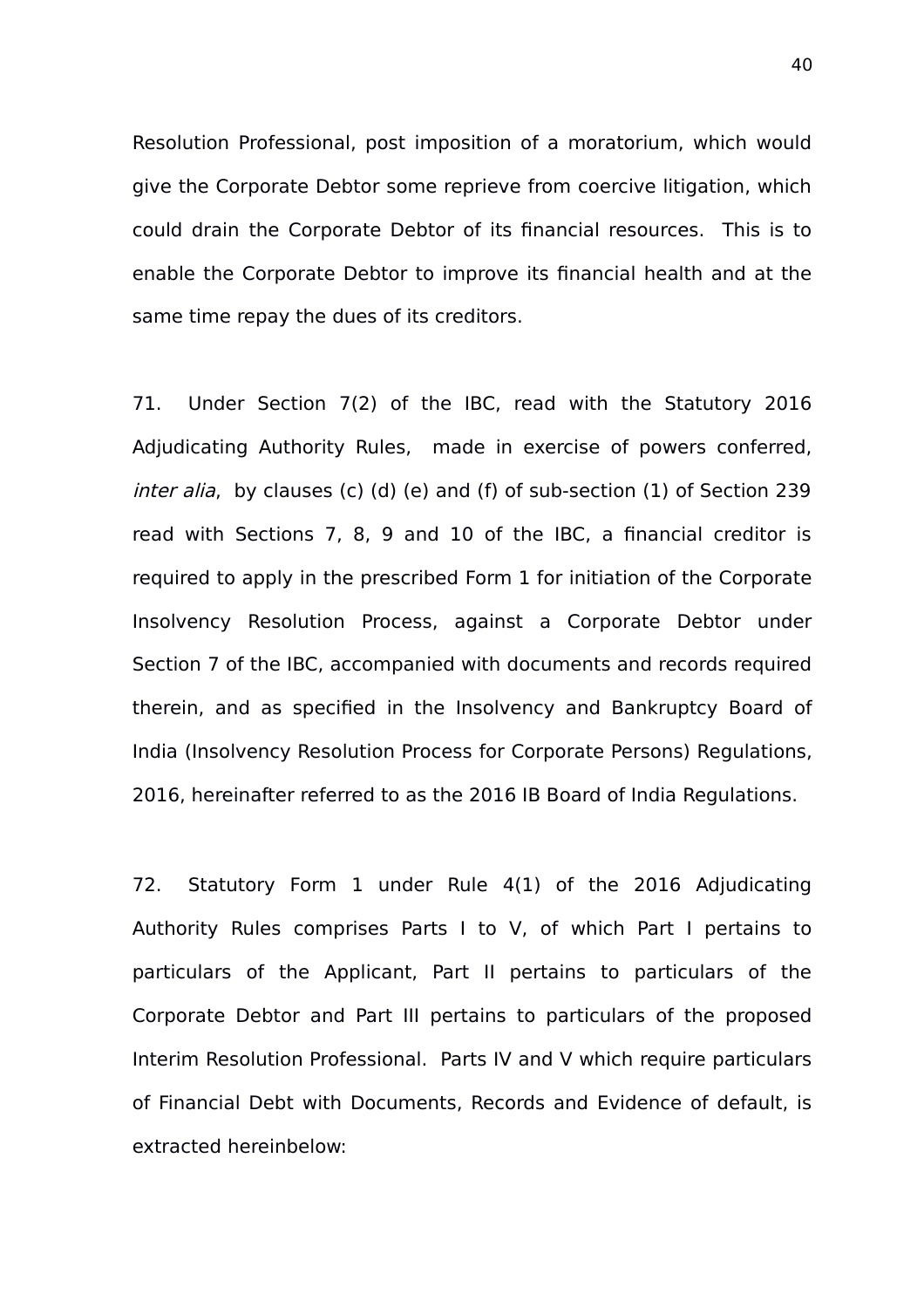### **PART IV**

|               | <b>PARTICULARS OF FINANCIAL DEBT</b>                                                                                                                                       |  |
|---------------|----------------------------------------------------------------------------------------------------------------------------------------------------------------------------|--|
|               | TOTAL AMOUNT OF DEBT GRANTED DATE(S) OF<br><b>DISBURSEMENT</b>                                                                                                             |  |
| $\mathcal{L}$ | AMOUNT CLAIMED TO BE IN DEFAULT AND THE<br>DATE ON WHICH THE DEFAULT OCCURRED<br>(ATTACH THE WORKINGS FOR COMPUTATION OF<br>AMOUNT AND DAYS OF DEFAULT IN TABULAR<br>FORM) |  |

#### **PART V**

| PARTICULARS OF FINANCIAL DEBT [DOCUMENTS, RECORDS AND EVIDENCE OF<br><b>DEFAULT]</b> |                                                                                                                                                                                                        |  |
|--------------------------------------------------------------------------------------|--------------------------------------------------------------------------------------------------------------------------------------------------------------------------------------------------------|--|
| $\mathbf{1}$                                                                         | PARTICULARS OF SECURITY HELD, IF ANY, THE DATE OF ITS CREATION, ITS<br>ESTIMATED VALUE AS PER THE CREDITOR.                                                                                            |  |
|                                                                                      | ATTACH A COPY OF A CERTIFICATE OF REGISTRATION OF CHARGE ISSUED BY THE<br>REGISTRAR OF COMPANIES (IF THE CORPORATE DEBTOR IS A COMPANY)                                                                |  |
| $\mathcal{P}$                                                                        | PARTICULARS OF AN ORDER OF A COURT, TRIBUNAL OR ARBITRAL PANEL<br>ADJUDICATING ON THE DEFAULT, IF ANY                                                                                                  |  |
|                                                                                      | (ATTACH A COPY OF THE ORDER)                                                                                                                                                                           |  |
| 3                                                                                    | RECORD OF DEFAULT WITH THE INFORMATION UTILITY, IF ANY (ATTACH A COPY OF<br><b>SUCH RECORD)</b>                                                                                                        |  |
| $\overline{4}$                                                                       | DETAILS OF SUCCESSION CERTIFICATE, OR PROBATE OF A WILL, OR LETTER OF<br>ADMINISTRATION, OR COURT DECREE (AS MAY BE APPLICABLE), UNDER THE INDIAN<br>SUCCESSION ACT, 1925 (10 OF 1925) (ATTACH A COPY) |  |
| 5                                                                                    | THE LATEST AND COMPLETE COPY OF THE FINANCIAL CONTRACT REFLECTING ALL<br>AMENDMENTS AND WAIVERS TO DATE                                                                                                |  |
|                                                                                      | (ATTACH A COPY)                                                                                                                                                                                        |  |
| 6                                                                                    | A RECORD OF DEFAULT AS AVAILABLE WITH ANY CREDIT INFORMATION COMPANY<br>(ATTACH A COPY)                                                                                                                |  |
| $\overline{7}$                                                                       | COPIES OF ENTRIES IN A BANKERS BOOK IN ACCORDANCE WITH THE BANKERS<br>BOOKS EVIDENCE ACT, 1891 (18 OF 1891)<br>(ATTACH A COPY)                                                                         |  |
|                                                                                      |                                                                                                                                                                                                        |  |
| 8                                                                                    | LIST OF OTHER DOCUMENTS ATTACHED TO THIS APPLICATION IN ORDER TO PROVE<br>THE EXISTENCE OF FINANCIAL, DEBT, THE AMOUNT AND DATE OF DEFAULT                                                             |  |

73. Since a Financial Creditor is required to apply under Section 7 of the IBC, in statutory Form 1, the Financial Creditor can only fill in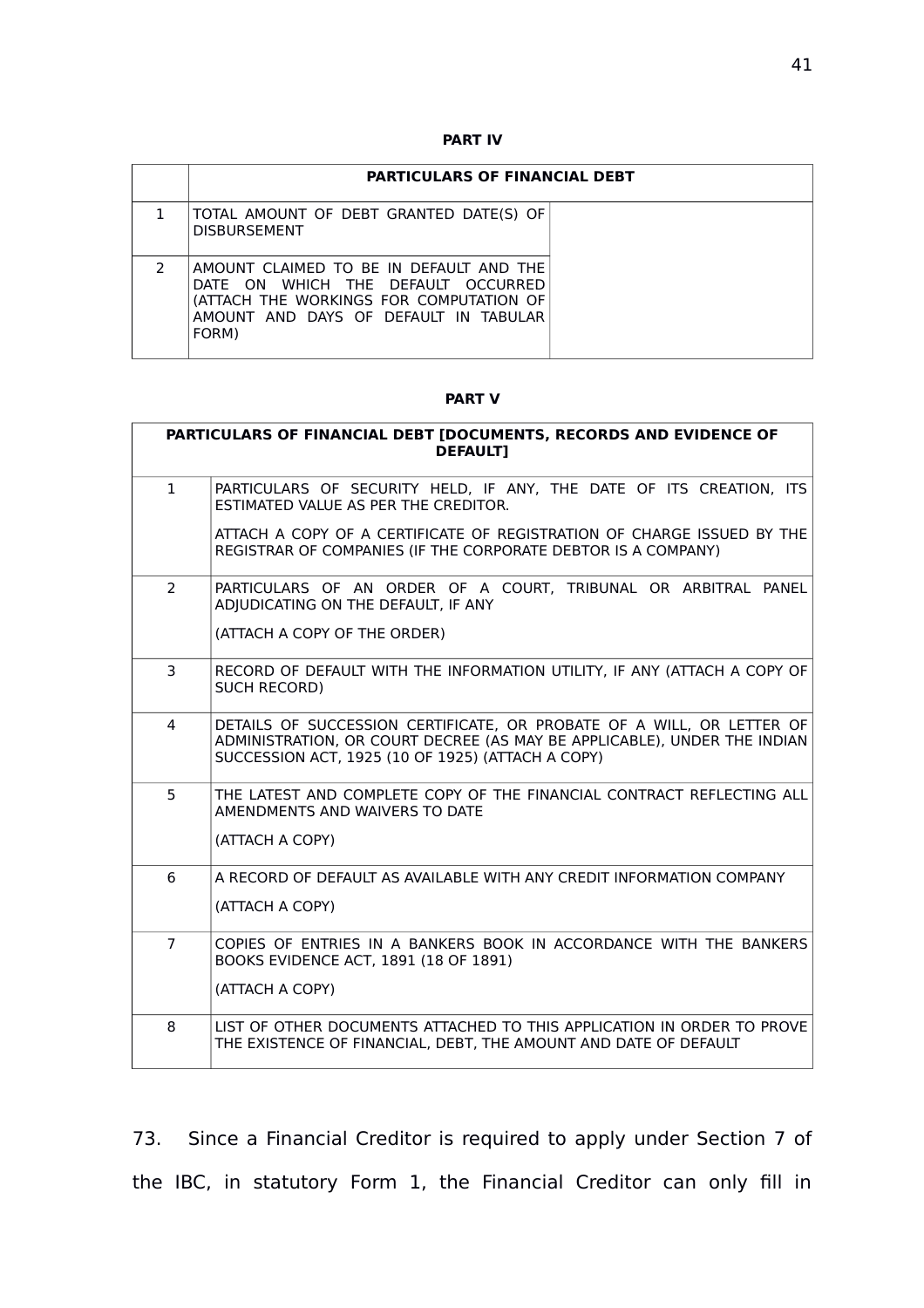particulars as specified in the various columns of the Form. There is no scope for elaborate pleadings. An application to the Adjudicating Authority (NCLT) under Section 7 of the IBC in the prescribed form, cannot therefore, be compared with the plaint in a suit. Such application cannot be judged by the same standards, as a plaint in a suit, or any other pleadings in a Court of law.

74. Section 7(3) requires a financial creditor making an application under Section 7(1) to furnish records of the default recorded with the information utility or such other record or evidence of default as may be specified; the name of the resolution professional proposed to act as an Interim Resolution Professional and any other information as may be specified by the Insolvency and Bankruptcy Board of India.

75. Section 7(4) of the IBC casts an obligation on the Adjudicating Authority to ascertain the existence of a default from the records of an information utility or on the basis of other evidence furnished by the financial creditor within fourteen days of the receipt of the application under Section 7. As per the proviso to Section 7(4) of the IBC, inserted by amendment, by Act 26 of 2019, if the Adjudicating Authority has not ascertained the existence of default and passed an order within the stipulated period of time of fourteen days, it shall record its reasons for the same in writing. The application does not lapse for non-compliance of the time schedule. Nor is the Adjudicating Authority obliged to dismiss the application. On the other hand, the application cannot be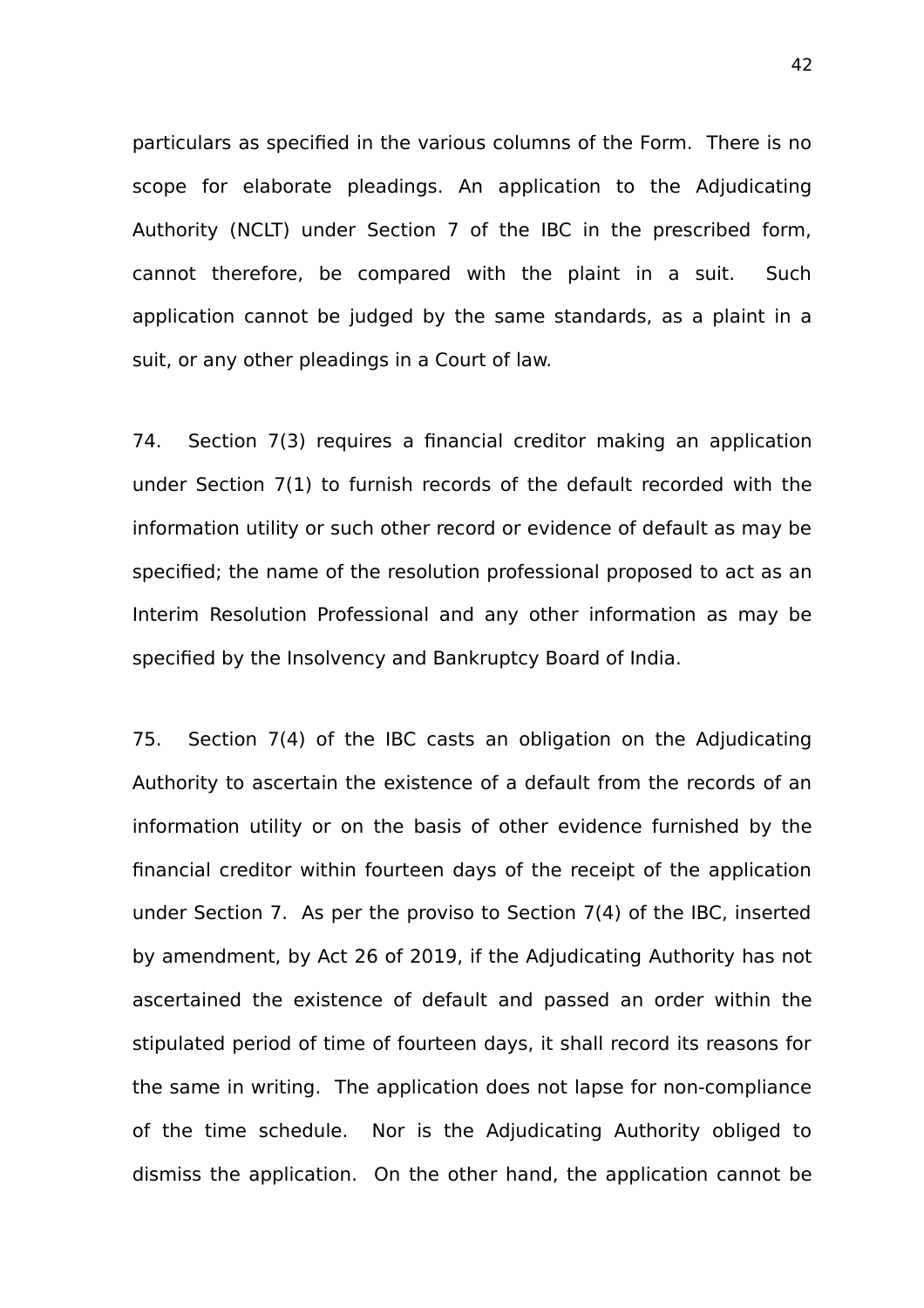dismissed, without compliance with the requisites of the Proviso to Section 7(5) of the IBC.

76. Section 7(5)(a) provides that when the Adjudicating Authority is satisfied that a default has occurred, and the application under subsection (2) of Section 7 is complete and there is no disciplinary proceeding pending against the proposed resolution professional, it may by order admit such application. As per Section 7(5)(b), if the Adjudicating Authority is satisfied that default has not occurred or the application under sub-Section (2) of Section 7 is incomplete or any disciplinary proceeding is pending against the proposed resolution professional, it may, by order, reject such application, provided that the Adjudicating Authority shall, before rejecting the application under subsection (b) of Section 5, give notice to the applicant, to rectify the defects in his application, within 7 days of receipt of such notice from the Adjudicating Authority.

77. The Corporate Insolvency Resolution Process commences on the date of admission of the application under sub-section (5) of Section 7 of the IBC. Section 7(7) casts an obligation on the Adjudicating Authority to communicate an order under clause (a) of sub-section (5) of Section 7 to the financial creditor and the corporate debtor and to communicate an order under clause (b) of sub-section (5) of Section 7 to the financial creditor within seven days of admission or rejection of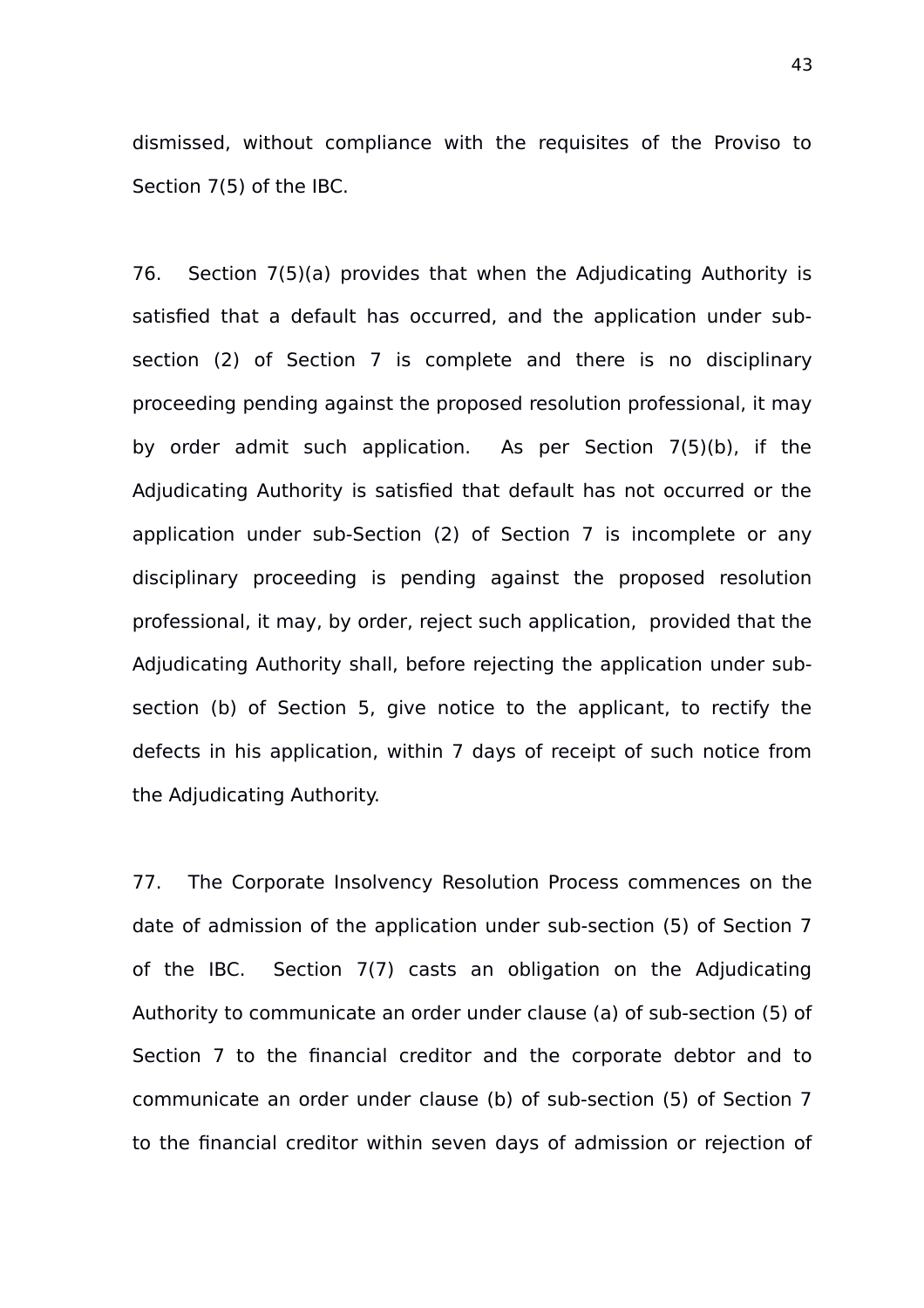such application, as the case may be. Sections 8 and 9 of IBC pertain to Insolvency Resolution by an operational creditor and are not attracted in the facts and circumstances of this case. Section 10 pertains to initiation of Corporate Insolvency Resolution Process by the Corporate Debtor itself, and is also not attracted in the facts and circumstances of the case.

78. Section 12(1) of the IBC requires the Corporate Insolvency Process to be completed within a period of 180 days from the date of admission of the application to initiate such process. The period of 180 days is not extendable more than once.

79. The IBC is not just another statute for recovery of debts. Nor is it a statute which merely prescribes the modalities of liquidation of a Corporate body, unable to pay its debts. It is essentially a statute which works towards the revival of a Corporate body, unable to pay its debts, by appointment of a Resolution Professional.

80. In **Innoventive Industries Ltd vs. ICICI Ban[k](#page-43-0) 9** , this Court, speaking through Nariman, J. extracted excerpts from the Report of the Bankruptcy Law Reforms Committee of November, 2015 some of which are reproduced hereinbelow:-

"…When a firm (referred to as the corporate debtor in the draft law) defaults, the question arises about what is to be done. Many possibilities can be envisioned. One possibility is to take the firm into

<span id="page-43-0"></span>9. (2018) 1 SCC 407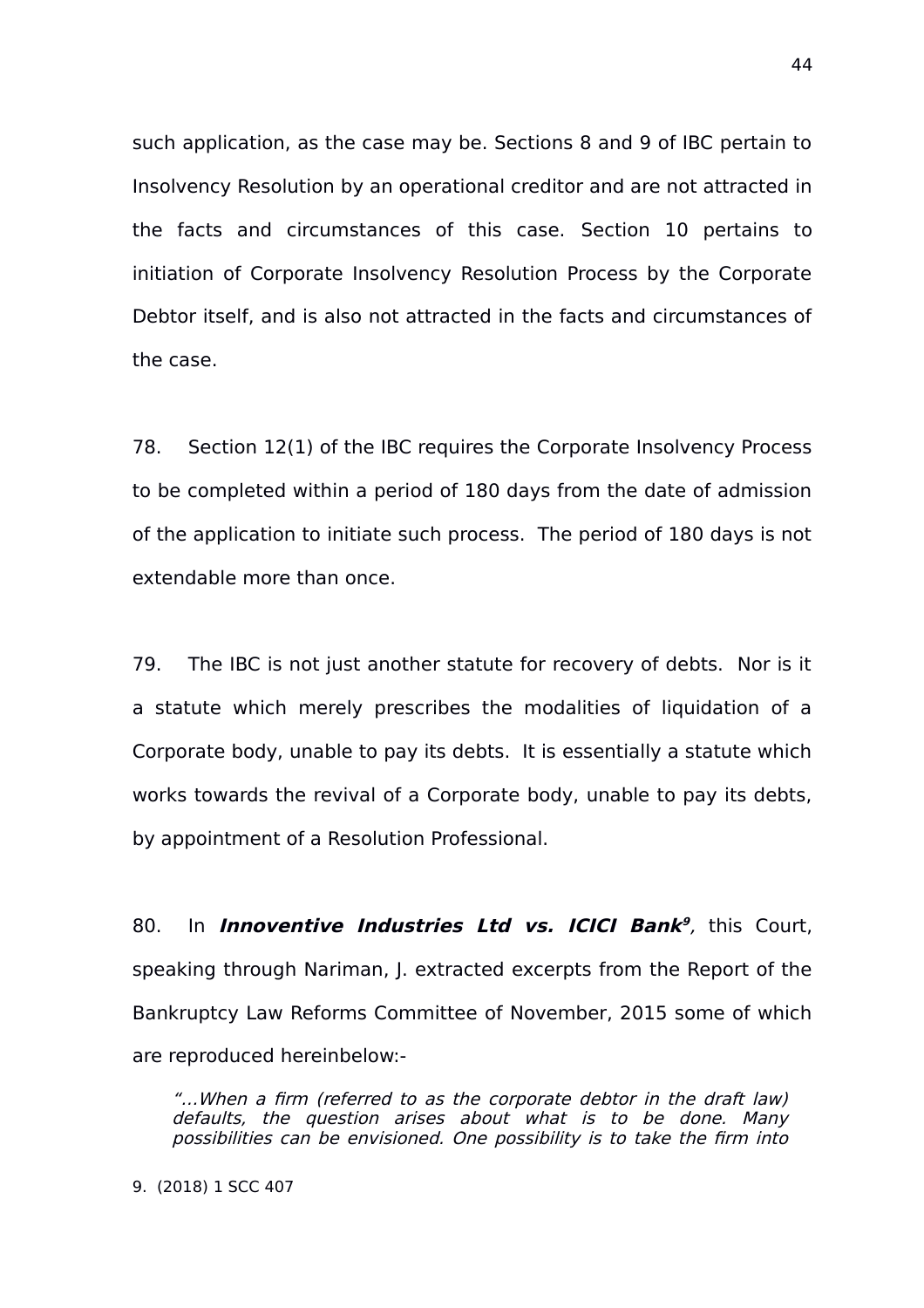liquidation. Another possibility is to negotiate <sup>a</sup> debt restructuring, where the creditors accept a reduction of debt on an NPV basis, and hope that the negotiated value exceeds the liquidation value. Another possibility is to sell the firm as a going concern and use the proceeds to pay creditors. Many hybrid structures of these broad categories can be envisioned.

\*\*\*

### Speed is of essence

Speed is of essence for the working of the bankruptcy code, for two reasons. First, while the "calm period" can help keep an organisation afloat, without the full clarity of ownership and control, significant decisions cannot be made. Without effective leadership, the firm will tend to atrophy and fail. The longer the delay, the more likely it is that liquidation will be the only answer. Second, the liquidation value tends to go down with time as many assets suffer from a high economic rate of depreciation.

From the viewpoint of creditors, a good realisation can generally be obtained if the firm is sold as a going concern. Hence, when delays induce liquidation, there is value destruction. Further, even in liquidation, the realisation is lower when there are delays. Hence, delays cause value destruction. Thus, achieving <sup>a</sup> high recovery rate is primarily about identifying and combating the sources of delay.

Control of a company is not divine right.—When a firm defaults on its debt, control of the company should shift to the creditors. In the absence of swift and decisive mechanisms for achieving this, management teams and shareholders retain control after default. Bankruptcy law must address this. Objectives…"

\*\*\*

## 81. In **Innoventive Industries Ltd vs. ICICI Bank** (supra) this Court

noted the objectives set by the Bankruptcy Law Reforms Committee in

recommending the IBC,

"The Committee set the following as objectives desired from implementing a new Code to resolve insolvency and bankruptcy: (1) Low time to resolution. (2) Low loss in recovery. (3) Higher levels of debt financing across <sup>a</sup> wide variety of debt instruments. ………

Principles driving the design

The Committee chose the following principles to design the new insolvency and bankruptcy resolution framework: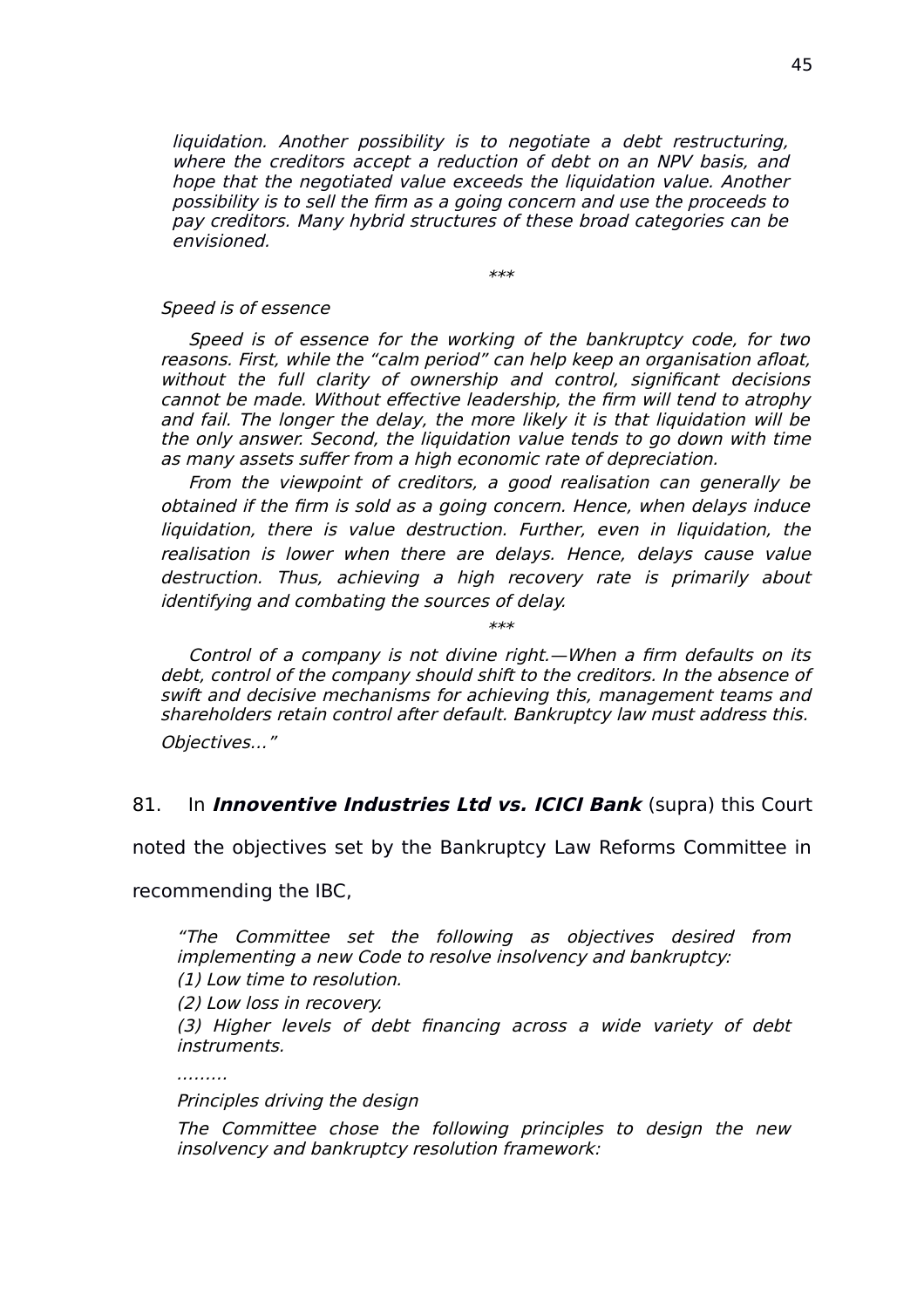I. The Code will facilitate the assessment of viability of the enterprise at a very early stage.

(1) The law must explicitly state that the viability of the enterprise is a matter of business, and that matters of business can only be negotiated between creditors and debtor. While viability is assessed as a negotiation between creditors and debtor, the final decision has to be an agreement among creditors who are the financiers willing to bear the loss in the insolvency.

(2) The legislature and the courts must control the process of resolution, but not be burdened to make business decisions.

(3) The law must set up a calm period for insolvency resolution where the debtor can negotiate in the assessment of viability without fear of debt recovery enforcement by creditors.

(4) The law must appoint a resolution professional as the manager of the resolution period, so that the creditors can negotiate the assessment of viability with the confidence that the debtors will not take any action to erode the value of the enterprise. The professional will have the power and responsibility to monitor and manage the operations and assets of the enterprise. The professional will manage the resolution process of negotiation to ensure balance of power between the creditors and debtor, and protect the rights of all creditors. The professional will ensure the reduction of asymmetry of information between creditors and debtor in the resolution process.

II. The Code will enable symmetry of information between creditors and debtors.

(5) The law must ensure that information that is essential for the insolvency and the bankruptcy resolution process is created and available when it is required.

(6) The law must ensure that access to this information is made available to all creditors to the enterprise, either directly or through the regulated professional.

(7) The law must enable access to this information to third parties who can participate in the resolution process, through the regulated professional.

III. The Code will ensure <sup>a</sup> time-bound process to better preserve economic value.

(8) The law must ensure that time value of money is preserved, and that delaying tactics in these negotiations will not extend the time set for negotiations at the start.

IV. The Code will ensure a collective process.

(9) The law must ensure that all key stakeholders will participate to collectively assess viability. The law must ensure that all creditors who have the capability and the willingness to restructure their liabilities must be part of the negotiation process. The liabilities of all creditors who are not part of the negotiation process must also be met in any negotiated solution.

V. The Code will respect the rights of all creditors equally.

(10) The law must be impartial to the type of creditor in counting their weight in the vote on the final solution in resolving insolvency.

VI. The Code must ensure that, when the negotiations fail to establish viability, the outcome of bankruptcy must be binding.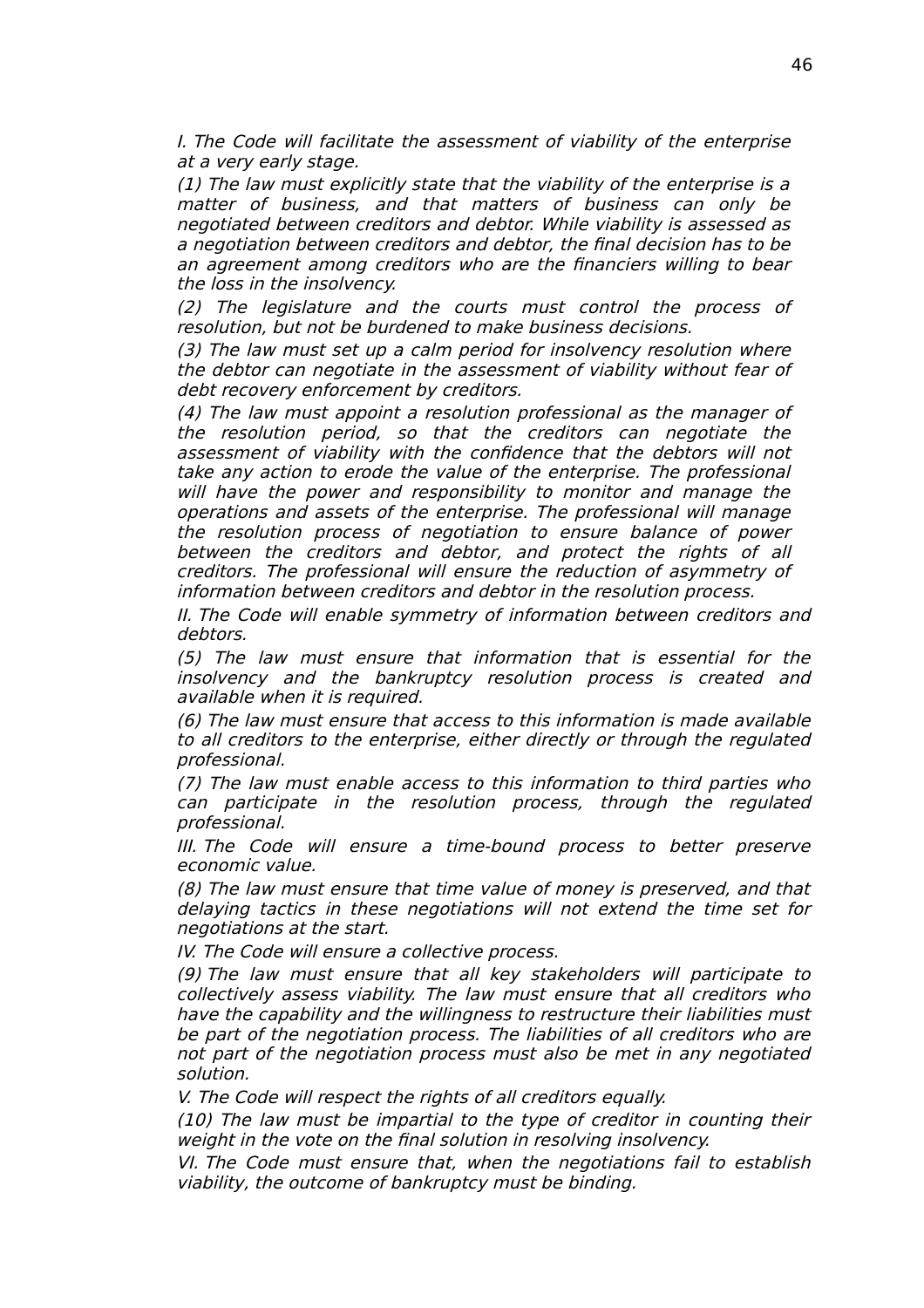(11) The law must order the liquidation of an enterprise which has been found unviable. This outcome of the negotiations should be protected against all appeals other than for very exceptional cases.

VII. The Code must ensure clarity of priority, and that the rights of all stakeholders are upheld in resolving bankruptcy.

(12) The law must clearly lay out the priority of distributions in bankruptcy to all stakeholders. The priority must be designed so as to incentivise all stakeholders to participate in the cycle of building enterprises with confidence.

(13) While the law must incentivise collective action in resolving bankruptcy, there must be a greater flexibility to allow individual action in resolution and recovery during bankruptcy compared with the phase of insolvency resolution."

82. As observed by this Court, speaking through Nariman, J in **P.**

# **Mohanraj & Ors. v. Shah Brothers Ispat Private Limited [10](#page-46-0)** :-

"**10**. A cursory look at [Section 14\(1\)](https://indiankanoon.org/doc/173961/) makes it clear that subject to the exceptions contained in sub-sections (2) and (3), on the insolvency commencement date, the Adjudicating Authority shall mandatorily, by order, declare a moratorium to prohibit what follows in clauses (a) to (d). Importantly, under sub-section (4), this order of moratorium does not continue indefinitely, but has effect only from the date of the order declaring moratorium till the completion of the corporate insolvency resolution process which is time bound, either culminating in the order of the Adjudicating Authority approving <sup>a</sup> resolution plan or in liquidation.

**11**. The two exceptions to [Section 14\(1\)](https://indiankanoon.org/doc/173961/) are contained in sub-sections (2) and (3) of [Section 14](https://indiankanoon.org/doc/173961/). Under sub-section (2), the supply of essential goods or services to the corporate debtor during this period cannot be terminated or suspended or even interrupted, as otherwise the corporate debtor would be brought to its knees and would not able to function as a going concern during this period..."

# 83. In **Swiss Ribbons Private Limited & Anr. v. Union of India**

and Ors.<sup>[11](#page-46-1)</sup>, authored by Nariman, J. this Court observed:-

"**28.** It can thus be seen that the primary focus of the legislation is to ensure revival and continuation of the corporate debtor by protecting the corporate debtor from its own management and from a corporate death by liquidation. The Code is thus a beneficial legislation which puts the corporate debtor back on its feet, not being a mere recovery legislation for creditors. The interests of the corporate debtor have,

- <span id="page-46-0"></span>10. 2021 SCC Online SC 152
- <span id="page-46-1"></span>11. (2019) 4 SCC 17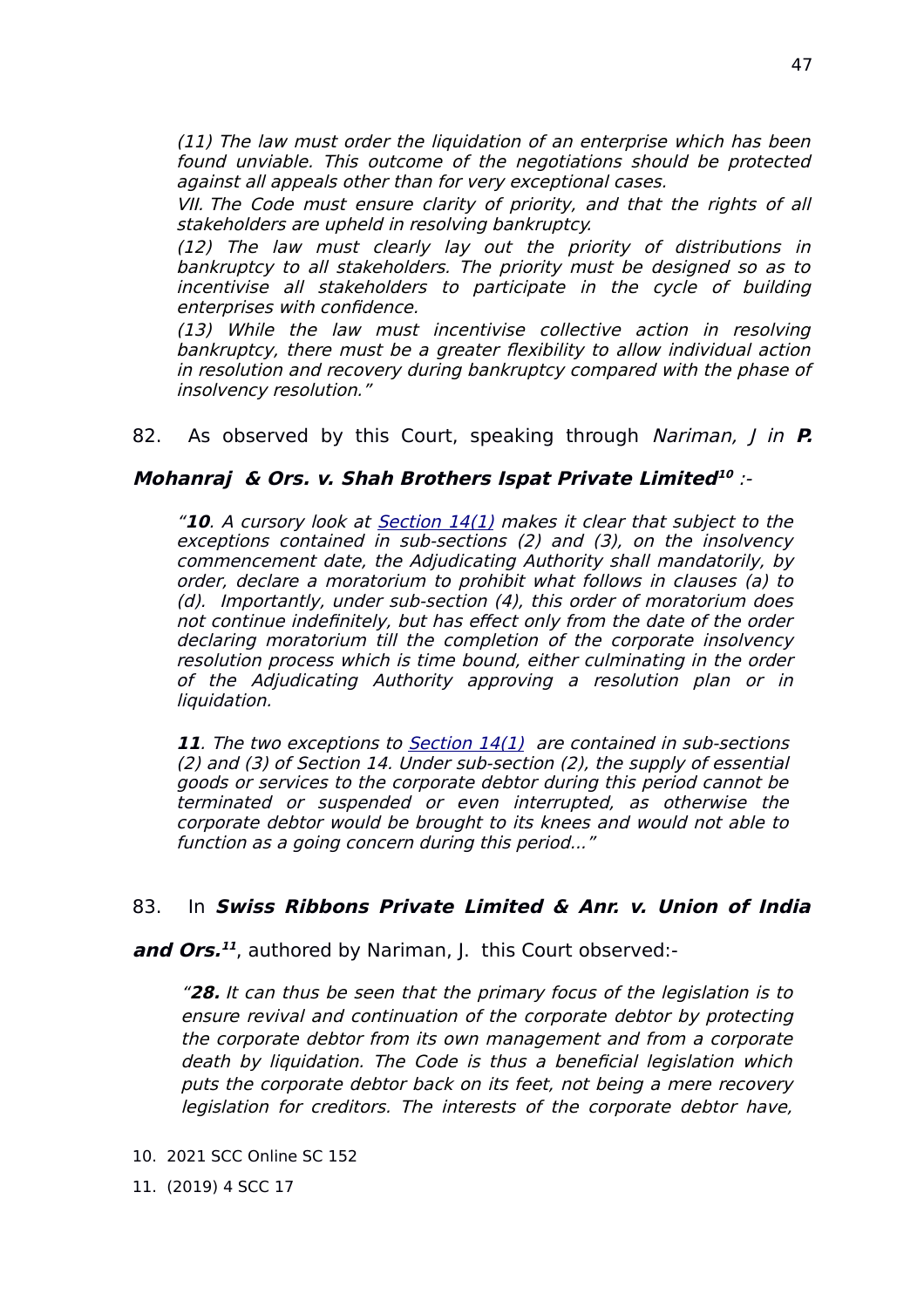therefore, been bifurcated and separated from that of its promoters/those who are in management. Thus, the resolution process is not adversarial to the corporate debtor but, in fact, protective of its interests. The moratorium imposed by Section 14 is in the interest of the corporate debtor itself, thereby preserving the assets of the corporate debtor during the resolution process. The timelines within which the resolution process is to take place again protects the corporate debtor's assets from further dilution, and also protects all its creditors and workers by seeing that the resolution process goes through as fast as possible so that another management can, through its entrepreneurial skills, resuscitate the corporate debtor to achieve all these ends."

84. IBC has overriding effect over other laws. Section 238 of the IBC provides that the provisions of the IBC shall have effect, notwithstanding anything inconsistent therewith contained in any other law, for the time being in force, or any other instrument, having effect by virtue of such law.

85. Unlike coercive recovery litigation, the Corporate Insolvency Resolution Process under the IBC is not adversarial to the interests of the Corporate Debtor, as observed by this Court in **Swiss Ribbons Private Limited v. Union of India** (supra).

86. On the other hand, the IBC is a beneficial legislation for equal treatment of all creditors of the Corporate Debtor, as also the protection of the livelihoods of its employees/workers, by revival of the Corporate Debtor through the entrepreneurial skills of persons other than those in its management, who failed to clear the dues of the Corporate Debtor to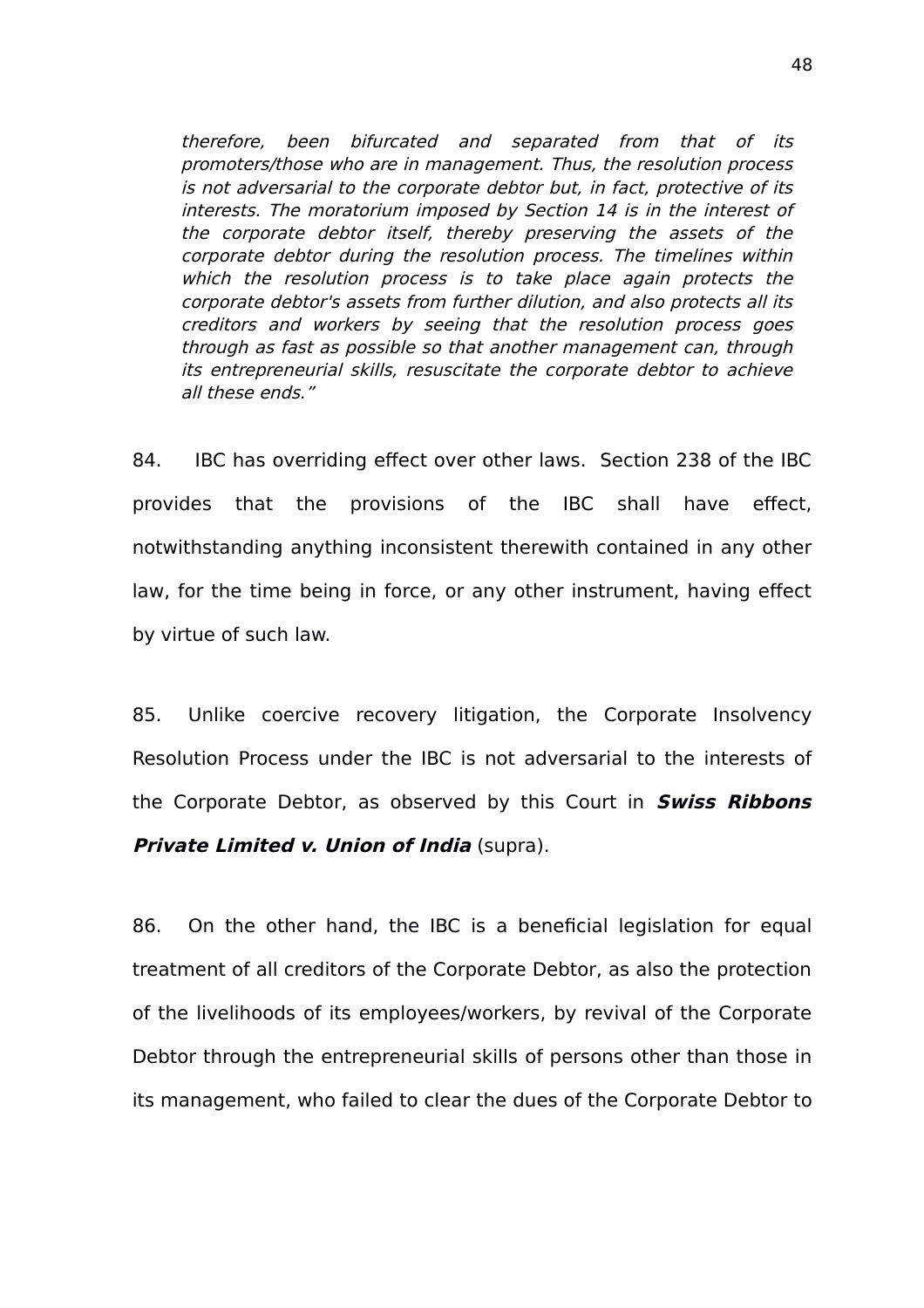its creditors. It only segregates the interests of the Corporate Debtor from those of its promoters/persons in management.

87. Relegation of creditors to the remedy of Coercive litigation against the Corporate Debtors could be detrimental to the interests of the Corporate Debtor and its creditors alike. While multiple coercive proceedings against a Corporate Debtor in different forums could impede its commercial/business activities, deplete its cash reserves, dissipate its assets, moveable and immoveable and precipitate its commercial death, such proceedings might not be economically viable for the creditors as well, because of the length of time consumed in the litigations, the expenses of litigation, and the uncertainties of realisation of claims even after ultimate success in the litigation.

88. It is, therefore, imperative that the provisions of the IBC and the Rules and Regulations framed thereunder be construed liberally, in a purposive manner to further the objects of enactment of the statute, and not be given a narrow, pedantic interpretation which defeats the purposes of the Act.

89. In construing and/or interpreting any statutory provision one must look into the legislative intent of the statute. The intention of the statute has to be found in the words used by the legislature itself. In case of doubt it is always safe to look into the object and purpose of the statute or the reason and spirit behind it. Each word, phrase or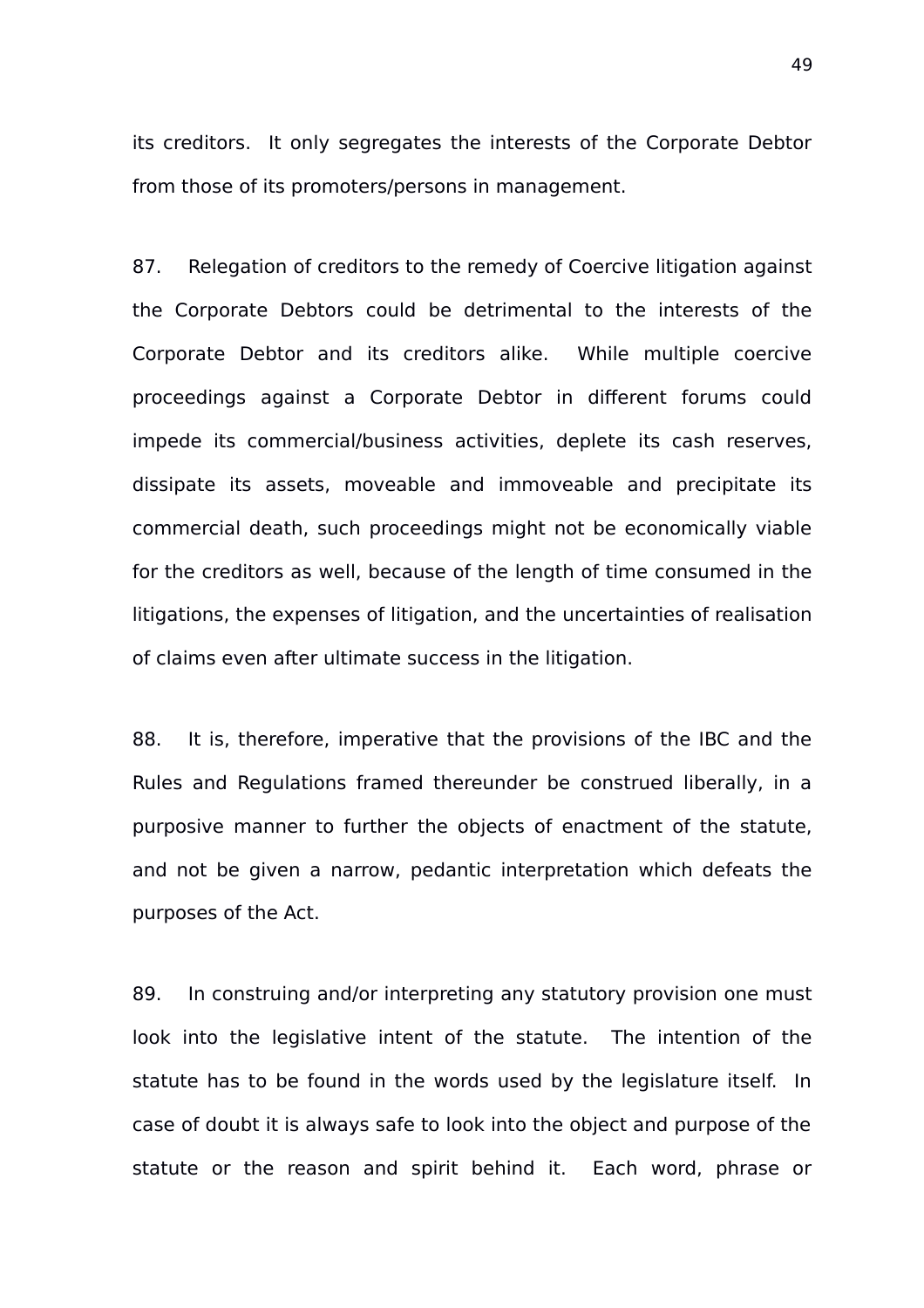sentence has to be construed in the light of the general purpose of the Act itself, as observed by Mukherjea J., in **Popatlal Shah v. State of Madras**<sup>[12](#page-49-0)</sup> and a plethora of other judgments of this Court. To quote Krishna Iyer J., the interpretative effort "must be illumined by the goal, though guided by the words".

90. When a question arises as to the meaning of a certain provision in a statute the provision has to be read in its context. The statute has to be read as a whole. The previous state of the law, the general scope and ambit of the statute and the mischief that it was intended to remedy are relevant factors.

91. On a careful reading of the provisions of the IBC and in particular the provisions of Section 7(2) to (5) of the IBC read with the 2016 Adjudicating Authority Rules there is no bar to the filing of documents at any time until a final order either admitting or dismissing the application has been passed.

92. The time stipulation of fourteen days in Section 7(4) to ascertain the existence of a default is apparently directory not mandatory. The proviso inserted by amendment with effect from 28th December, 2019 provides that if the Adjudicating Authority has not ascertained the default and passed an order under sub-section (5) of Section 7 of the IBC within the aforesaid time, it shall record its reasons in writing for the same. No other penalty is stipulated.

<span id="page-49-0"></span>12. AIR 1953 SC 274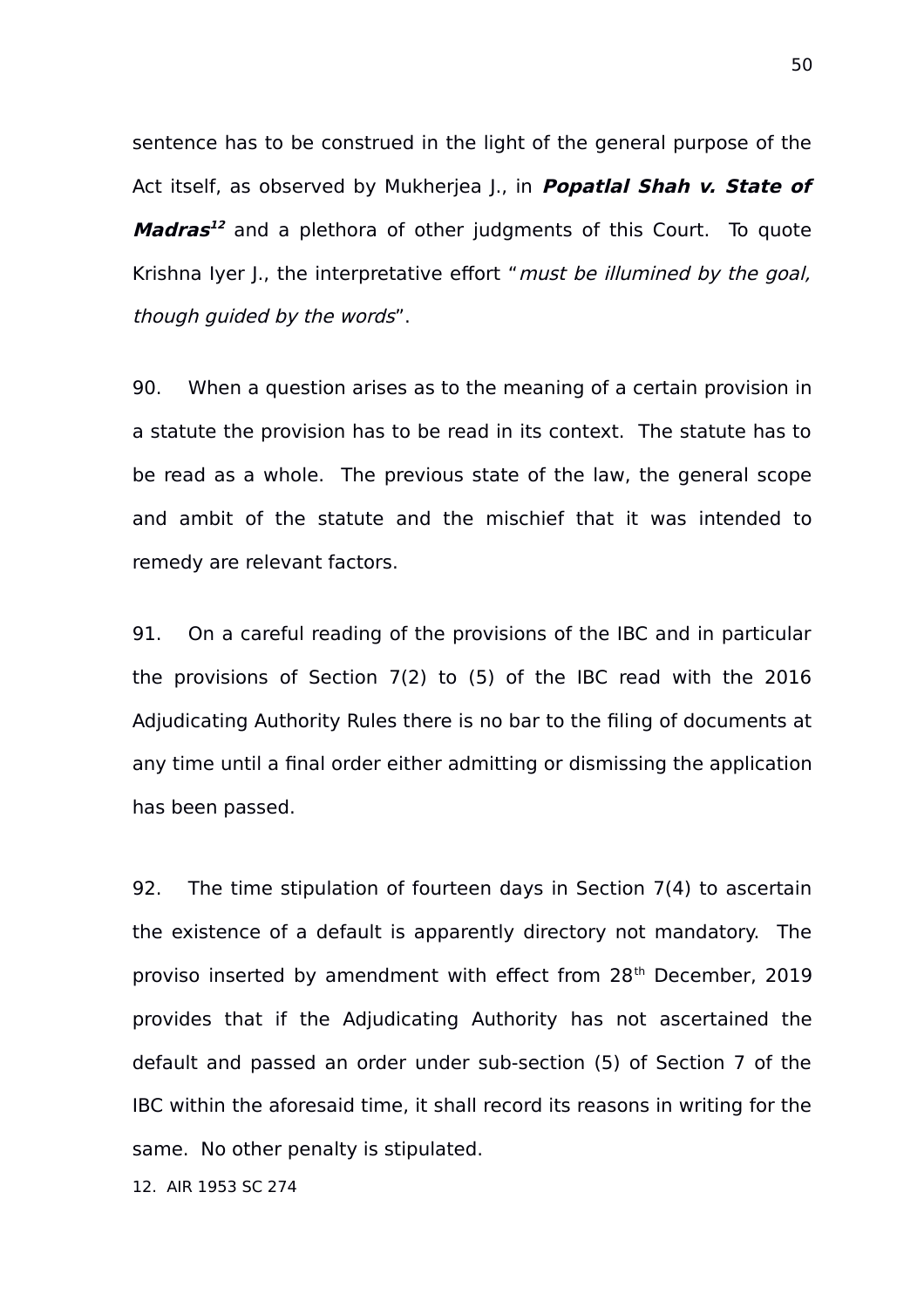93. Furthermore, the proviso to Section 7(5)(b) of the IBC obliges the Adjudicating Authority to give notice to an applicant, to rectify the defect in its application within seven days of receipt of such notice from the Adjudicating Authority, before rejecting its application under Clause (b) of sub-section (5) of Section 7 of the IBC. When the Adjudicating Authority calls upon the applicant to cure some defects that defect has to be rectified within seven days. There is no penalty prescribed for inability to cure the defects in an application within seven days from the date of receipt of notice, and in an appropriate case, the Adjudicating Authority may accept the cured application, even after expiry of seven days, for the ends of justice.

94. Section 12 of the IBC imposes a time limit for completion of the Corporate Insolvency Resolution Process. This time limit starts running from the date of admission of an application to initiate the Corporate Insolvency Resolution Process. Section 12 is, therefore, not attracted in this case.

95. In any case, Section 12 has been considered by this Court in **Arcelormittal (India) Pvt. Ltd. V. Satish Kumar Gupta and Anr. [13](#page-50-0)** This Court held :-

"86. Given the fact that both the NCLT and NCLAT are to decide matters arising under the Code as soon as possible, we cannot shut our eyes to the fact that a large volume of litigation has now to be handled by both the aforesaid Tribunals. What happens in a case where the NCLT or the NCLAT decide a matter arising out of

<span id="page-50-0"></span>13 . (2019) 2 SCC 1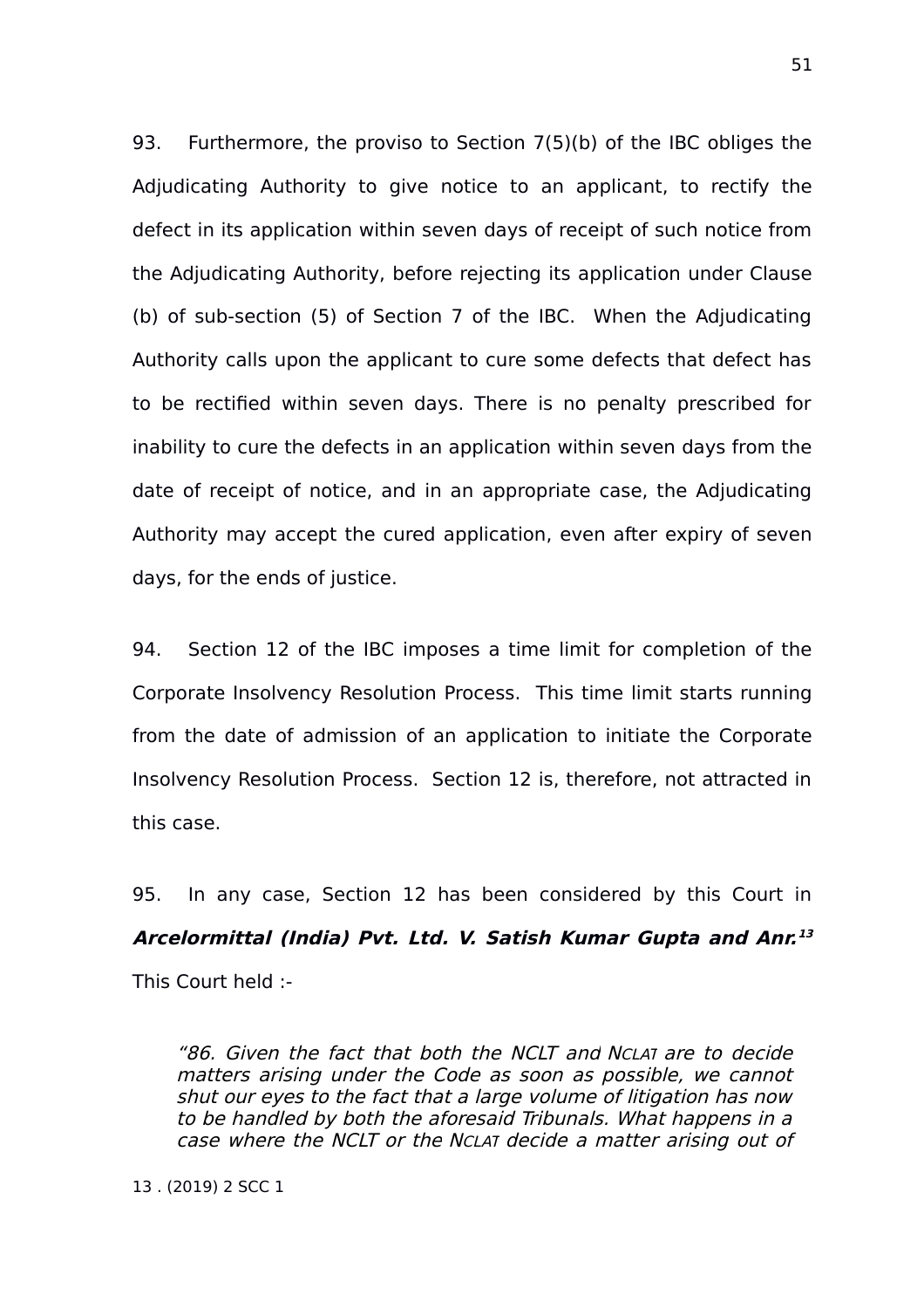Section 31 of the Code beyond the time-limit of 180 days or the extended time-limit of 270 days? Actus curiae neminem gravabit  $-$  the act of the court shall harm no man  $-$  is a maxim firmly rooted in our jurisprudence (see Jang Singh v. Brij Lal [Jang Singh v. Brij Lal, (1964) 2 SCR 145 : AIR 1966 SC 1631] , SCR at p. 149 and A.R. Antulay v. R.S. Nayak [A.R. Antulay v. R.S. Nayak, (1988) 2 SCC 602 : 1988 SCC (Cri) 372 : 1988 Supp (1) SCR 1] , SCR at p. 71). It is also true that the time taken by a Tribunal should not set at naught the time-limits within which the corporate insolvency resolution process must take place. However, we cannot forget that the consequence of the chopper falling is corporate death. The only reasonable construction of the Code is the balance to be maintained between timely completion of the corporate insolvency resolution process, and the corporate debtor otherwise being put into liquidation. We must not forget that the corporate debtor consists of several employees and workmen whose daily bread is dependent on the outcome of the corporate insolvency resolution process. If there is a resolution applicant who can continue to run the corporate debtor as a going concern, every effort must be made to try and see that this is made possible. [ Regulation 32 of the Insolvency and Bankruptcy Board of India (Liquidation Process) Regulations, 2016, states that the liquidator may also sell the corporate debtor as <sup>a</sup> going concern.] A reasonable and balanced construction of this statute would therefore lead to the result that, where a resolution plan is upheld by the appellate authority, either by way of allowing or dismissing an appeal before it, the period of time taken in litigation ought to be excluded. This is not to say that the NCLT and NCLAT will be tardy in decision-making. This is only to say that in the event of the NCLT, or the NCLAT, or this Court taking time to decide an application beyond the period of 270 days, the time taken in legal proceedings to decide the matter cannot possibly be excluded, as otherwise <sup>a</sup> good resolution plan may have to be shelved, resulting in corporate death, and the consequent displacement of employees and workers.

**87.** Coming to the facts of the present case, let us first examine the resolution plan presented by Numetal. Numetal was incorporated in Mauritius on 13-10-2017, expressly for the purpose of submission of a resolution plan qua the corporate debtor i.e. ESIL. Two other companies viz. AHL and AEL, were also incorporated on the same day in Mauritius. Shri Rewant Ruia, son of Shri Ravi Ruia (who was the promoter of ESIL) held the entire share capital of AHL, which in turn held the entire shareholding of AEL, which in turn held the entire share capital of Numetal. At this stage there can be no doubt whatsoever that Shri Rewant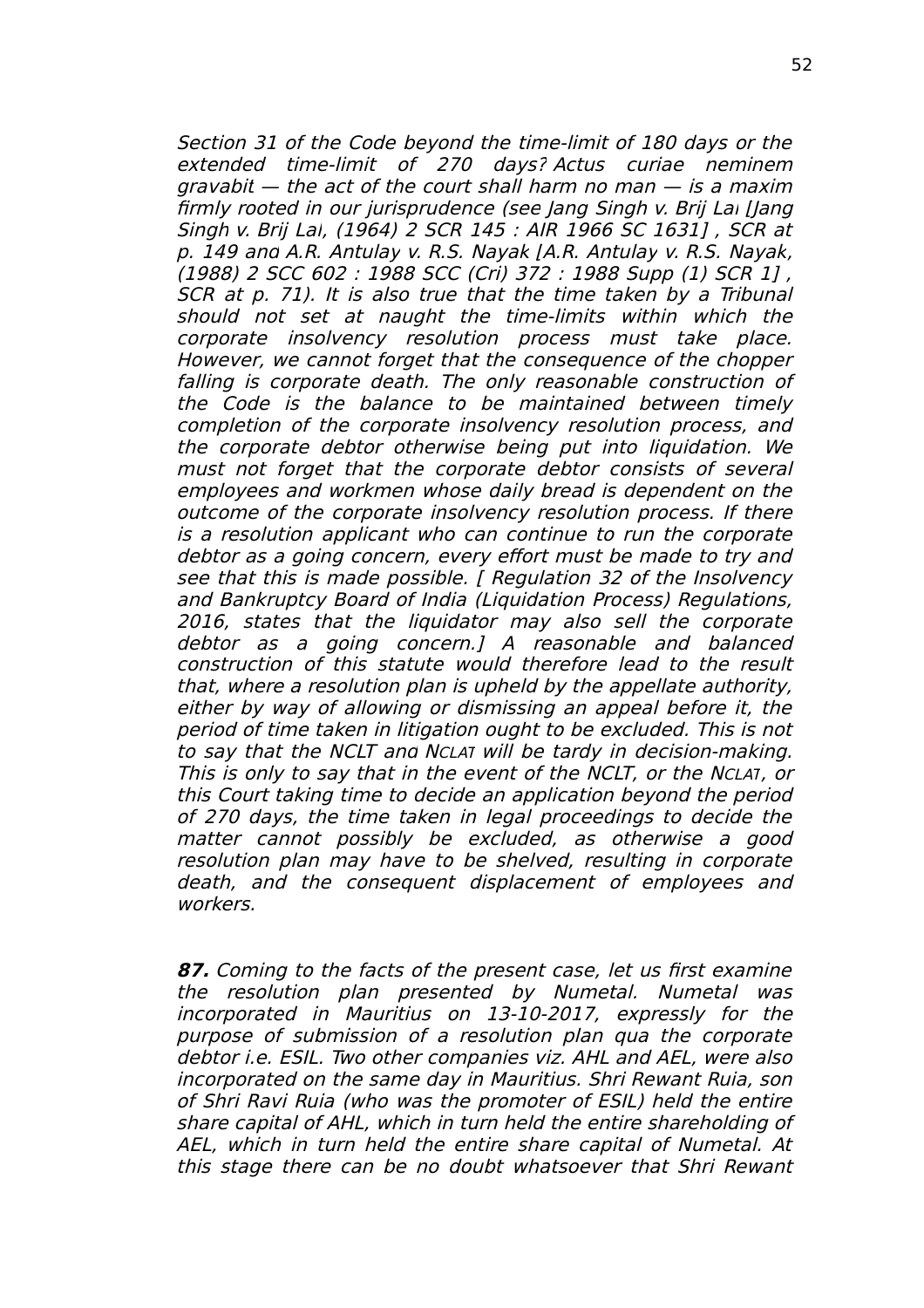Ruia, being the son of Shri Ravi Ruia, would be deemed to be a person acting in concert with the corporate debtor, being covered by Regulation  $2(1)(q)(v)$  of the 2011 Takeover Regulations.

96. Even in the case of Section 12 of the IBC, this Court taking note of the workload of the Adjudicating Authority, in effect held that the time stipulation was directory. This Court observed that failure to complete the Resolution Process within stipulated time should not result in corporate death by shelving of an otherwise good resolution plan. This Court emphasized the need to maintain balance between timely completion of the Corporate Insolvency Resolution Process and the Corporate Debtor otherwise being put into liquidation, for failure to maintain the time schedule.

97. The insolvency Committee of the Ministry of Corporate Affairs, Government of India, in a report published in March 2018, stated that the intent of the IBC could not have been to give a new lease of life to debts which were already time barred. Thereafter Section 238A was incorporated in the IBC by the Insolvency and Bankruptcy Code (Second Amendment) Act, 2018 (Act 26 of 2018), with effect from 6<sup>th</sup> June 2018.

98. Section 238A of the IBC provides as follows:-

"**238A**. The provisions of the Limitation Act, 1963 (36 of 1963) shall, as far as may be, apply to the proceedings or appeals before the Adjudicating Authority, the National Company Law Appellate Tribunal, the Debt Recovery Tribunal or the Debt Recovery Appellate Tribunal, as the case may be."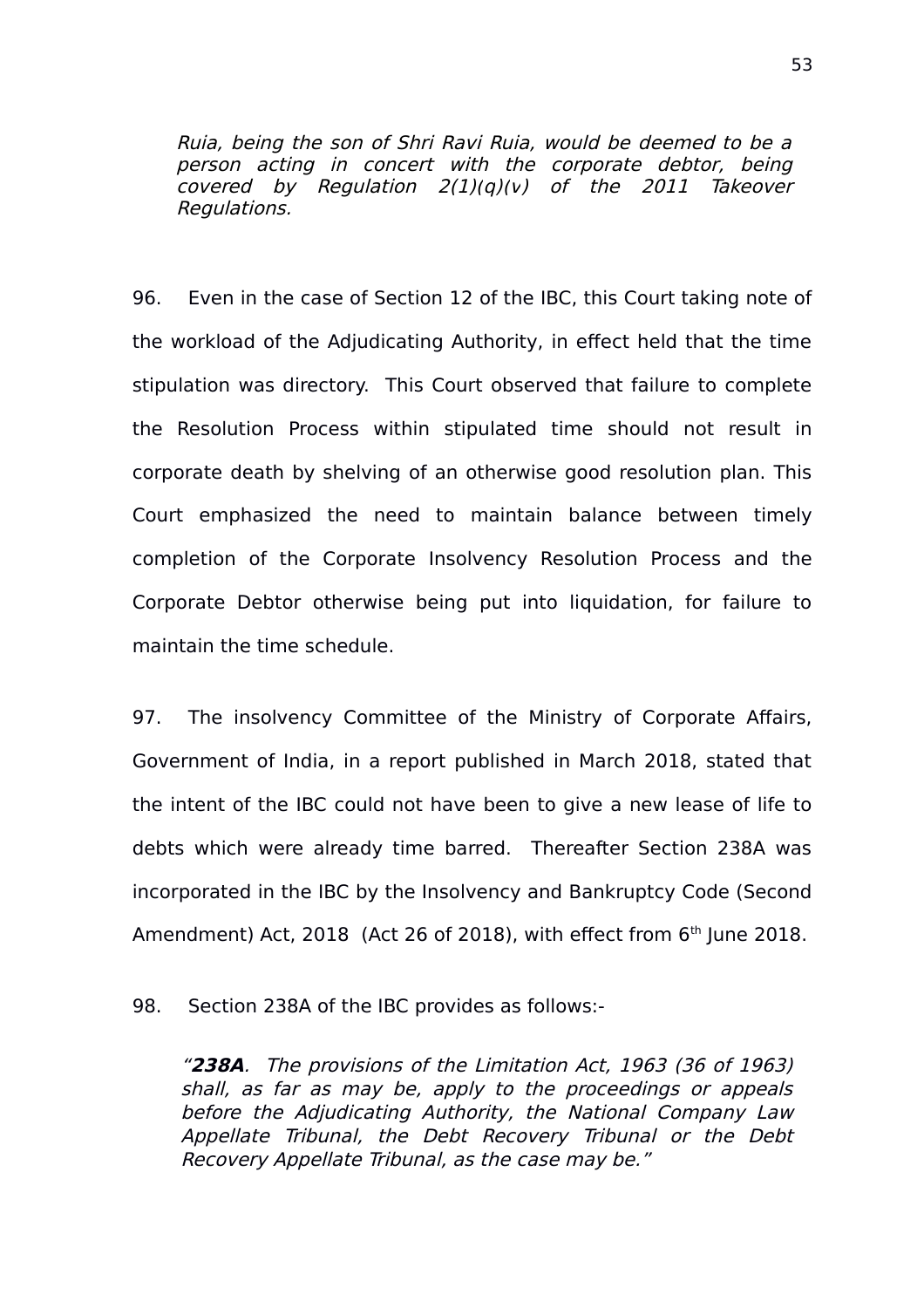# 99. As observed by this Court in **Sesh Nath Singh & Anr. Vs.**

**Baidyabati Sheoraphuli** (supra), authored by one of us (Indira Banerjee, J.), this Court held:-

"**91.** Legislature has in its wisdom chosen not to make the provisions of the Limitation Act verbatim applicable to proceedings in NCLT/NCLAT, but consciously used the words 'as far as may be'. The words 'as far as may be' are not meant to be otiose. Those words are to be understood in the sense in which they best harmonise with the subject matter of the legislation and the object which the Legislature has in view. The Courts would not give an interpretation to those words which would frustrate the purposes of making the Limitation Act applicable to proceedings in the NCLT/NCLAT 'as far as may be'.

xxx xxx xxx

**94.** The use of words 'as far as may be', occurring in Section 238A of the IBC tones down the rigour of the words 'shall' in the aforesaid Section which is normally considered as mandatory. The expression 'as far as may be' is indicative of the fact that all or any of the provisions of the Limitation Act may not apply to proceedings before the Adjudicating Authority (NCLT) or the Appellate authority (NCLAT) if they are patently inconsistent with some provisions of the IBC. At the same time, the words 'as far as may be' cannot be construed as a total exclusion of the requirements of the basic principles of Section 14 of the Limitation Act, but permits a wider, more liberal, contextual and purposive interpretation by necessary modification, which is in harmony with the principles of the said Section."

100. There is no specific period of limitation prescribed in the Limitation Act, 1963, for an application under the IBC, before the Adjudicating Authority (NCLT). An application for which no period of limitation is provided anywhere else in the Schedule to the Limitation Act, is governed by Article 137 of the Schedule to the said Act. Under Article 137 of the Schedule to the Limitation Act, the period of limitation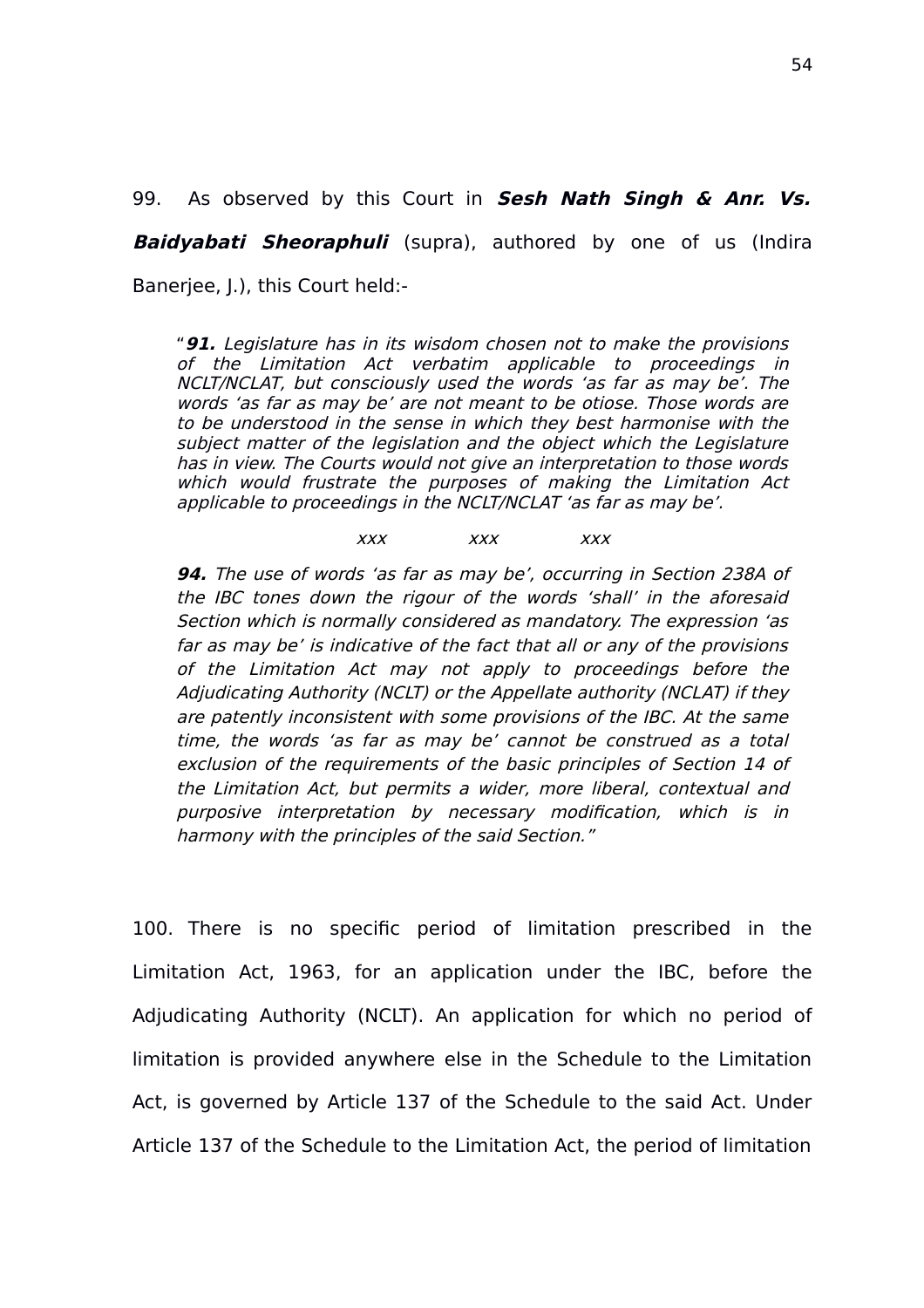prescribed for such an application is three years from the date of accrual of the right to apply.

101. There can be no dispute with the proposition that the period of limitation for making an application under Section 7 or 9 of the IBC is three years from the date of accrual of the right to sue, that is, the date of default. In **Gaurav Hargovindbhai Dave v. Asset Reconstruction Company (India) Ltd.** (supra) authored by Nariman,

J. this Court held:-

"**6.** …...The present case being "an application" which is filed under Section 7, would fall only within the residuary Article 137."

102. In **B. K. Educational Services Private Limited v. Parag Gupta and Associates [14](#page-54-0)** , this Court speaking through Nariman, J. held:-

"**42.** It is thus clear that since the Limitation Act is applicable to applications filed under Sections 7 and 9 of the Code from the inception of the Code, Article 137 of the Limitation Act gets attracted. "The right to sue", therefore, accrues when a default occurs. If the default has occurred over three years prior to the date of filing of the application, the application would be barred under Article 137 of the Limitation Act, save and except in those cases where, in the facts of the case, Section 5 of the Limitation Act may be applied to condone the delay in filing such application."

103. In **Jignesh Shah v. Union of India** (supra) this Court speaking through Nariman, J. reiterated the proposition that the period of limitation for making an application under Section 7 or 9 of the IBC was

<span id="page-54-0"></span>14 (2019) 11 SCC 633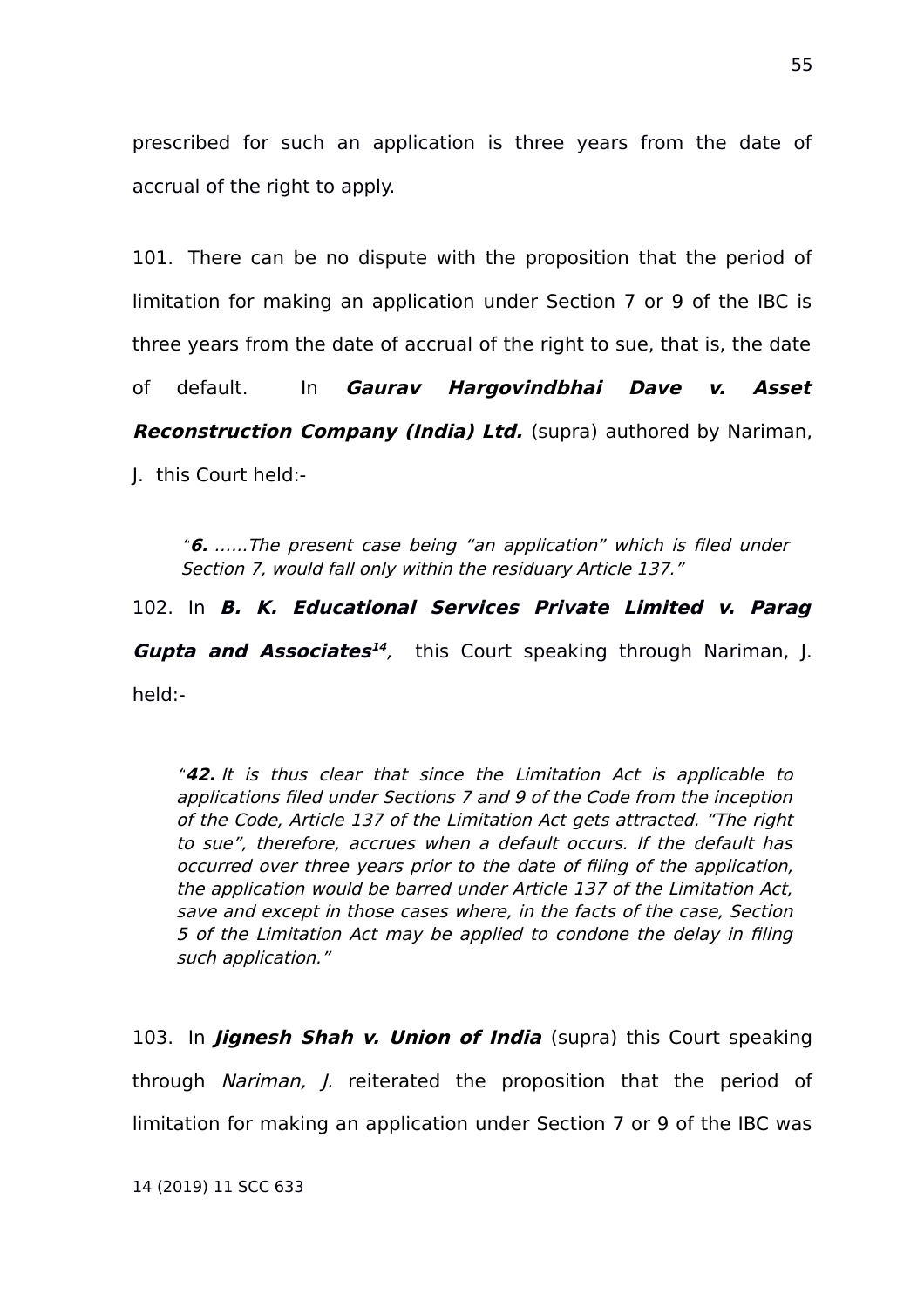three years from the date of accrual of the right to sue, that is, the date of default.

104. In **Vashdeo R. Bhojwani v. Abhyudaya Co-operative Bank** Ltd. & Ors.<sup>[15](#page-55-0)</sup> this Court rejected the contention that the default was a continuing wrong and Section 23 of the Limitation Act 1963 would

apply, relying upon **Balkrishna Savalram Pujari Waghmare v.**

**Shree Dhyaneshwar Maharaj Sansthan [16](#page-55-1)** .

105. To quote P.B. Gajendragadkar, J in **Balkrishna Savalram Pujari Wagmare** (supra):-

"......Section 23 refers not to a continuing right but to a continuing wrong. It is the very essence of a continuing wrong that it is an act which creates a continuing source of injury and renders the doer of the act responsible and liable for the continuance of the said injury. If the wrongful act causes an injury which is complete, there is no continuing wrong even though the damage resulting from the act may continue. If, however, a wrongful act is of such a character that the injury caused by it itself continues, then the act constitutes <sup>a</sup> continuing wrong. In this connection it is necessary to draw <sup>a</sup> distinction between the injury caused by the wrongful act and what may be described as the effect of the said injury. It is only in regard to acts which can be properly characterised as continuing wrongs that Section 23 can be invoked. ....."

<span id="page-55-1"></span><span id="page-55-0"></span>106. There can be no dispute with the proposition of law laid down in **Babulal Vardharji Gurjar** (supra) that limitation is essentially a mixed question of law and facts and when a party seeks application of any particular provision for extension or enlargement of the period of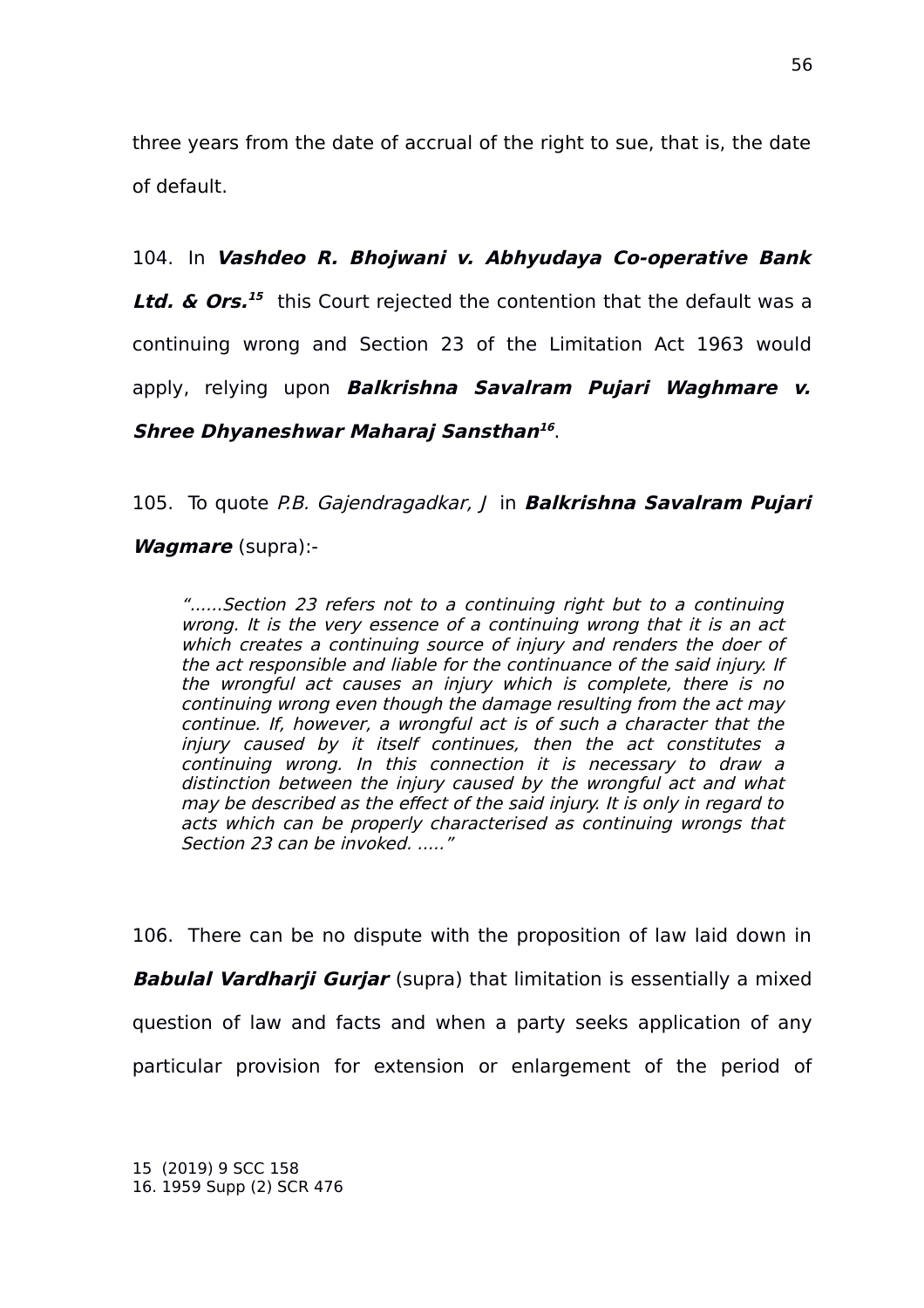limitation, the relevant facts are required to be pleaded and requisite evidence is required to be adduced.

107. The judgment of this Court in **Babulal Vardharji Gurjar** (supra) was rendered in the facts of the aforesaid case, where the date of default had been mentioned as 8.7.2011 being the date of N.P.A. and it remained undisputed that there had neither been any other date of default stated in the application nor had any suggestion about any acknowledgement been made.

108. In the backdrop of the aforesaid facts, this court observed that even if Section 18 of the Limitation Act and principles thereof were applicable, the same would not apply to the application under consideration, in view of the averments regarding default therein and for want of any other averment with regard to acknowledgment.

109. It is well settled, that a judgment is a precedent for the issue of law that is raised and decided and not any observations made in the facts of the case. As very aptly penned by V. Sudhish Pai in "Constitutional Supremacy-A Revisit", "Judicial utterances/pronouncements are in the setting of the facts of a particular case. To interpret words and provisions of a statute it may become necessary for judges to embark upon lengthy discussions, but such discussion is meant to explain not define. Judges interpret statutes, their words are not to be interpreted as statutes." The aforesaid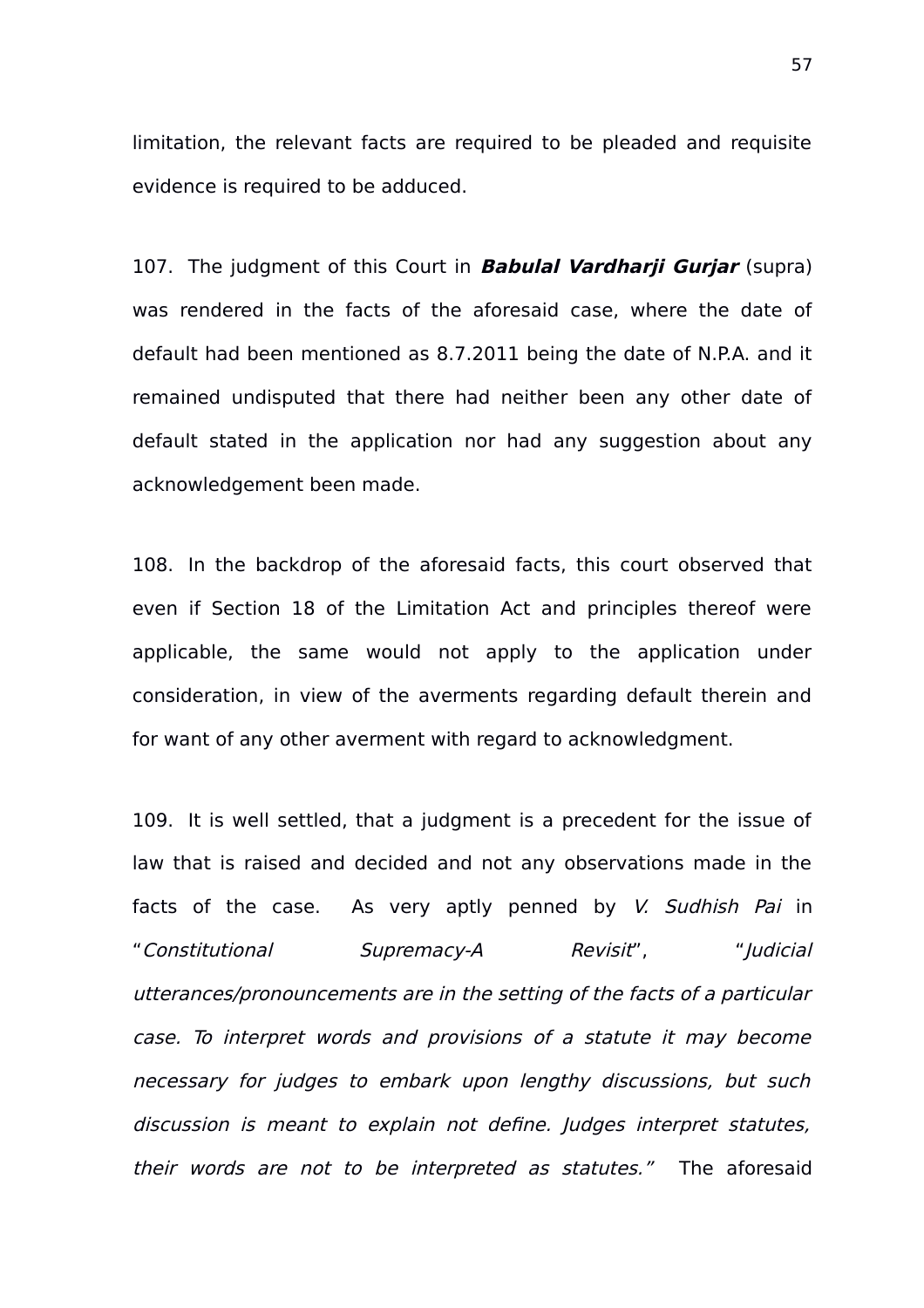passage was extracted and incorporated as part of the judgment of this Court in **Sesh Nath Singh** (supra).

110. In this case, admittedly there were fresh documents before the Adjudicating Authority (NCLT), including a letter of offer dated 3.03.2017 for one time settlement of the dues of the Corporate Debtor to the Financial Creditor, upon payment of Rs.5.5 crores. The Appellant Bank has also relied upon financial statements up to  $31<sup>st</sup>$  March, 2018 apart from the final judgment and order dated  $27<sup>th</sup>$  March, 2017 in O.A. 16/2015 and the subsequent Recovery Certificate No.2060/2017 dated 25<sup>th</sup> May, 2017 which constituted cause of action for initiation of proceedings under Section 7 of the IBC.

111. **Babulal Vardharji Gurjar** (supra) is not an authority for the proposition that there can be no amendment of pleadings at the fag end of the NCLT proceeding. Moreover, in this case, the amendments were not made at the fag end of the proceedings but within 2/3 months of their initiation, before admission of the petition under Section 7 of the IBC.

112. It is not necessary for this Court to examine the relevance of all the documents filed by the Appellant Bank pursuant to its interim applications being I.A. No.27 of 2019 and I.A. No.131 of 2019. Suffice it to mention that the documents enclosed with the applications being I.A. No.27 of 2019 and I.A. No.131 of 2019 and the pleadings in the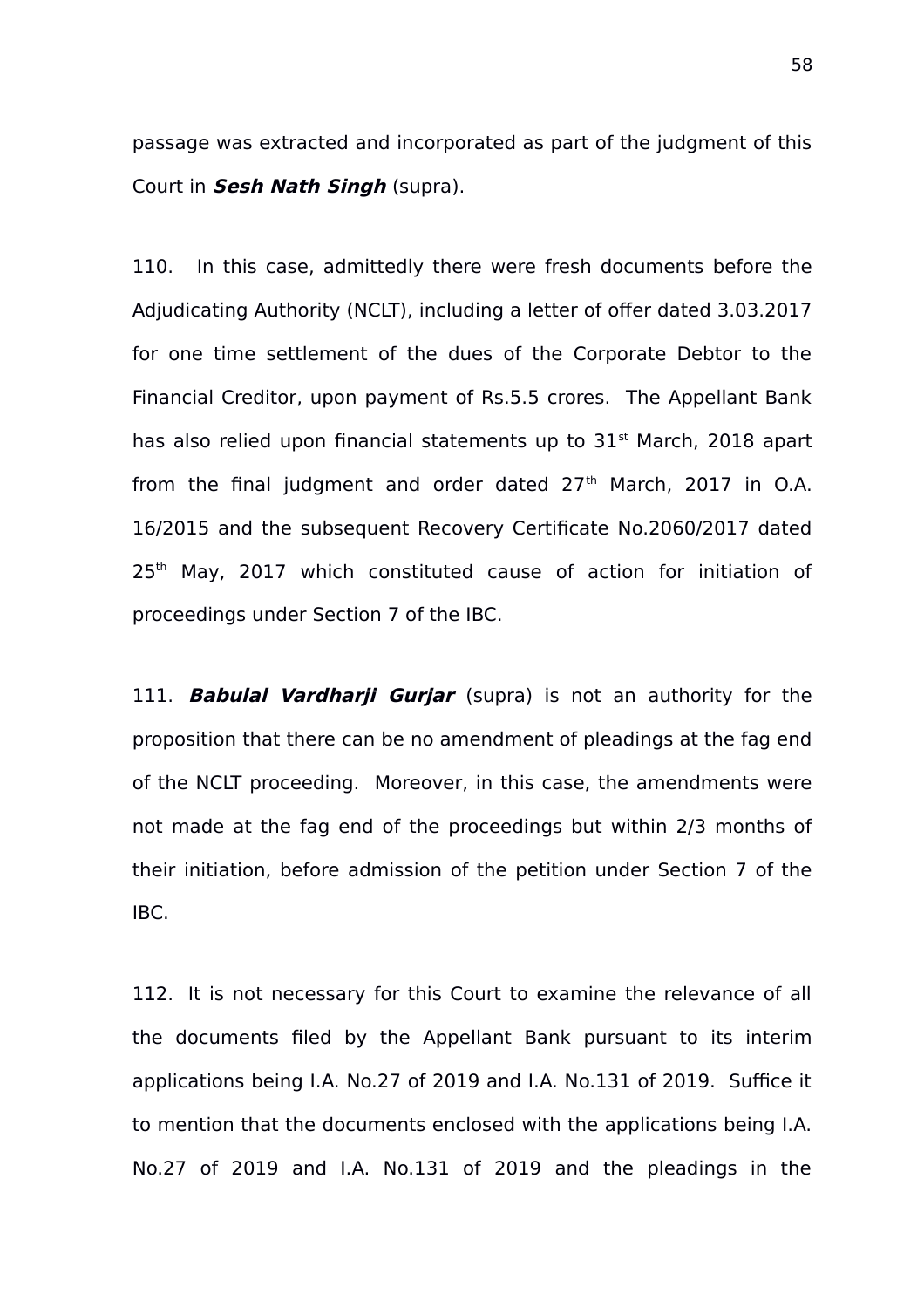supporting affidavits, made out a case for computation of limitation afresh from the dates of the relevant documents. It would also be pertinent to note that the reasons for the execution of the documents are irrelevant. It is not the case of the Respondents, that any of those documents were extracted through coercion.

113. As per Section 18 of Limitation Act, an acknowledgement of present subsisting liability, made in writing in respect of any right claimed by the opposite party and signed by the party against whom the right is claimed, has the effect of commencing a fresh period of limitation from the date on which the acknowledgement is signed. Such acknowledgement need not be accompanied by a promise to pay expressly or even by implication. However, the acknowledgement must be made before the relevant period of limitation has expired.

114. In **Sesh Nath Singh and Anr. v. Baidyabati Sheoraphuli Cooperative Bank Ltd. (supra)** this Court, speaking through one of us (*Indira Banerjee J.*) held that the IBC does not exclude the application of Section 14 or 18 or any other provision of the Limitation Act. There is therefore no reason to suppose that Sections 14 or 18 of the Limitation Act do not apply to proceedings under Section 7 or Section 9 of the IBC.

115. In **Laxmi Pat Surana v. Union Bank of India** (supra) this Court speaking through Khanwilkar J. held that there was no reason to exclude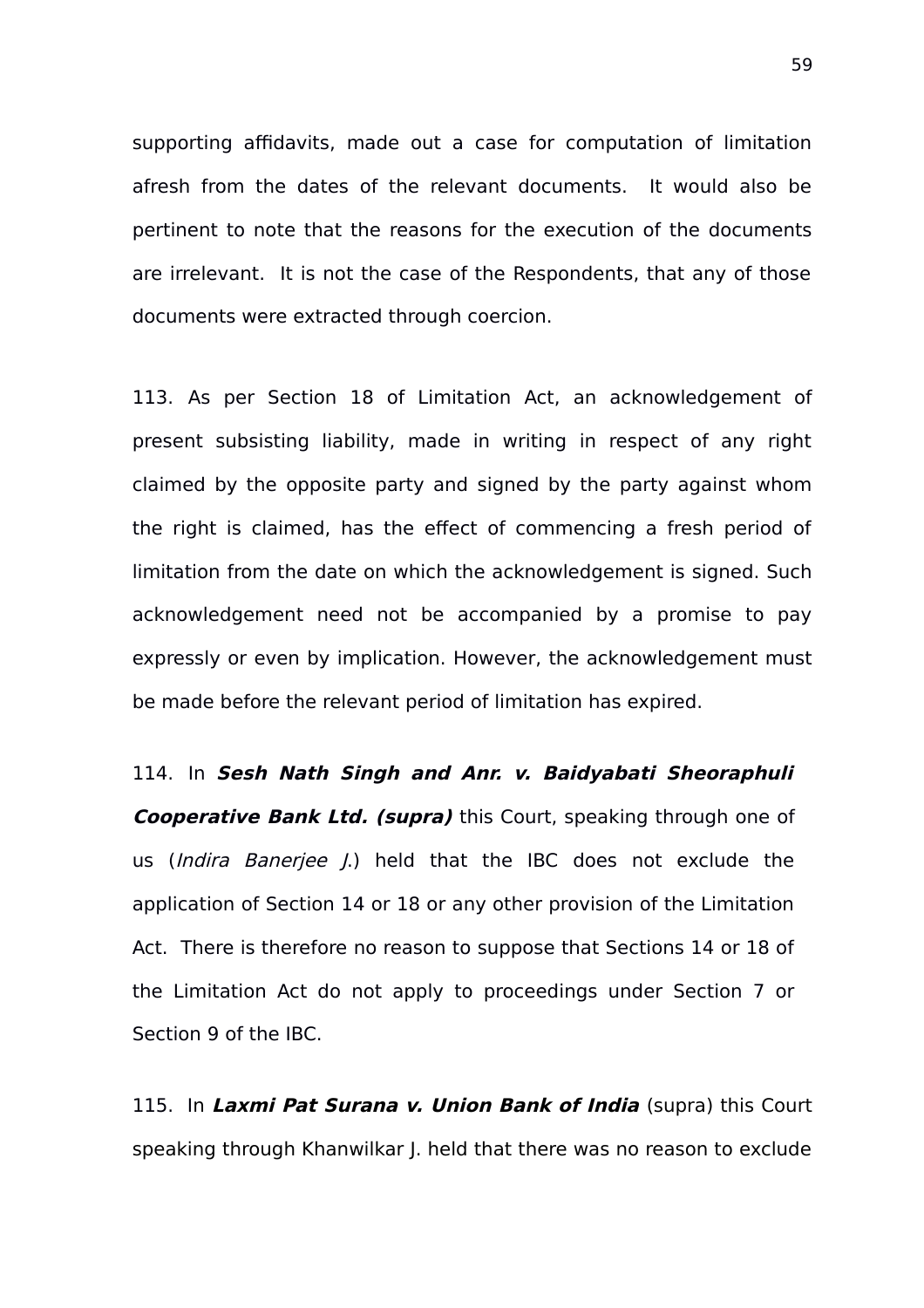the effect of Section 18 of the Limitation Act to proceedings initiated under the IBC.

116. In **Asset Reconstruction Company (India) Limited. v.**

**Bishal Jaiswal and Anr.**(supra) where this Court speaking through

Nariman J. relied, inter alia, on **Sesh Nath Singh** (supra) and **Laxmi**

**Pat Surana** (supra) and held that the question of applicability of Section 18 of the Limitation Act to proceedings under the IBC was no

longer res integra.

# 117. In **Khan Bahadur Shapoor Fredoom Mazda v. Durga Prasad**

**Chamaria and Others [17](#page-59-0)** , this Court held:-

<span id="page-59-0"></span>"6. It is thus clear that acknowledgment as prescribed by Section 19 merely renews debt; it does not create a new right of action. It is a mere acknowledgment of the liability in respect of the right in question; **it need not be accompanied by <sup>a</sup> promise to pay either expressly or even by implication.** The statement on which a plea of acknowledgment is based must relate to a present subsisting liability though the exact nature or the specific character of the said liability may not be indicated in words. Words used in the acknowledgment must, however, indicate the existence of jural relationship between the parties such as that of debtor and creditor, and it must appear that the statement is made with the intention to admit such jural relationship. Such intention can be inferred by implication from the nature of the admission, and need not be expressed in words. If the statement is fairly clear then the intention to admit jural relationship may be implied from it. The admission in question need not be express but must be made in circumstances and in words from which the court can reasonably infer that the person making the admission intended to refer to a subsisting liability as at the date of the statement. In construing words used in the statements made in writing on which <sup>a</sup> plea of acknowledgment rests oral evidence has been expressly excluded but surrounding circumstances can always be considered. Stated generally courts lean in favour of a liberal construction of such statements though it does not mean that where no admission is made one should be inferred, or where a statement was made clearly without intending to admit the existence of jural relationship such intention could be fastened on the maker of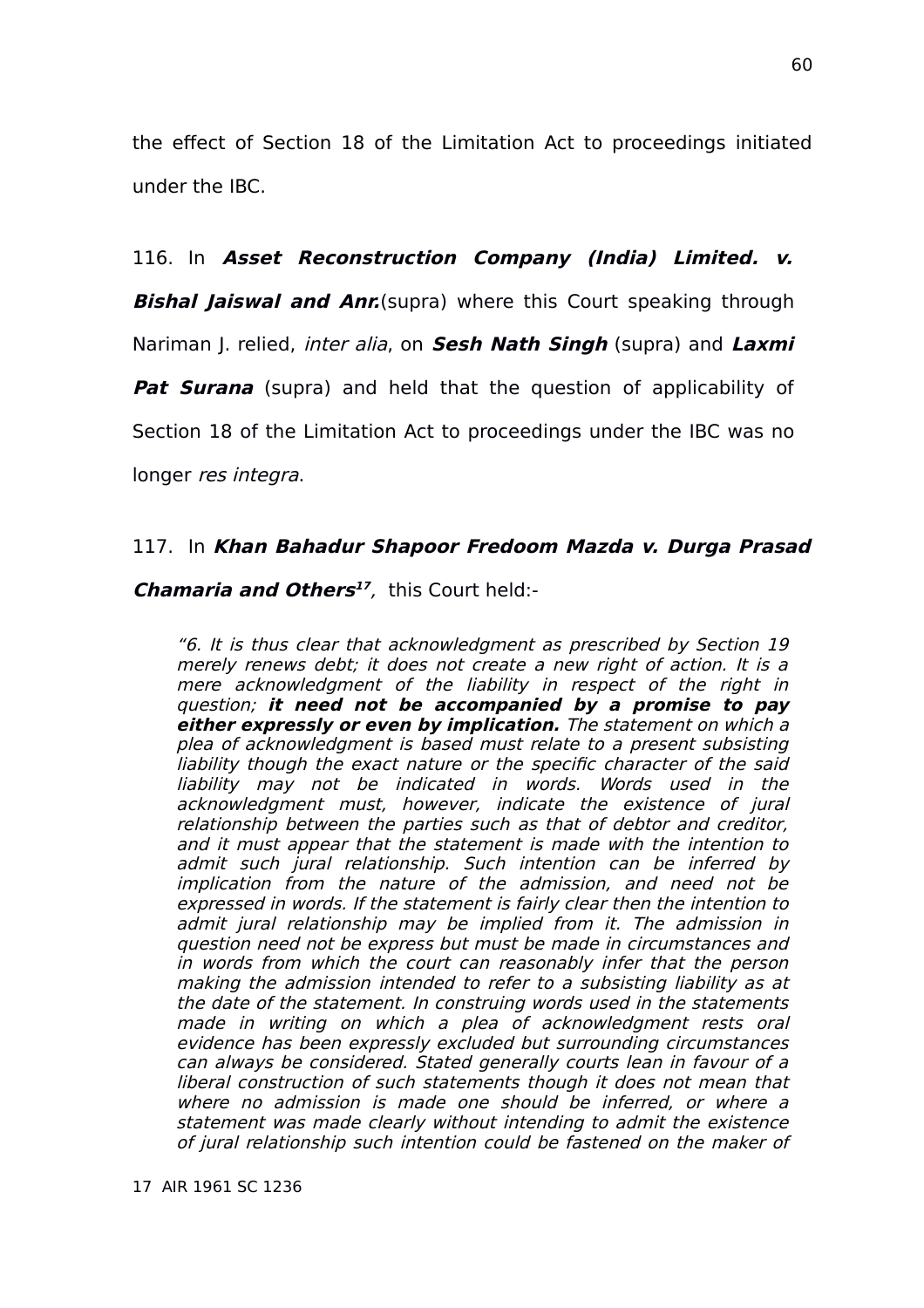the statement by an involved or far-fetched process of reasoning. Broadly stated that is the effect of the relevant provisions contained in Section 19, and there is really no substantial difference between the parties as to the true legal position in this matter."

118. It is well settled that entries in books of accounts and/or balance sheets of a Corporate Debtor would amount to an acknowledgment under Section 18 of the Limitation Act. In **Asset Reconstruction Company (India) Limited v. Bishal Jaiswall and Anr.** (supra) authored by Nariman, J. this Court quoted with approval the judgments, inter alia, of **Bengal Silk Mills Co. v. Ismail Golam Hossain Ariff**, [18](#page-60-0) ["**Bengal Silk Mills**"] and in **Re Pandem Tea Co. [19](#page-60-1)** Ltd., the judgment of the Delhi High Court in **South Asia Industries (P) Ltd. v. General Krishna Shamsher Jung Bahadur Rana [20](#page-60-2)** and the judgment of Karnataka High Court in **Hegde Golay Ltd. v. State Bank of India [21](#page-60-3)** and held that an acknowledgement of liability that is made in a balance sheet can amount to an acknowledgement of debt.

119. In **Bengal Silk Mills Co.** (supra) the Calcutta High Court held:-

"**9.** ….. I am unable to agree with the reasoning of the Nagpur decision that a balance-sheet does not save limitation because it is drawn up under a duty to set out the claims made on the company and not with the intention of acknowledging liability. The balancesheet contains admissions of liability; the agent of the company who makes and signs it intends to make those admissions. The admissions do not cease to be acknowledgements of liability merely on the ground that they were made in discharge of a statutory duty. I

<span id="page-60-3"></span><span id="page-60-2"></span><span id="page-60-1"></span><span id="page-60-0"></span>18 AIR 1962 Cal 115 19 AIR 1974 Cal 170 20 ILR (1972) 2 Del 712 21 ILR 1987 Kar 2673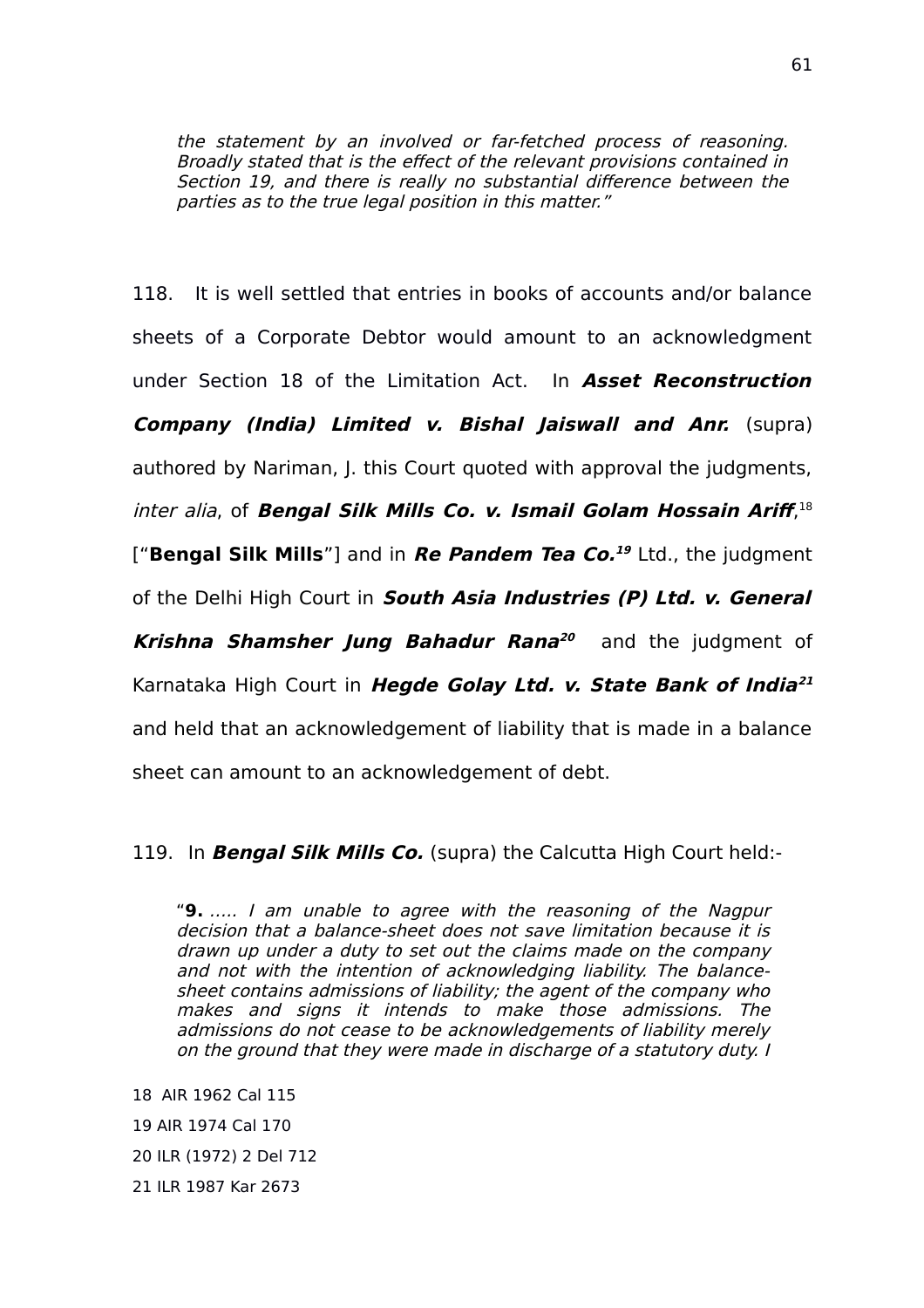notice that in the Nagpur case the balance-sheet had been signed by a director and had not been passed either by the Board of Directors or by the company at its annual general meeting and it seems that the actual decision may be distinguished on the ground that the balance-sheet was not made or signed by a duly authorized agent of the company."

…………………

11. To come under section 19 an acknowledgement of a debt need not be made to the creditor nor need it amount to a promise to pay the debt. In England it has been held that a balance-sheet of a company stating the amount of its indebtedness to the creditor is a sufficient acknowledgement in respect of a specialty debt under section 5 of the Civil Procedure Act, 1833 (3 and 4 Will  $-$  4c. 42), see Re : Atlantic and Pacific Fibre Importing and Manufacturing Co. Ltd., [1928] Ch. 836……."

# 120. In **Re Pandem Tea Co. Ltd**. (supra), Sabyasachi Mukharji J.

held:

"**4.** Now the question is whether the statements, which are contained in the profits and loss accounts and the assets and liabilities side indicating the liability of the petitioning creditor along with the statement of the Directors made to the shareholders as Directors' report should be read together and if so whether reading these two statements together these amount to an acknowledgement as contemplated under Section 18 of the Limitation Act, 1963, or Section 19 of the Limitation Act, 1908. In my opinion, both these statements have to be read together. The balance-sheet is meant to be presented and passed by the shareholders and is generally accompanied by the Directors' report to the shareholders. Therefore in understanding the balance-sheets and in explaining the statements in the balancesheets, the balance-sheets together with the Directors' report must be taken together to find out the true meaning and purport of the statements. Counsel appearing for petitioning creditor contended that under the statute the balance-sheet was a separate document and as such if there was unequivocal acknowledgement on the balance-sheet the statement of the Directors' report should not be taken into consideration. It is true the balance-sheet is a statutory document and perhaps is a separate document but the balance-sheet not confirmed or passed by the shareholders cannot be accepted as correct. Therefore, in order to validate the balance-sheet, it must be duly passed by the shareholders at the appropriate meeting and in order to do so it must be accompanied by <sup>a</sup> report, if any, made by the Directors. Therefore, even though the balance-sheet may be <sup>a</sup> separate document these two documents in the facts and circumstances of the case should be read together and should be construed together. It was held by the Supreme Court in the case of L.C. Mills v. Aluminium Corpn. of India Ltd., (1971) 1 SCC 67 : AIR 1971 SC 1482, that it was clear that the statement on which the plea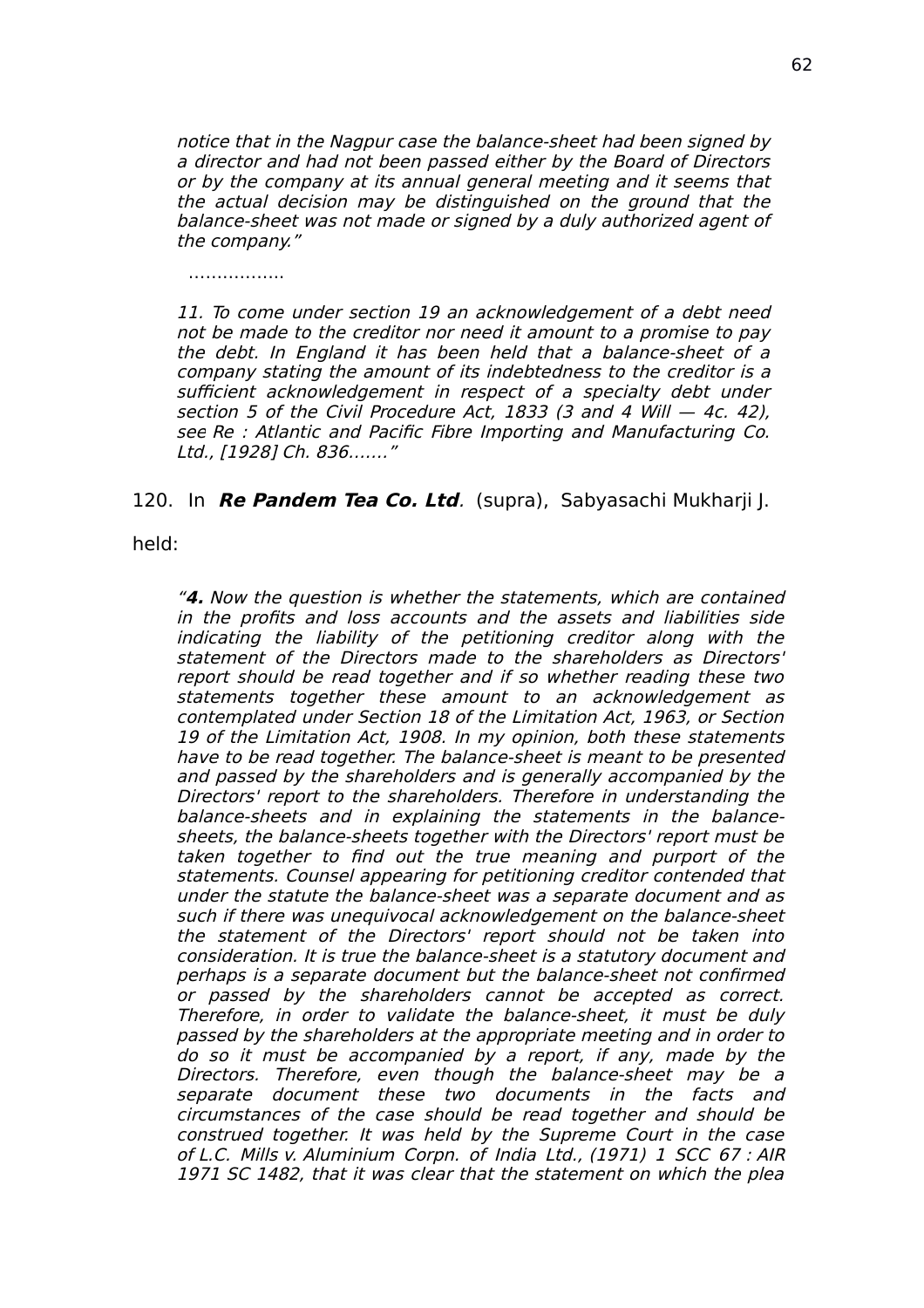of acknowledgement was founded should relate to a subsisting liability as the section required and it should be made before the expiration of the period prescribed under the Act. It need not, however, amount to a promise to pay for an acknowledgement did not create a new right of action but merely extended the period of limitation. The statement need not indicate the exact nature or the specific character of the liability. The words used in the statement in question must, however, relate to a present subsisting liability and indicate the existence of a jural relationship between the parties such as, for instance, that of a debtor and <sup>a</sup> creditor and the intention to admit such jural relationship. Such an intention need not, however, be in express terms and could be inferred by implication from the nature of the admission and the surrounding circumstances. Generally speaking, <sup>a</sup> liberal construction of the statement in question should be given. That of course did not mean that where <sup>a</sup> statement was made without intending to admit the existence of jural relationship, such intention should be fastened on the person making the statement by an involved and far-fetched reasoning. In order to find out the intention of the document by which acknowledgement was to be construed the document as a whole must be read and the intention of the parties must be found out from the total effect of the document read as a whole. …"

# 121. In **South Asia Industries (P) Ltd. v. General Krishna**

**Shamsher Jung Bahadur Rana** (supra), this Court observed:-

"**46.** Shri Rameshwar Dial argued that statements in the balancesheet of a company cannot amount to acknowledgement of liability because the balance-sheet is made under compulsion of the provisions in the Companies Act. There is no force in this argument. In the first place, section 18 of the Limitation Act, 1963, requires only that the acknowledgement of liability must have been made in writing, but it does not prescribe that the writing should be in any particular kind of document. So, the fact that the writing is contained in a balance-sheet is immaterial. In the second place, it is true that section 131 of the Companies Act, 1913 (section 210 of the Companies Act, 1956) makes it compulsory that an annual balance sheet should be prepared and placed before the Company by the Directors, and section 132 (section 211 of the Companies Act, 1956) requires that the balance-sheet should contain a summary, inter alia, of the current liabilities of the company. But, as pointed out by Bachawat J. in Bengal Silk Mills v. Ismail Golam Hossain Ariff, AIR 1962 Cal 115 although there was statutory compulsion to prepare the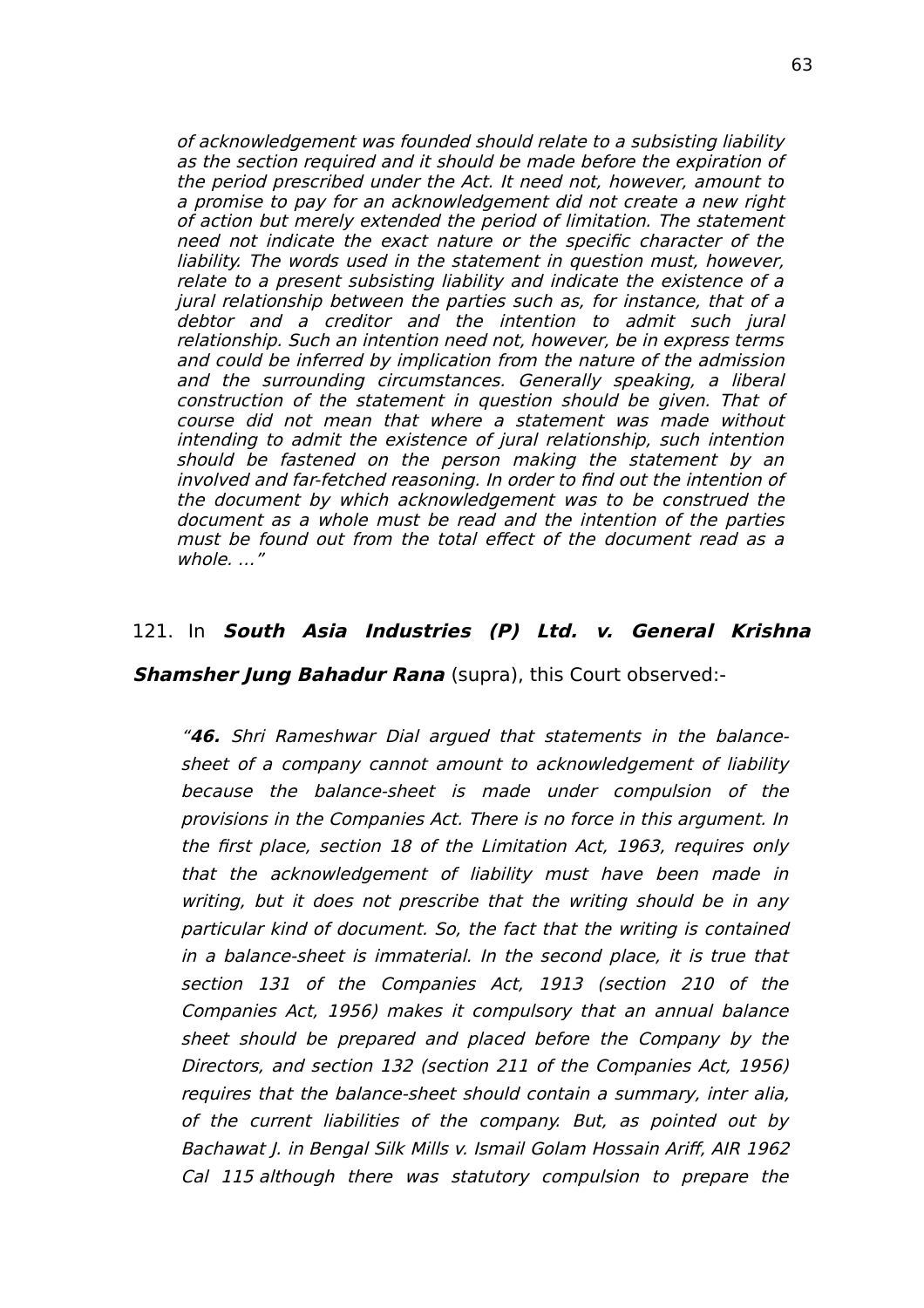annual balance-sheet, there was no compulsion to make any particular admission, and a document is not taken out of the purview of section 18 of the Indian Limitation Act, 1963 (section 19 of the Indian Limitation Act, 1908) merely on the ground that it is prepared under compulsion of law or in discharge of statutory duty. Reference may also be made to the decisions in Raja of Vizianagram v. Vizianagram Mining Co. Ltd., AIR 1952 Mad 136, Jones v. Bellgrove Properties Ltd., (1949) 1 All ER 498; and Lahore Enamelling and Stamping Co. v. A.K. Bhalla, AIR 1958 Punj 341, in which statements in balance-sheets of companies were held to amount to acknowledgements of liability of the companies.

**47**. Shri Rameshwar Dial referred to the decision of the Privy Council in Consolidated Agencies Ltd. v. Bertram Ltd., (1964) 3 All ER 282. We shall advert to this decision presently when we deal with another argument of Shri Rameshwar Dial, and it is sufficient to state so far as the argument under consideration is concerned that even in this decision of the Privy Council it has been recognised that balancesheets could in certain circumstances amount to acknowledgements of liability. It cannot, therefore, be said as a general proposition of law that statements in balance-sheets of a company cannot operate at all as acknowledgements of liability as contended by Shri Rameshwar Dial<sup>"</sup>

# 122. In **Hegde & Golay Limited v. State Bank of India** reported

in ILR 1987 Kar 2673, the Karnataka High Court held:

"**43.** The acknowledgement of liability contained in the balance-sheet of a company furnishes a fresh starting point of limitation. It is not necessary, as the law stands in India, that the acknowledgement should be addressed and communicated to the creditor."

# 123. In **Reliance Asset Reconstruction Co. Ltd. v. Hotel Poonja**

**International Pvt. Ltd.**<sup>[22](#page-63-0)</sup>, the Appellant had relied on two documents

in the Paper Book, that is, (i) the Balance Sheet of the Corporate Debtor

<span id="page-63-0"></span>dated  $16<sup>th</sup>$  August, 2017 and (ii) a letter dated 23 $<sup>rd</sup>$  April, 2019 issued by</sup> 22. 2021 SCC Online SC 289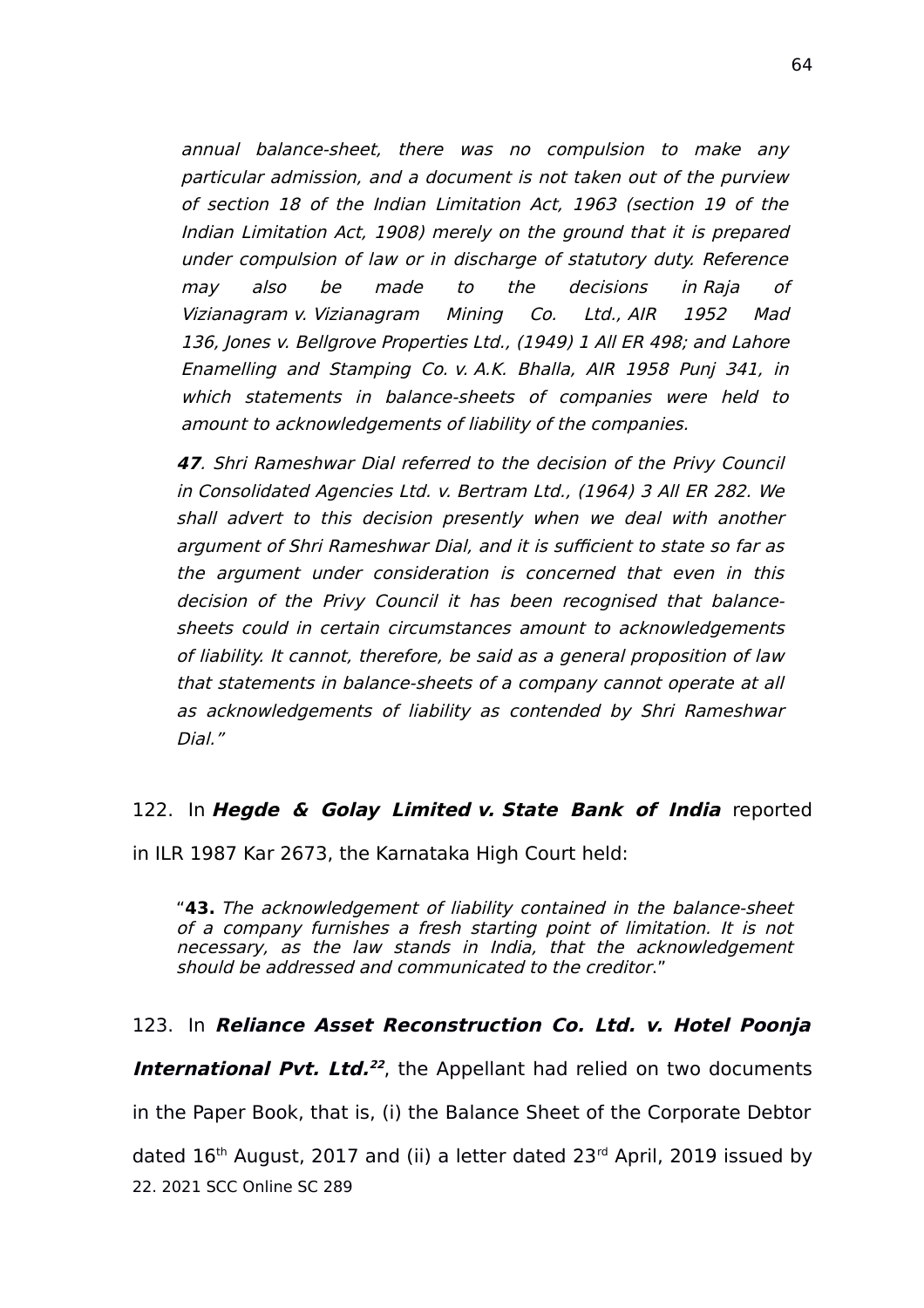the Corporate Debtor to contend that the proceedings under Section 7 of the IBC were not barred by limitation, as limitation would start running afresh for a period of three years from the respective dates of those documents in acknowledgment of liability.

124. This Court, however, did not accept the balance sheet dated  $16<sup>th</sup>$ August, 2017 and  $23<sup>rd</sup>$  April, 2019 for two reasons, the first reason being that there was no evidence or materials to show that the documents had been signed before the expiry of the prescribed period of limitation. In addition, the Court found that there had been no pleading with regard to the alleged acknowledgement in the application under Section 7 of the IBC. This Court also found that the two documents could not be construed as admission that amounted to acknowledgement of the jural relationship and the existence of liability, since the balance sheet dated 16<sup>th</sup> August, 2017 did not acknowledge or admit any liability. Rather the Corporate Debtor had disputed and denied its liability. Similarly, the letter dated 23rd April, 2019 was also found not be an acknowledgment or admission of liability. On the other hand, the language of the letter made it absolutely clear that the liability had in fact been denied.

125. Significantly, in **Reliance Asset Reconstruction** (supra), the loan had been sanctioned by Vijaya Bank in May 1986. The loan amount was declared NPA on  $1<sup>st</sup>$  April 1993, an original application moved under the Debt Recovery Act was compromised in 2001 and the DRT had issued a Recovery Certificate in May 2003. Vijaya Bank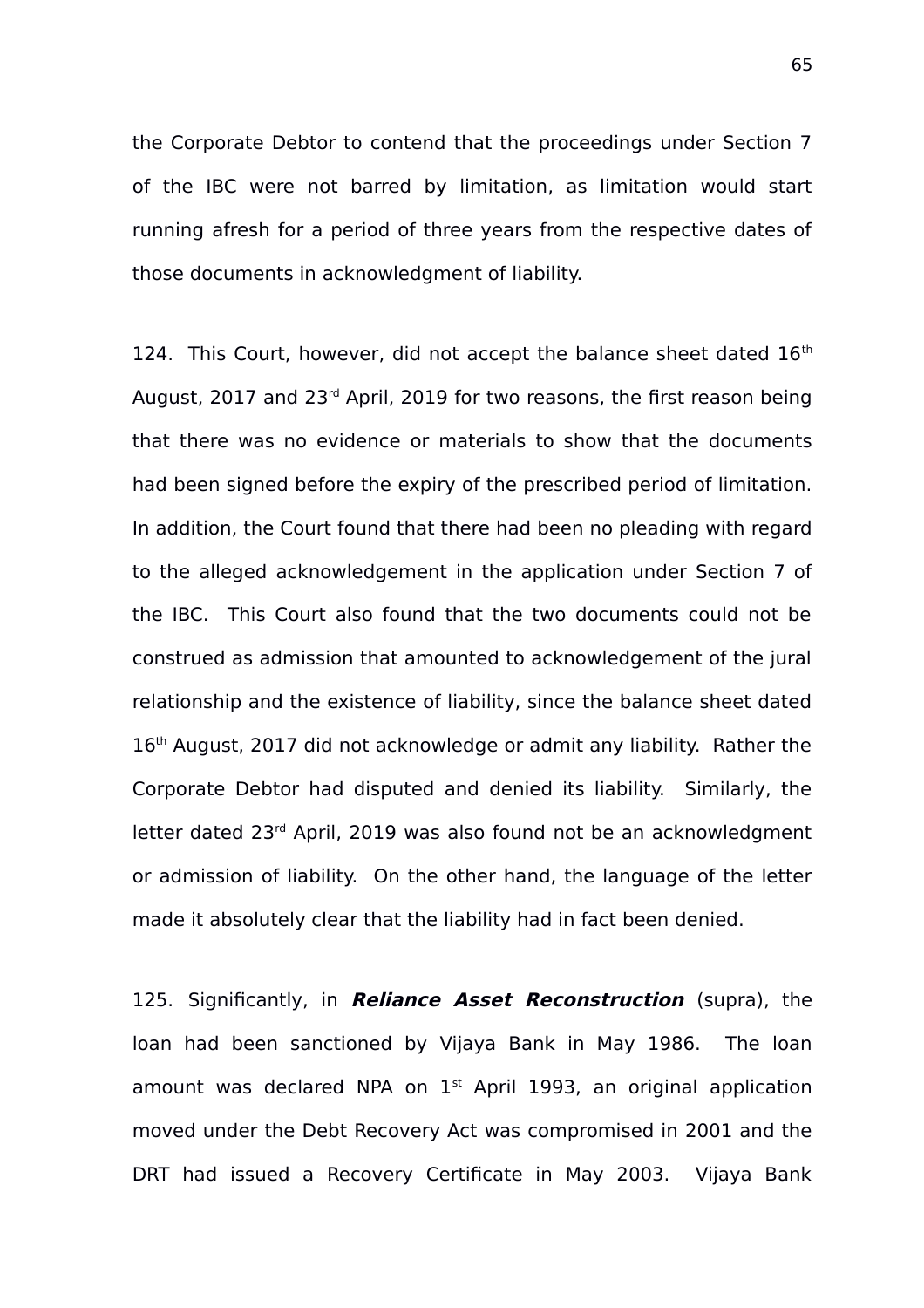assigned its Reliance Asset Reconstruction in May 2011 after which amended Recovery Certificate was issued in December 2012. The petition under Section 7 of the IBC was, however filed on 27<sup>th</sup> July 2018.

126. The finding of the NCLAT that there was nothing on record to suggest that the 'Corporate Debtor' acknowledged the debt within three years and agreed to pay debt is not sustainable in law, in view of the Statement of Accounts/Balance sheets/Financial Statements for the years 2016-2017 and 2017-2018 and the offer of One Time Settlement referred to above including in particular, the offer of One Time Settlement made on 3rd March, 2017.

127. Section 18 of the Limitation Act speaks of an Acknowledgment in writing of liability, signed by the party against whom such property or right is claimed. Even if the writing containing the acknowledgment is undated, evidence might be given of the time when it was signed. The explanation clarifies that an acknowledgment may be sufficient even though it is accompanied by refusal to pay, deliver, perform or permit to enjoy or is coupled with claim to set off, or is addressed to a person other than a person entitled to the property or right. 'Signed' is to be construed to mean signed personally or by an authorised agent.

128. In the instant case, Rs.111 lakhs had been paid towards outstanding interest on  $28<sup>th</sup>$  March, 2014 and the offer of One Time Settlement was within three years thereafter. In any case, NCLAT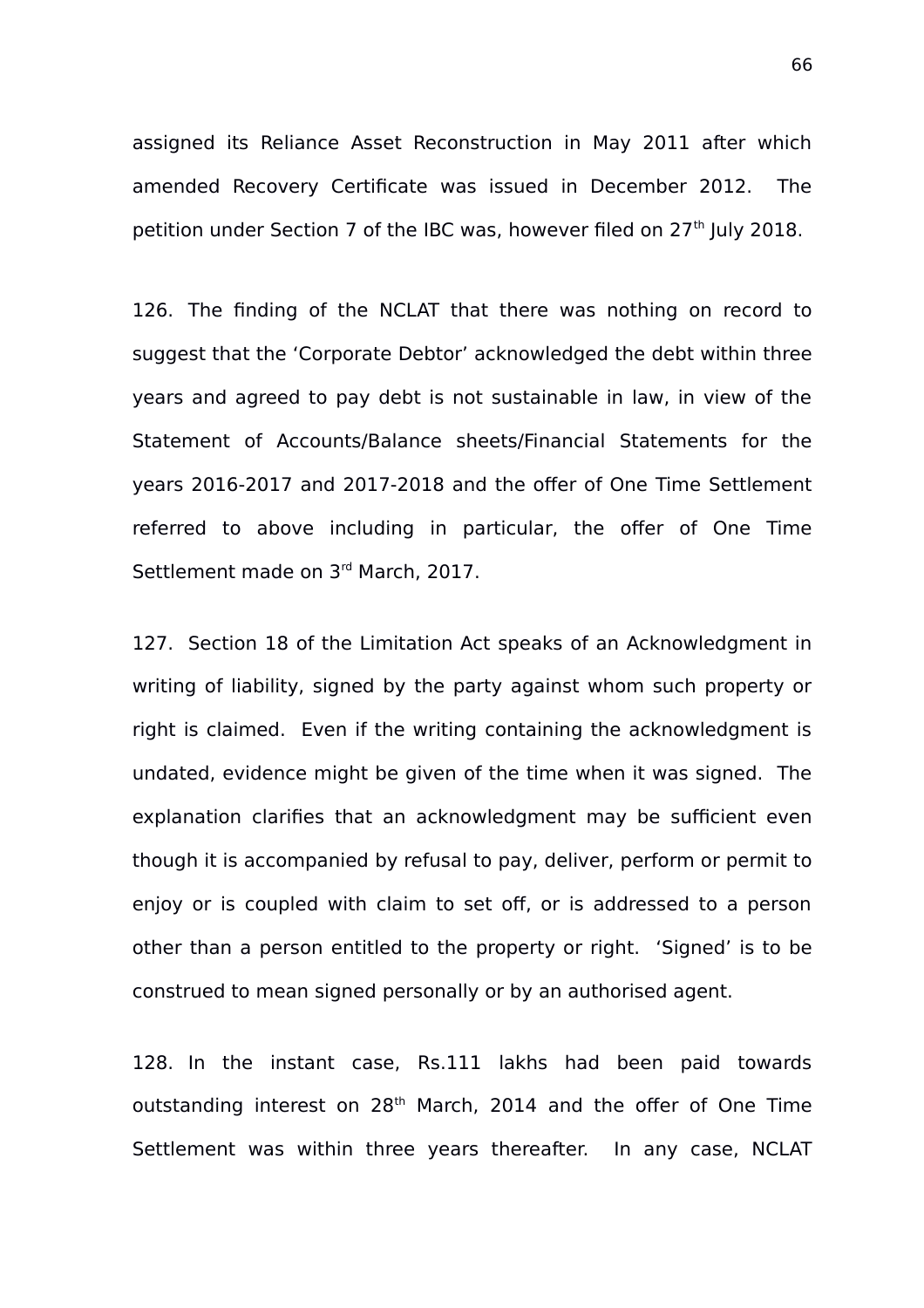overlooked the fact that a Certificate of Recovery has been issued in favour of Appellant Bank on 25<sup>th</sup> May 2017. The Corporate Debtor did not pay dues in terms of the Certificate of Recovery. The Certificate of Recovery in itself gives a fresh cause of action to the Appellant Bank to institute a petition under Section 7 of IBC. The petition under Section 7 IBC was well within three years from 28<sup>th</sup> March 2014.

129. In **Jignesh Shah and Another v. Union of India** (supra), this Court relied upon a judgment of the Patna High Court in **Ferro Alloys Corporation Limited v. Rajhans Steel Limited [23](#page-66-0) ,** the relevant portion whereof is extracted hereinbelow:-

"….In my opinion, the contention lacks merit. Simply because a suit for realization of the debt of the petitioner Company against Opposite Party 1 was instituted in the Calcutta High Court on its Original Side, such institution of the suit and the pendency thereof in that Court cannot enure for the benefit of the present winding-up proceeding. The debt having become time-barred when this petition was presented in this Court, the same could not be legally recoverable through this Court by resorting to winding-up proceedings because the same cannot legally be proved under Section 520 of the Act. It would have been altogether a different matter if the petitioner Company approached this Court for winding-up of the opposite party No.1, after obtaining a decree from the Calcutta High Court in Suit No.1073 of 1987, and the decree remaining unsatisfied, as provided in clause (b) of sub-section (1) of Section 434."

<span id="page-66-0"></span>130. In effect, this Court speaking through Nariman J., approved the proposition that an application under Section 7 or 9 of the IBC may be time barred, even though some other recovery proceedings might have been instituted earlier, well within the period of limitation, in respect of the same debt. However, it would have been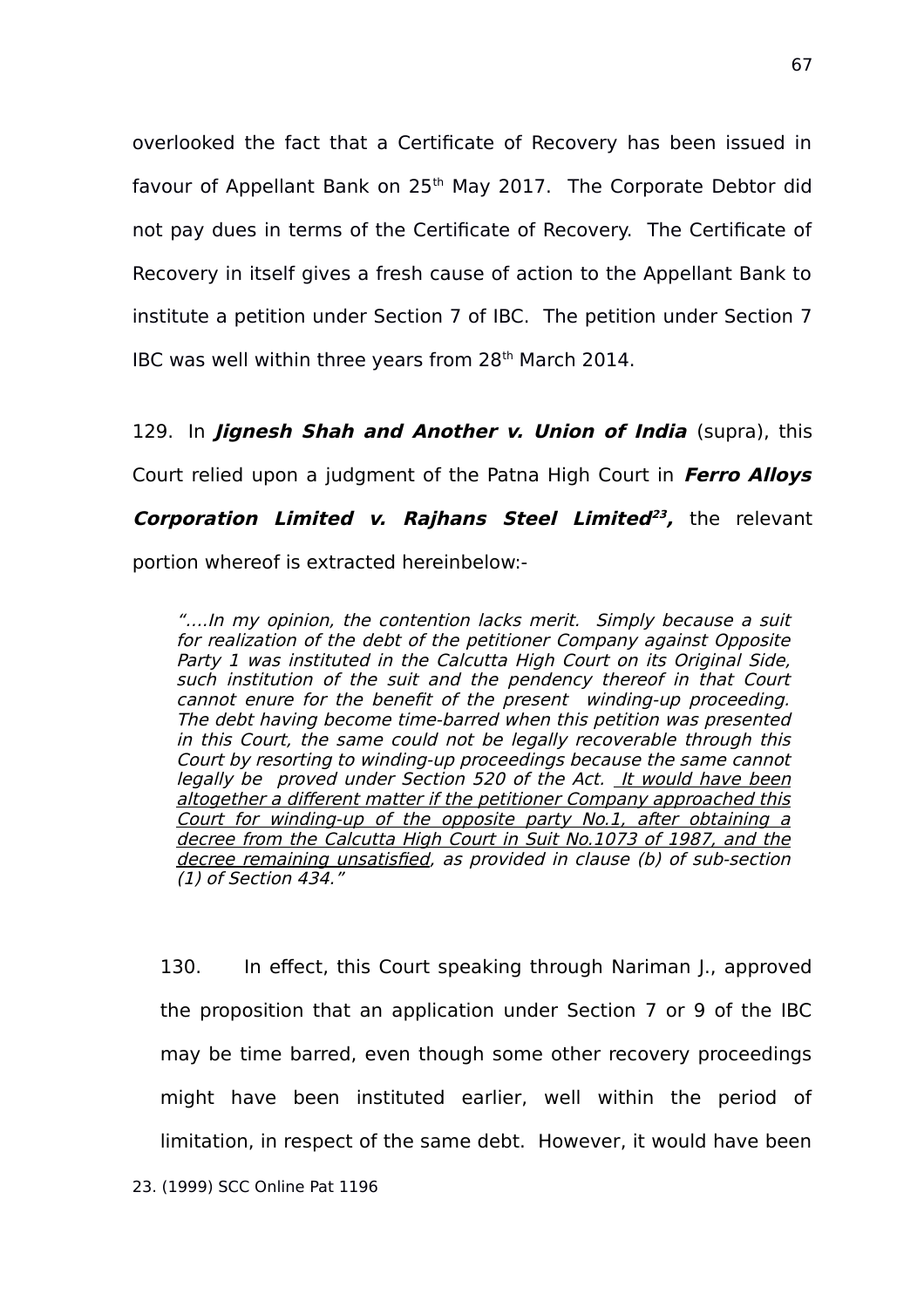a different matter, if the applicant had approached the Adjudicating Authority after obtaining a final order and/or decree in the recovery proceedings, if the decree remained unsatisfied. This Court held that a decree and/or final adjudication would give rise to a fresh period of limitation for initiation of the Corporate Insolvency Resolution Process.

131. It is true that the finding of Patna High Court in **Ferro Alloys Corporation Limited v. Rajhans Steel Limited** (supra) was rendered in the context of Section 434(1)(b) of the Companies Act 1956, which provided that a company would be deemed to be unable to pay its debts if execution or other process issued on a decree or order of any Court or Tribunal in favour of a creditor of the company was returned unsatisfied in whole or in part.

132. We see no reason why the principles should not apply to an application under Section 7 of the IBC which enables a financial creditor to file an application initiating the Corporate Insolvency Resolution Process against a Corporate Debtor before the Adjudicating Authority, when a default has occurred. As observed earlier in this judgment, on a conjoint reading of the provisions of the IBC quoted above, it is clear that a final judgment and/or decree of any Court or Tribunal or any Arbitral Award for payment of money, if not satisfied, would fall within the ambit of a financial debt, enabling the creditor to initiate proceedings under Section 7 of the IBC.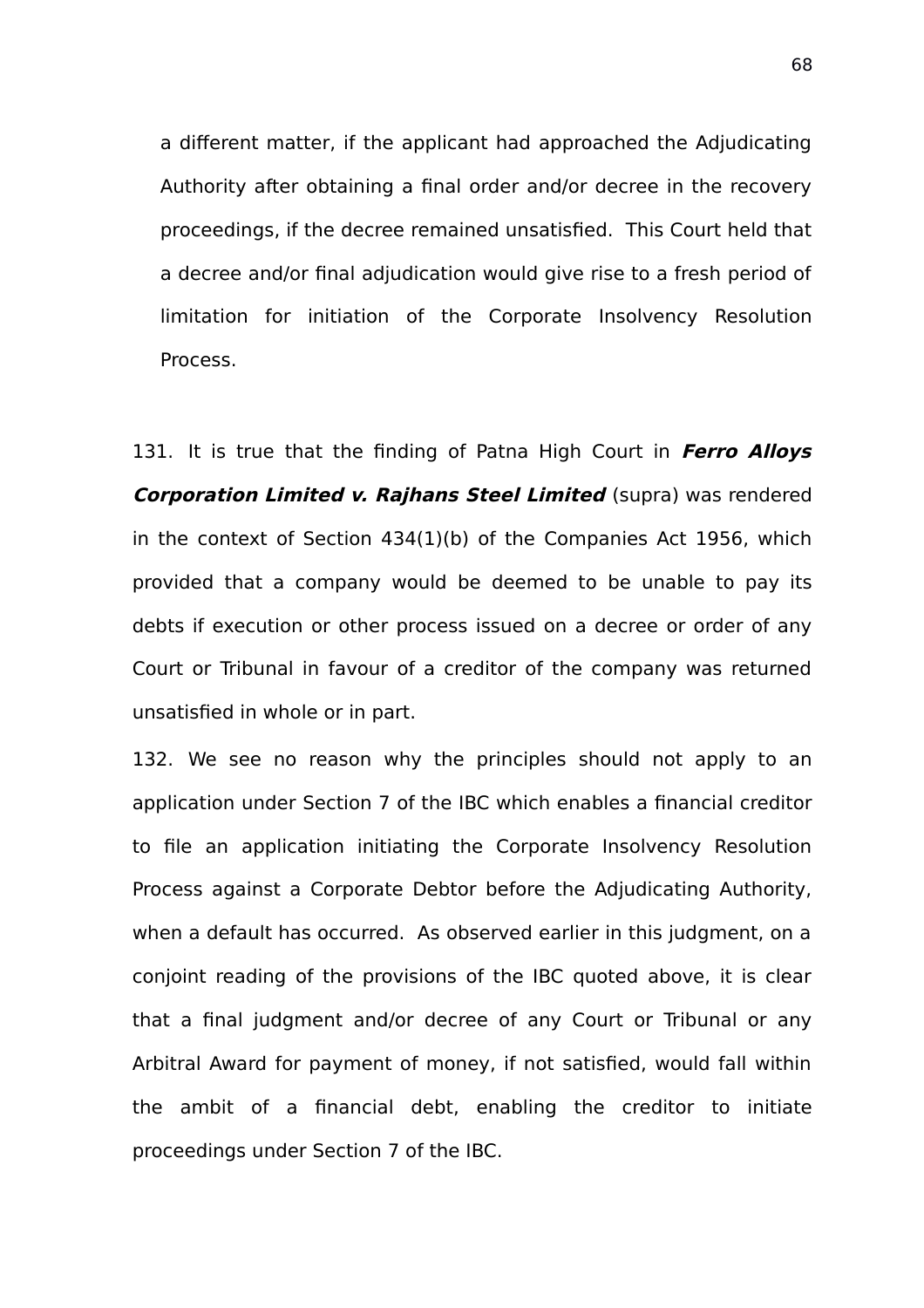133. It is not in dispute that the Respondent No.2 is a Corporate Debtor and the Appellant Bank, a Financial Creditor. The question is, whether the petition under Section 7 of the IBC has been instituted within 3 years from the date of default. 'Default' is defined in Section 3(12) to mean "non-payment' of a debt which has become due and payable whether in whole or any part and is not paid by the Corporate Debtor".

134. It is true that, when the petition under Section 7 of IBC was filed, the date of default was mentioned as  $30<sup>th</sup>$  September 2013 and  $31<sup>st</sup>$ December 2013 was stated to be the date of declaration of the Account of the Corporate Debtor as NPA. However, it is not correct to say that there was no averment in the petition of any acknowledgment of debt. Such averments were duly incorporated by way of amendment, and the Adjudicating Authority rightly looked into the amended pleadings.

135. As observed above, the Appellant Bank filed the Petition under Section 7 of the IBC on  $12<sup>th</sup>$  October 2018. Within three months, the Appellant Bank filed an application in the NCLT, for permission to place additional documents on record including the final judgment and order/decree dated 27.3.2017 in O.A. 16/2015 and the Recovery Certificate dated 25.5.2017, enabling the Appellant Bank to recover Rs.52 crores odd. The judgment and order/decree of the DRT and the Recovery Certificate gave a fresh cause of action to the Appellant Bank to initiate a petition under Section 7 of the IBC.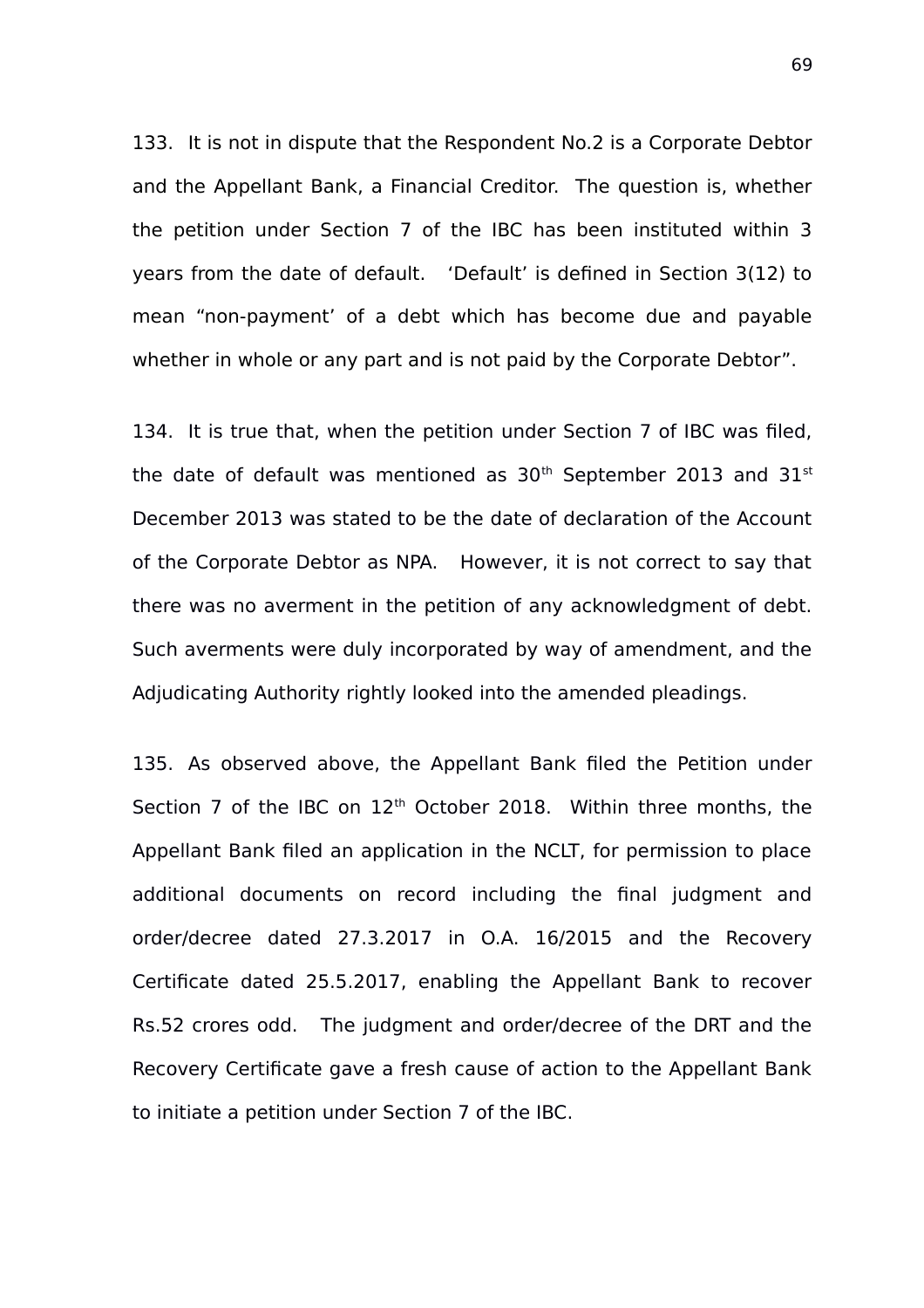136. On or about  $5<sup>th</sup>$  March 2019, the Appellant Bank filed another application for permission to place on record additional documents including inter alia financial statements, Annual Report etc. of the period from 1<sup>st</sup> April 2016 to 31<sup>st</sup> March 2017, and again, from 1<sup>st</sup> April 2017 to  $31^{st}$  March 2018 and a letter dated  $3^{rd}$  March 2017 proposing a One Time Settlement. This application was also allowed on  $6<sup>th</sup>$  March 2021. The Adjudicating Authority, took into consideration the new documents and admitted the petition under Section 7 of the IBC.

137. Even assuming that documents were brought on record at a later stage, as argued by Mr. Shivshankar, the Adjudicating Authority was not precluded from considering the same. The documents were brought on record before any final decision was taken in the Petition under Section 7 of IBC.

138. A final judgment and order/decree is binding on the judgment debtor. Once a claim fructifies into a final judgment and order/decree, upon adjudication, and a certificate of Recovery is also issued authorizing the creditor to realize its decretal dues, a fresh right accrues to the creditor to recover the amount of the final judgment and/or order/decree and/or the amount specified in the Recovery Certificate.

139. The Appellant Bank was thus entitled to initiate proceedings under Section 7 of the IBC within three years from the date of issuance of the Recovery Certificate. The Petition of the Appellant Bank, would not be barred by limitation at least till 24<sup>th</sup> May, 2020.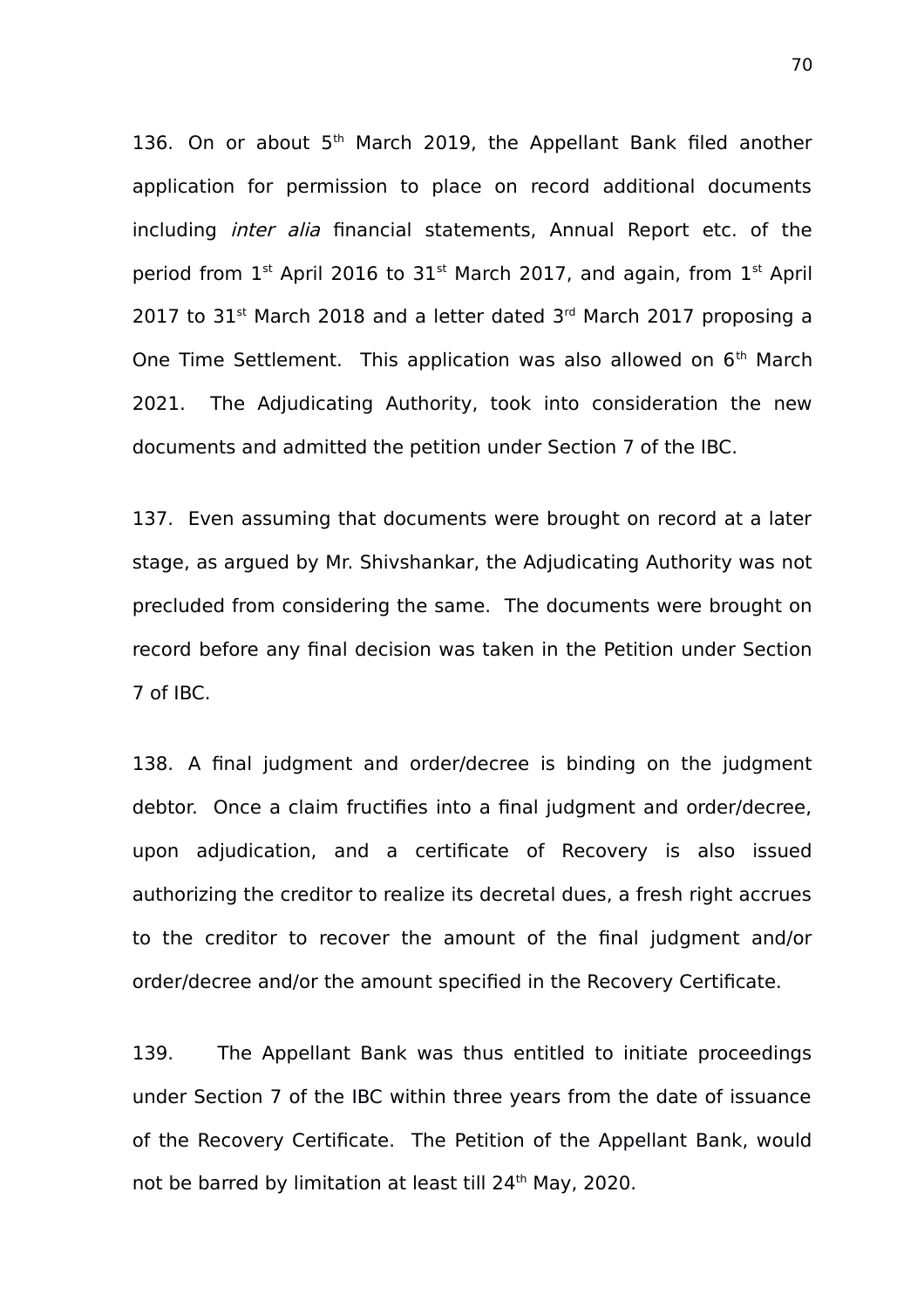140. While it is true that default in payment of a debt triggers the right to initiate the Corporate Resolution Process, and a Petition under Section 7 or 9 of the IBC is required to be filed within the period of limitation prescribed by law, which in this case would be three years from the date of default by virtue of Section 238A of the IBC read with Article 137 of the Schedule to the Limitation Act, the delay in filing a Petition in the NCLT is condonable under Section 5 of the Limitation Act unlike delay in filing a suit. Furthermore, as observed above Section 14 and 18 of the Limitation Act are also applicable to proceedings under the IBC.

141. Section 18 of the Limitation Act cannot also be construed with pedantic rigidity in relation to proceedings under the IBC. This Court sees no reason why an offer of One Time Settlement of a live claim, made within the period of limitation, should not also be construed as an acknowledgment to attract Section 18 of the Limitation Act. In **Gaurav Hargovindbhai Dave** (supra) cited by Mr. Shivshankar, this Court had no occasion to consider any proposal for one time settlement. Be that as it may, the Balance Sheets and Financial Statements of the Corporate Debtor for 2016-2017, as observed above, constitute acknowledgement of liability which extended the limitation by three years, apart from the fact that a Certificate of Recovery was issued in favour of the Appellant Bank in May 2017. The NCLT rightly admitted the application by its order dated 21<sup>st</sup> March, 2019.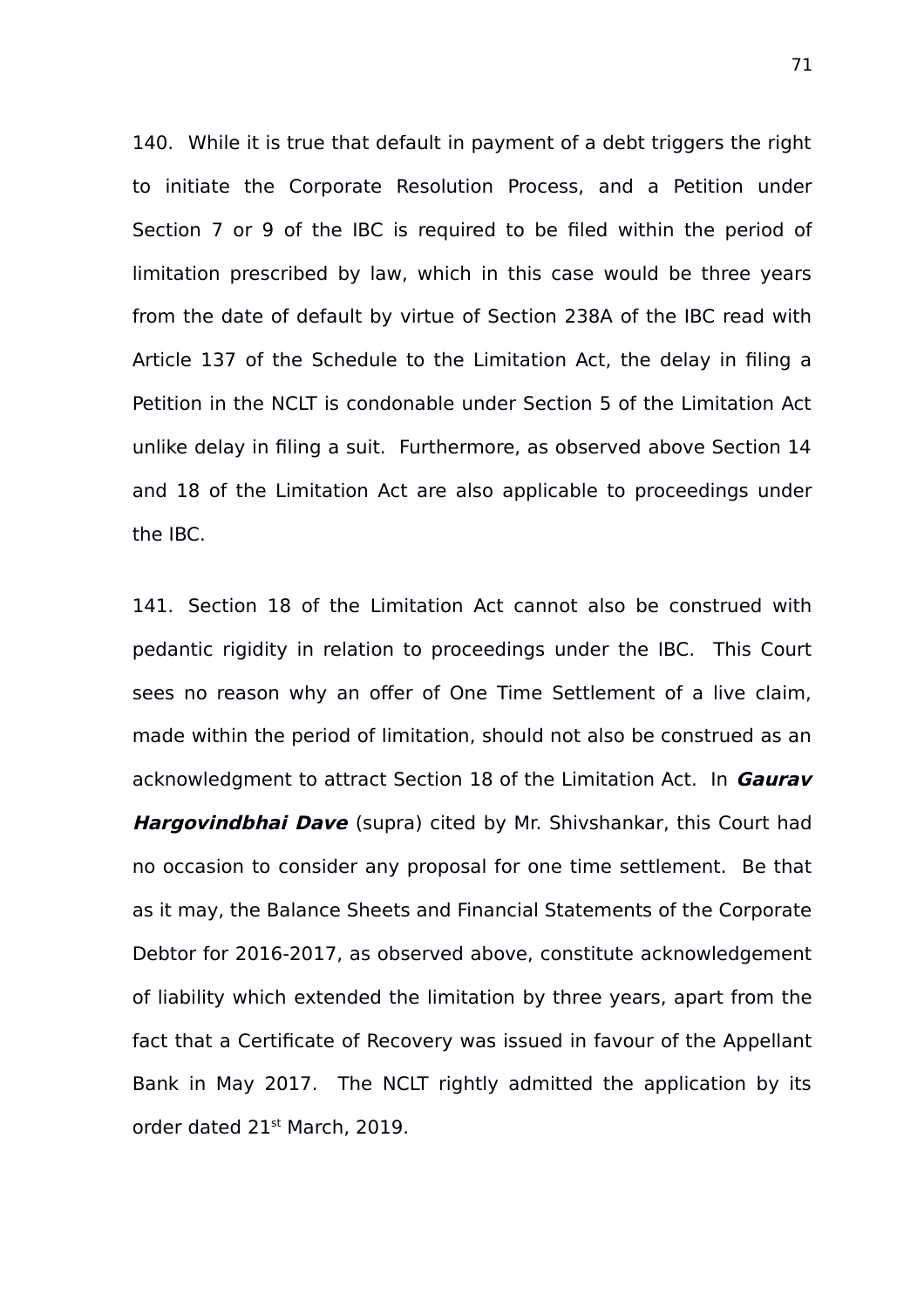142. To sum up, in our considered opinion an application under Section 7 of the IBC would not be barred by limitation, on the ground that it had been filed beyond a period of three years from the date of declaration of the loan account of the Corporate Debtor as NPA, if there were an acknowledgement of the debt by the Corporate Debtor before expiry of the period of limitation of three years, in which case the period of limitation would get extended by a further period of three years.

143. Moreover, a judgment and/or decree for money in favour of the Financial Creditor, passed by the DRT, or any other Tribunal or Court, or the issuance of a Certificate of Recovery in favour of the Financial Creditor, would give rise to a fresh cause of action for the Financial Creditor, to initiate proceedings under Section 7 of the IBC for initiation of the Corporate Insolvency Resolution Process, within three years from the date of the judgment and/or decree or within three years from the date of issuance of the Certificate of Recovery, if the dues of the Corporate Debtor to the Financial Debtor, under the judgment and/or decree and/or in terms of the Certificate of Recovery, or any part thereof remained unpaid.

144. There is no bar in law to the amendment of pleadings in an application under Section 7 of the IBC, or to the filing of additional documents, apart from those initially filed along with application under Section 7 of the IBC in Form-1. In the absence of any express provision which either prohibits or sets a time limit for filing of additional

72